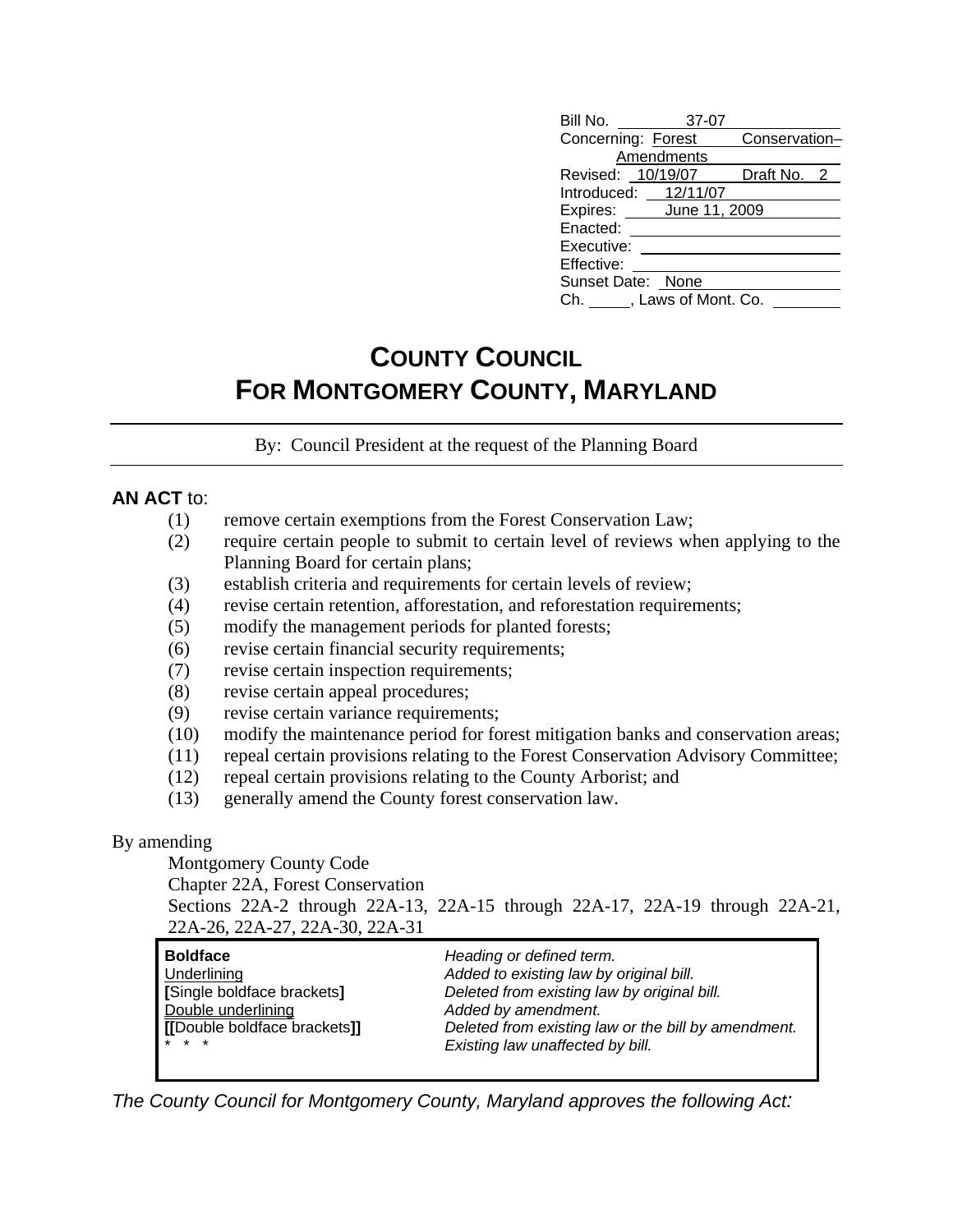**Sec. 1. Sections 22A-2 through 22A-13, 22A-15 through 22A-17, 22A-19** 

### **through 22A-21, 22A-26, 22A-27, 22A-30, 22A-31 are amended as follows:**

#### **22A-2. Findings and purpose.**

- (a) *Findings*. The County Council finds that trees and forest cover constitute an important natural resource. **[**Trees filter**]** Forest filters groundwater, reduce surface runoff, help alleviate flooding, and supply necessary habitat for wildlife. **[**They**]** Trees cleanse the air, offset the heat island effects of urban development, and reduce energy needs. They improve the quality of life in a community by providing for recreation, compatibility between different land uses, and aesthetic appeal. The Council finds that **[**tree**]** forest loss as a result of development and other land disturbing activities is a serious problem 13 in the County.
- (b) *Purpose*. The **[**purpose**]** purposes of this Chapter **[**is**]** are to:
- (1) save, maintain, and plant trees and forested areas for the benefit of County residents and future generations;
- (2) establish procedures, standards, and requirements to minimize **[**tree**]** forest loss as a result of development and to protect trees and forests during and after construction or other land disturbing activities;
- (3) maximize forest retention;
- (4) establish procedures, standards, and requirements for afforestation and reforestation of land subject to an application for development approval or a sediment control permit;
- **[**(4)**]** (5) establish a fund for future **[**tree**]** forest conservation projects, including afforestation and reforestation; and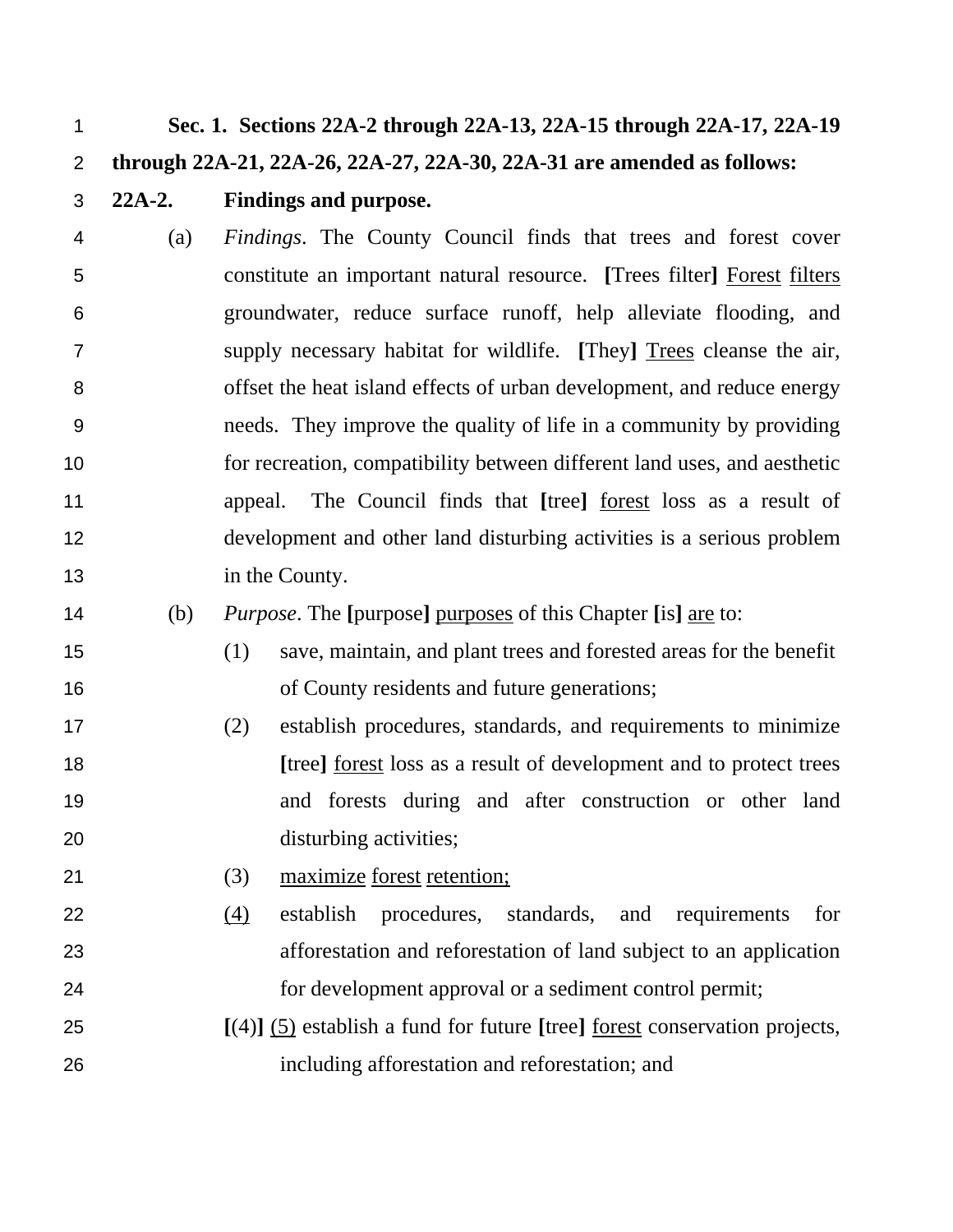| 27 | $[(5)]$ (6) provide a focused and coordinated approach for County                   |
|----|-------------------------------------------------------------------------------------|
| 28 | forest conservation activities.                                                     |
| 29 | Definitions.<br>$22A-3.$                                                            |
| 30 | In this Chapter, the following terms have the meanings indicated:                   |
| 31 |                                                                                     |
| 32 | <i>Afforestation threshold</i> means a specific percentage of a tract which is used |
| 33 | to determine the afforestation requirements.                                        |
| 34 |                                                                                     |
| 35 | Applicant means a person who submits a natural resource inventory/forest            |
| 36 | stand delineation, forest conservation plan, tree inventory, or tree protection     |
| 37 | plan to the Planning Director.                                                      |
| 38 | <i>Certified arborist</i> means a person with the technical competence to provide   |
| 39 | for or supervise the management and protection of trees and other woody             |
| 40 | plants in residential, commercial, and public landscapes. For purposes of           |
| 41 | this Chapter, a person can gain technical competence through experience and         |
| 42 | related training provided by a professional organization or a program of            |
| 43 | professional education.                                                             |
| 44 | <i>Champion tree</i> means the largest tree of its species in the County, [as       |
| 45 | designated by the] as identified in the County Forest Conservancy District          |
| 46 | [Board] Board's Champion Tree Register [or its designee].                           |
| 47 |                                                                                     |
| 48 | <i>Declaration of [intent] Intent</i> means a signed and notarized statement by a   |
| 49 | landowner that the cutting of trees on the landowner's property:                    |
| 50 | is [for purposes exempted under this Chapter; and] to comply with<br>(1)            |
| 51 | Sections $22A-10(b)-(c)$ ;                                                          |
| 52 | no activity requiring a Forest Conservation Plan will occur on site<br>(2)          |
| 53 | within 7 years after the proposed activity is completed; and                        |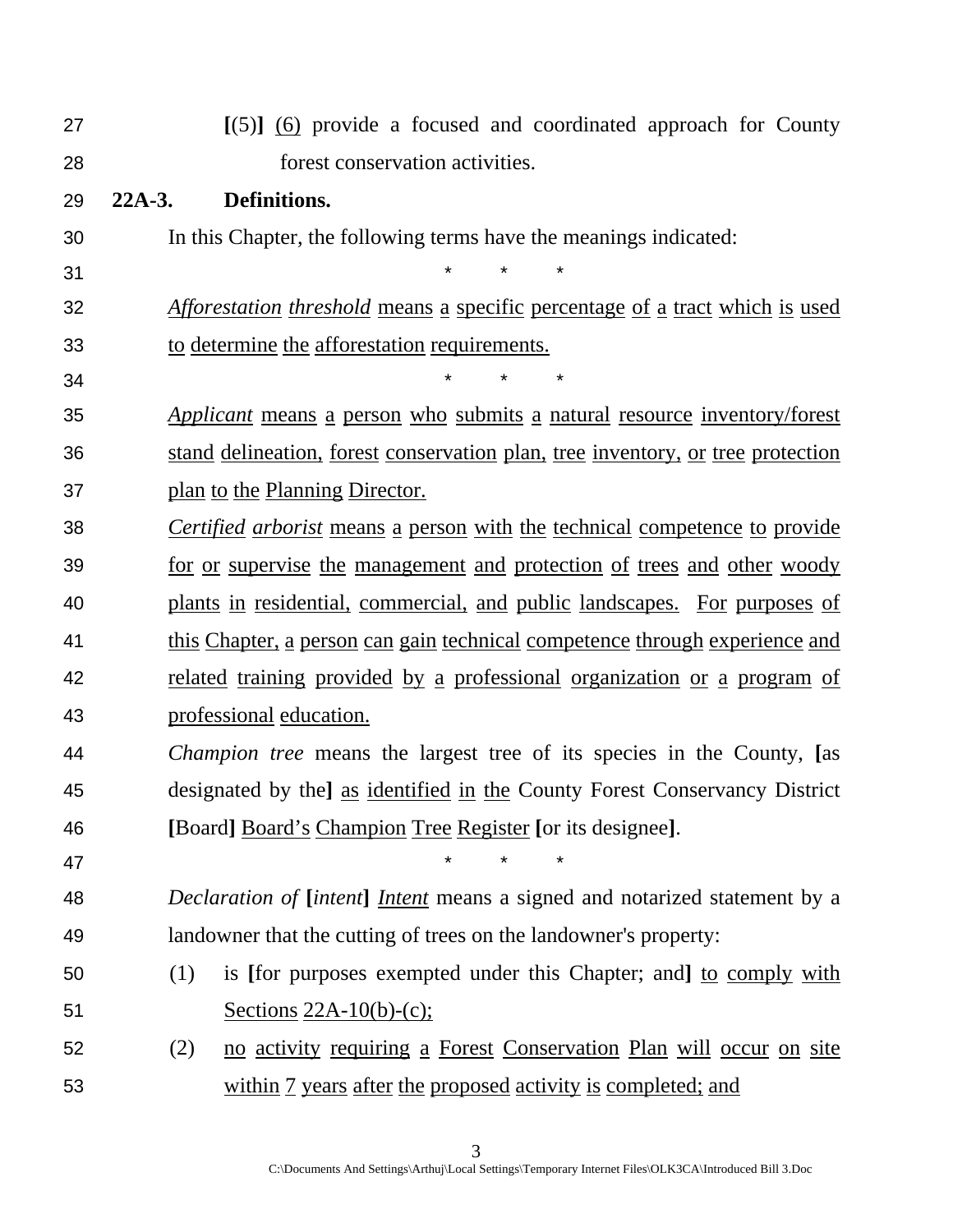- (3) will not circumvent the requirements of this Chapter.
- 

55 \* \* \*

*Environmental Buffer* means a wetland, wetland buffer, 100-year floodplain, and a perennial or intermittent stream and stream buffer. An *environmental buffer* may also include a hydraulically connected steep slope and erodible soils.

**[***Equestrian Facility*: Any building, structure, or land area that is primarily used for the care, breeding, boarding, rental, riding, sport eventing, or training of horses or ponies, the teaching of equestrian skills, or competitive equestrian events.**]** 

64 \* \* \* \* \*

*Forest* means a biological community dominated by trees and other woody plants (including plant communities, the understory, and forest floor) covering a land area which is 10,000 square feet or greater and at least 50 feet wide. However, a minor **[**portions**]** portion of a forest stand which otherwise **[**meet this definition**]** qualifies may be less than 50 feet wide if **[**they exhibit**]** it exhibits the same character and composition as the overall stand. Forest includes:

- (1) **[**areas**]** any area that **[**have**]** has at least 100 live trees per acre with at least **[**50 percent**]** 50% of those trees having a 2 inch or greater diameter at 4.5 feet above the ground; **[**and**]**
- (2) any forest **[**areas**]** area that **[**have**]** has been cut but not cleared**[**.**]**; and
- (3) any area where at least one layer is not present because of site conditions, pest predation, human impacts, or non-native species.
- *Forest* does not include an orchard.
- 

79 \* \* \*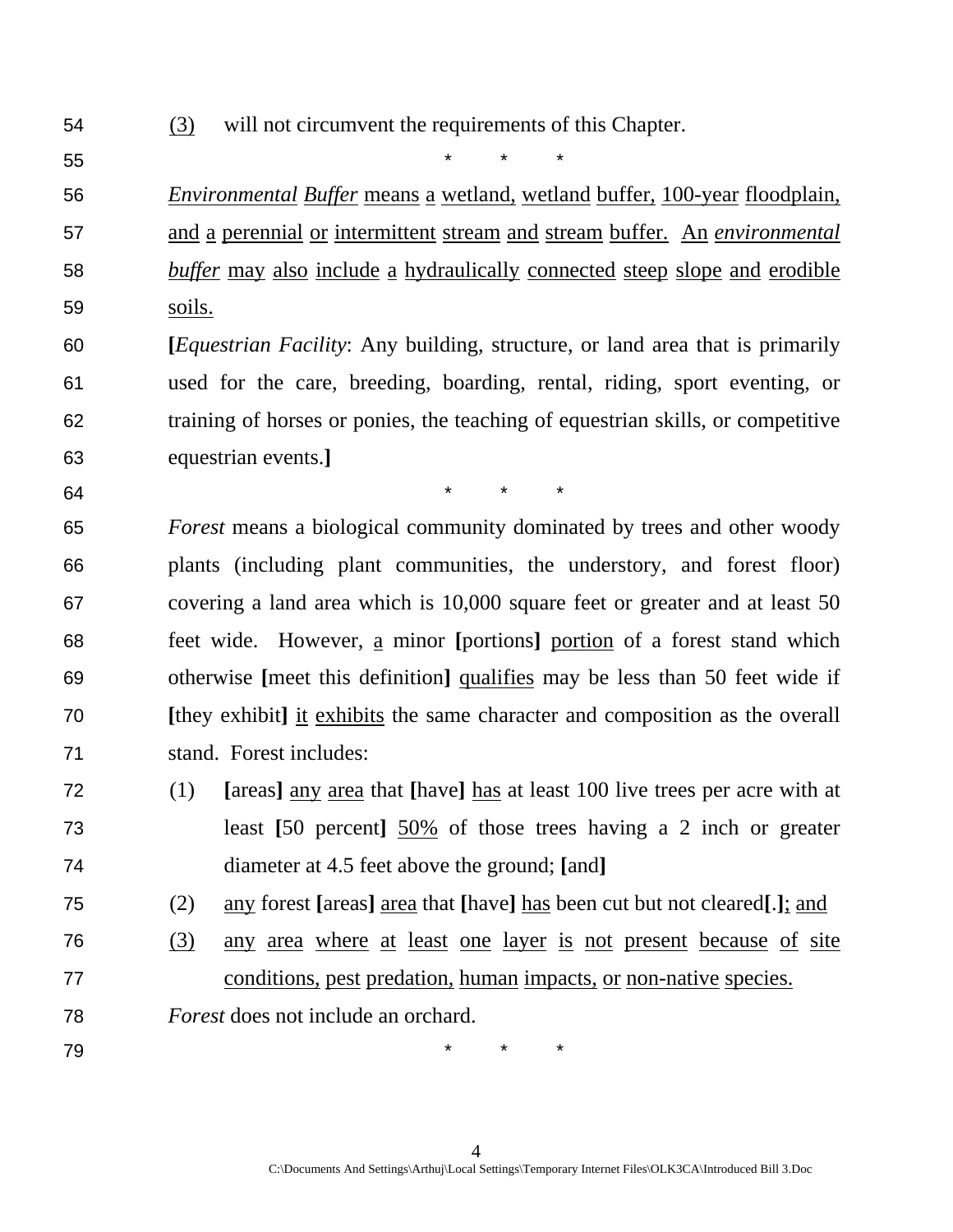*Forest stand delineation* means the **[**evaluation**]** collection and presentation of data on the existing vegetation in relation to the natural resources on a site proposed for development or land disturbing **[**activities**]** activity.

83 \* \* \*

*Lot* means **[**for the purpose of this Chapter**]** a **[**tract**]** single unit of land **[**, the boundaries of which have been established as a result of a**]** created by deed or **[**previous**]** subdivision **[**of a larger parcel, and which will not be the subject of further subdivision, as defined under Section 50-1, without an approved forest stand delineation and forest conservation plan**]**.

89 \* \* \*

*Medium-density residential area* means an area zoned for a density greater than 1 dwelling unit per 5 acres and less than or equal to 1 dwelling unit per 40,000 square feet, including existing and planned development and associated infrastructure, such as roads, utilities, and water and sewer service.

95 \* \* \*

*Natural Resource Inventory* means a collection of existing, natural, and environmental information for a property and the surrounding area.

*Net tract area* means the total area of a tract, including both forested and unforested areas, to the nearest 1/10 acre, reduced by road or utility rights-of-way which are unrelated to and will not be improved as part of the development application. However, in any agriculture **[**and**]** or resource **[**areas**]** area, net tract area is the portion of the total tract for which land use will be changed or will no longer be used for primarily agricultural activities. For a linear project, net tract area is the area of a right-of-way width or the limits of disturbance as shown on the development application, whichever is greater.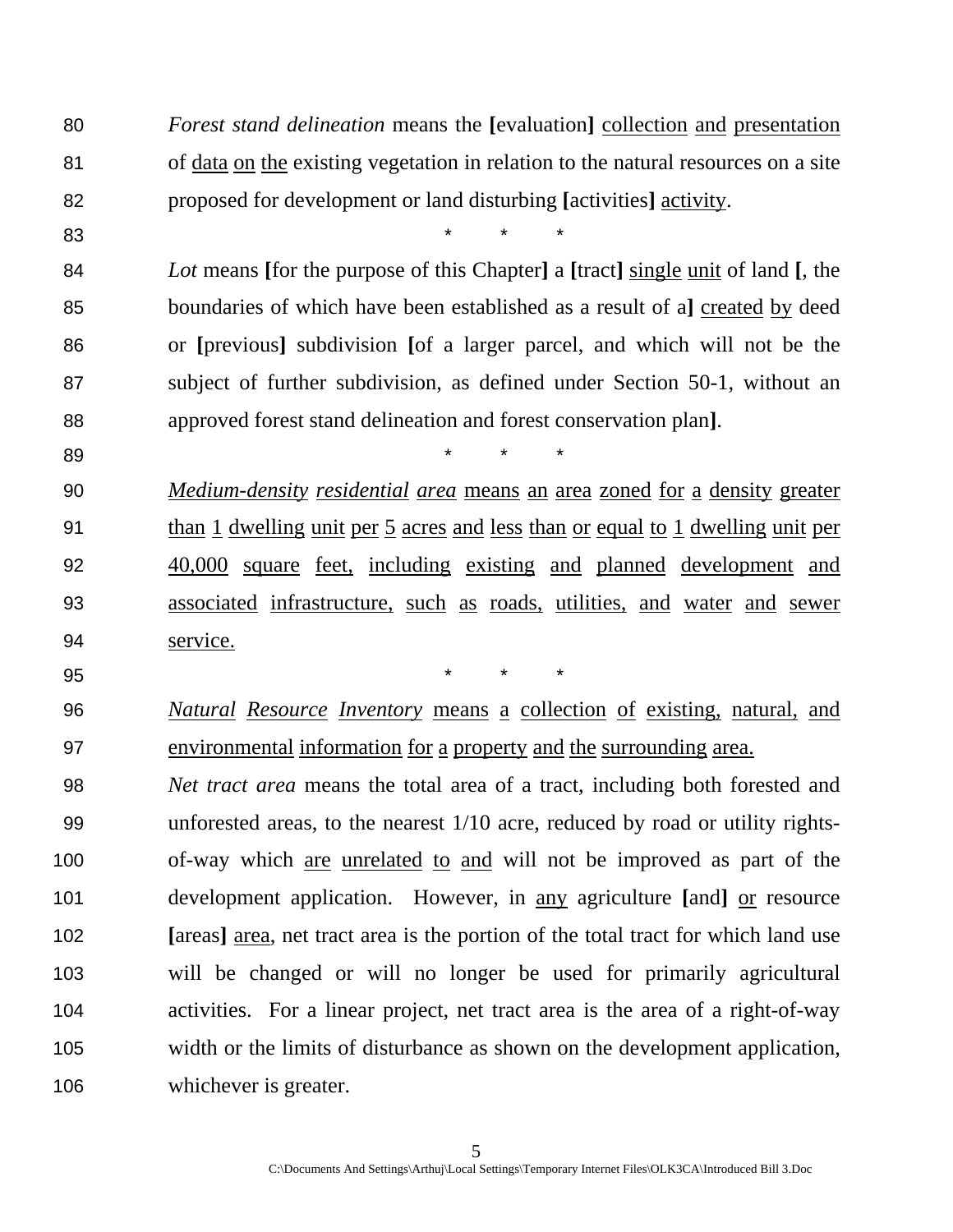107 \* \* \*

*Person* means:

- (1) the federal government, the state, any county, **[**municipal corporation**]** municipality, or other political subdivision of the state, or any of their units**[**,**]**;
- (2) an individual, receiver, trustee, guardian, executor, administrator, fiduciary, or representative of any kind**[**,**]**; or
- (3) any partnership, firm, common ownership community or other homeowners' association, public or private corporation, or any of their affiliates or subsidiaries**[**, or**]**.
- **[**(4) any other entity. **]**

**\*** \* \* \* \*

*Qualified Professional* means a person who meets all applicable 120 requirements under Code of Maryland Regulations 08.19.06.01.

**\*** \* \* \*

**\*** \* \* \*

*Retention* means the deliberate holding and protecting of existing forest and trees **[**and other plants**]** on the site.

**\*** \* \* \* \*

- *Stream buffer* means a strip of land contiguous with and parallel to the bank 126 of a perennial or intermittent stream.
- *Street tree* means a tree either in the public right-of-way or immediately adjacent to a private street or roadway.
- *Tree Expert* means person who meets all applicable requirements of Title 5, Subtitle 4 of the Natural Resources Article of the Maryland Code.

132 \* \* \*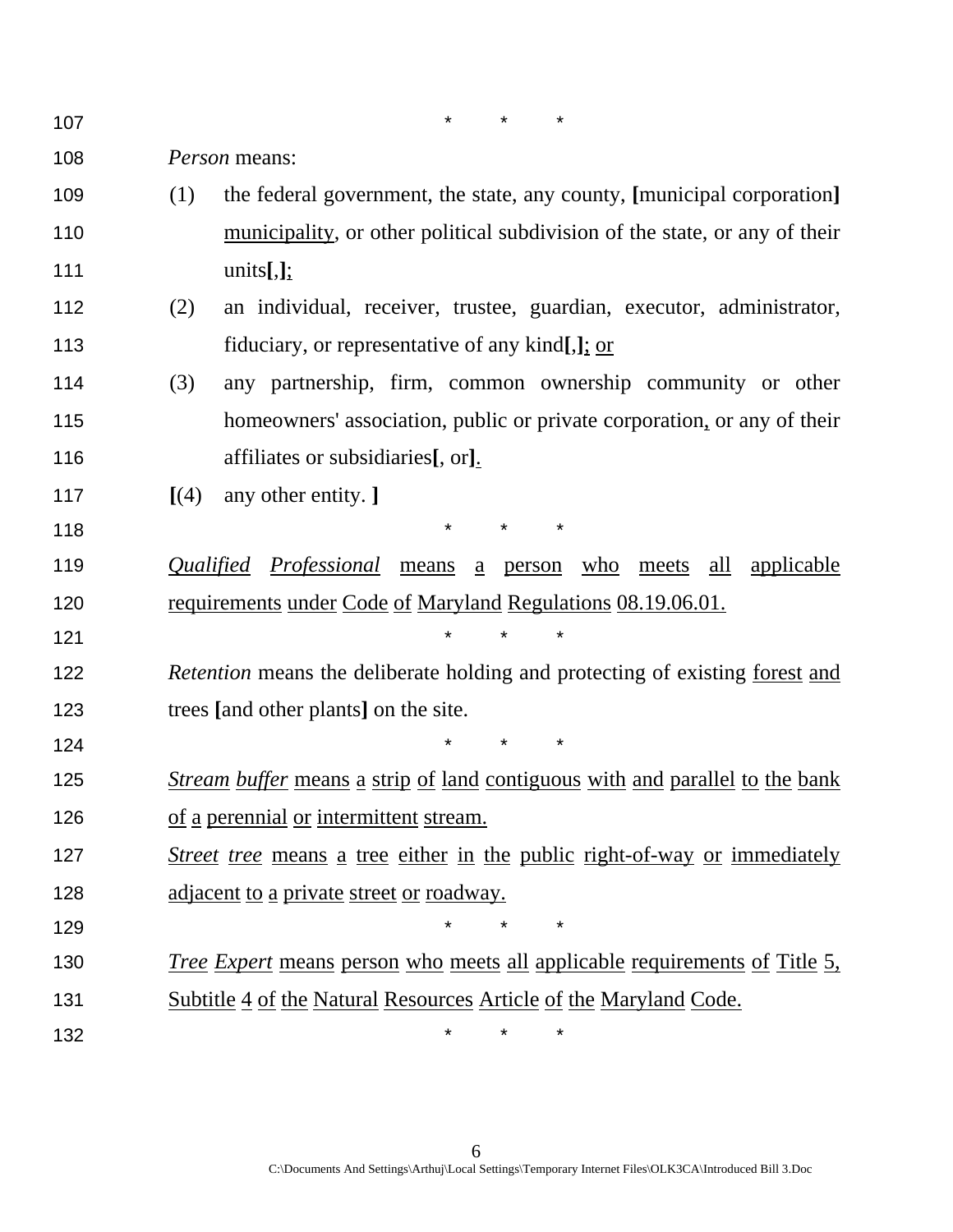*Tract* means **[**the property subject to a development application or a sediment control permit, as**]** one or more adjacent or confronting lots that are described by deed or record plat.

**\*** \* \* \* \*

*Tree* **[***save plan***]** *inventory* means **[**a plan prepared in conjunction with a development application indicating where trees are to be retained or planted, including the establishment of conservation areas**]** a collection of information that documents the health and structural condition of individual trees and assesses their suitability for preservation relative to probable impacts from development or construction.

*Tree Protection Plan* means a plan indicating where trees must be retained or planted, including specifications for tree preservation before, during, and after construction.

146 \* \* \*

# **22A-4. [Applicability.] Persons Subject to the Forest Conservation Law.**

**[**Except as otherwise expressly provided in this Chapter, this Chapter applies to:**]**

- **[**(a) a person required by law to obtain development plan approval, diagrammatic plan approval, project plan approval, preliminary plan of subdivision approval, or site plan approval;**]**
- **[**(b) a person required by law to obtain special exception approval or a sediment control permit on a tract of land 40,000 square feet or larger, and who is not otherwise required to obtain an approval under subsection (a);**]**
- **[**(c) a person who performs any cutting or clearing, or any other land disturbing activity that would directly threaten the viability of, any champion tree, wherever located;**]**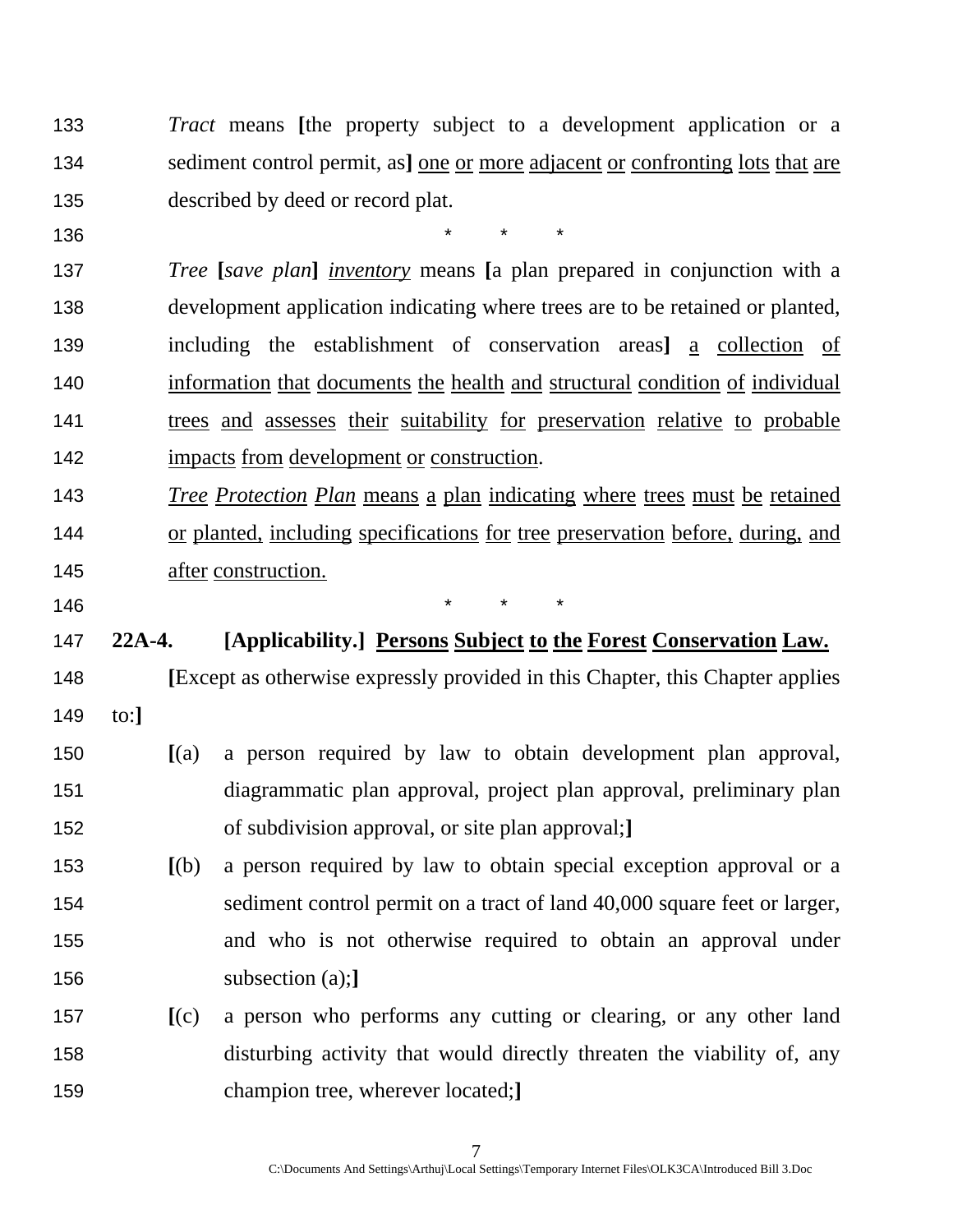- **[**(d) a government entity subject to mandatory referral on a tract of land 40,000 square feet or larger which is not exempt under subsection 22A-5(f);**]**
- **[**(e) highway construction not exempt under subsections 22A-5(e) or (p); and**]**
- 

**[**(f) a public utility not exempt under subsections 22A-5(g), (o)(1) and (2), or (p).**]**

**[**Any person who expects to cut, clear, or grade more than 5000 square feet of forest or any champion tree, and who believes that the cutting, clearing, or grading is exempt under Section 22A-5, 22A-6, 22A-7, or 22A-8, must notify the Planning Director in writing before performing any cutting, clearing, or grading and seek confirmation from the Director that the cutting, clearing, or grading is in fact exempt from Article II. Failing to notify the Director as required by this Section, or performing any cutting, clearing, or grading before the Director confirms that an exemption applies, is a violation of this Chapter.**]**

**[**The Planning Director must notify the Department of Permitting Services if this Chapter would apply to any cutting, clearing, or grading of which the Department would otherwise not be notified.**]**

- (1) (a) *General.* Any person who meets the criteria of this Section is subject to this Chapter and must submit to either a 180 Level 1, Level 2, or Level 3 Review.
- (b) *Level 1 Review.* A person must submit to a Level 1 Review if:
- 182 (1) the person is required by law to obtain approval for a development plan, diagrammatic plan, project plan, preliminary **plan** of subdivision, or site plan;
- (2) the person is required by law to obtain a sediment control permit or approval of a special exception on a tract of land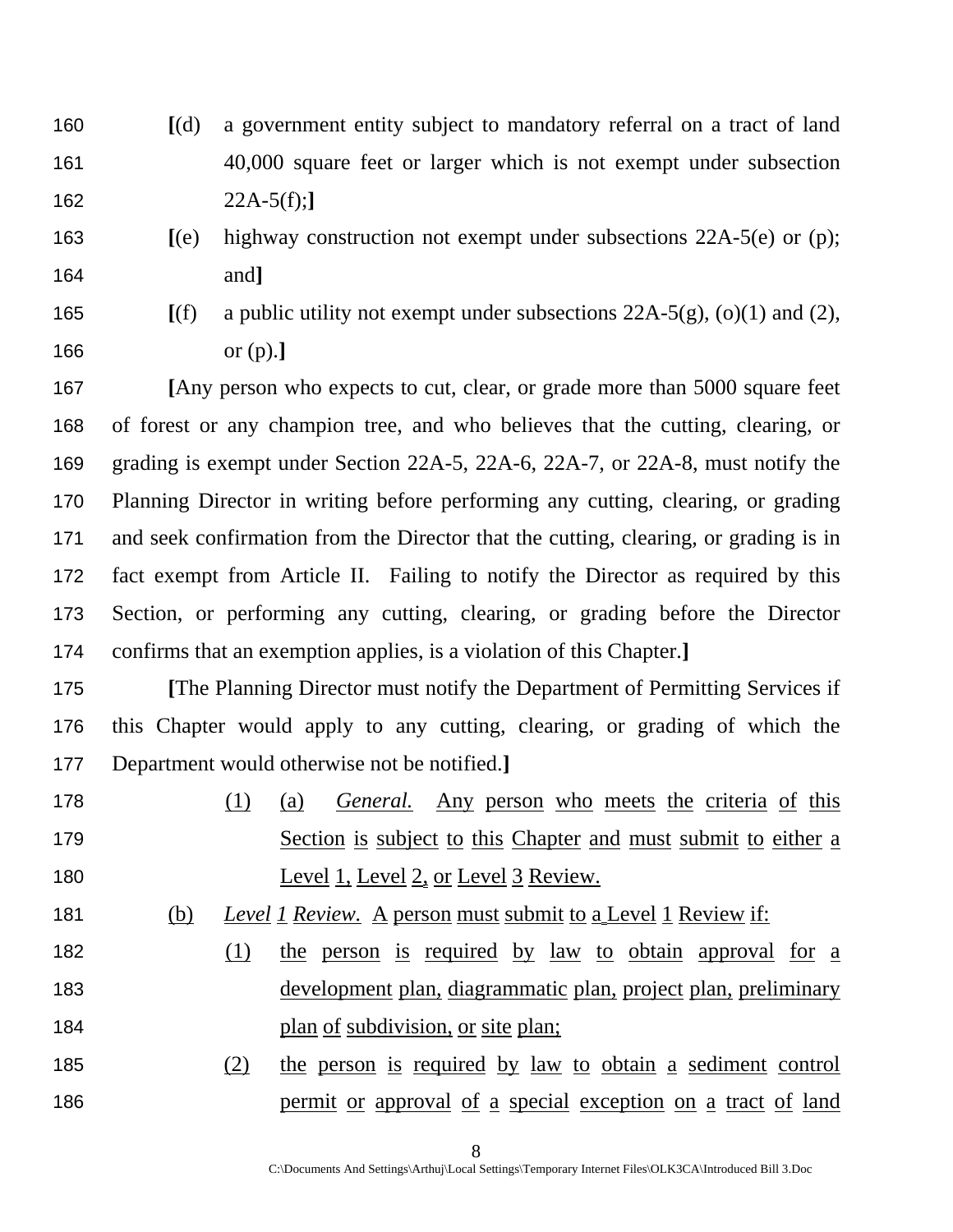| 187 |     |                  |                  | which is $40,000$ square feet or larger, and is not otherwise               |
|-----|-----|------------------|------------------|-----------------------------------------------------------------------------|
| 188 |     |                  |                  | <u>required to obtain an approval under subsection <math>(b)(1)</math>;</u> |
| 189 |     | <u>(3)</u>       |                  | the person proposes to perform any cutting or clearing, or any              |
| 190 |     |                  |                  | other land disturbing activity that would threaten the viability of         |
| 191 |     |                  |                  | <u>any champion tree, wherever located;</u>                                 |
| 192 |     | $\left(4\right)$ |                  | the person is subject to mandatory referral or a park facility              |
| 193 |     |                  |                  | plan on a tract of land which is 40,000 square feet or larger and           |
| 194 |     |                  |                  | <u>is not excluded under subsection (c) or (d)</u> ;                        |
| 195 |     | (5)              |                  | the person proposes highway construction not excluded under                 |
| 196 |     |                  |                  | subsection (c) or (d); or                                                   |
| 197 |     | <u>(6)</u>       |                  | <u>a public or private utility proposes a cumulative limit of</u>           |
| 198 |     |                  |                  | <u>disturbance of 40,000 square feet or more for all stages of work</u>     |
| 199 |     |                  |                  | in a public right-of-way or utility easement.                               |
|     |     |                  |                  |                                                                             |
| 200 | (c) |                  |                  | <u>Level 2 Review. A person must submit to a Level 2 Review if the</u>      |
| 201 |     |                  | person proposes: |                                                                             |
| 202 |     | (1)              |                  | to build, on a single lot which is 40,000 square feet or larger, a          |
| 203 |     |                  |                  | <u>house, an addition to a house, or an accessory structure (such as</u>    |
| 204 |     |                  |                  | a pool, tennis court, or shed), if the activity does not result in          |
| 205 |     |                  |                  | cutting, clearing, or grading:                                              |
| 206 |     |                  | <u>(A)</u>       | more than 40,000 square feet of forest;                                     |
| 207 |     |                  | (B)              | any forest in an environmental buffer;                                      |
| 208 |     |                  | <u>(C)</u>       | any forest on property located in a special protection area                 |
| 209 |     |                  |                  | which must submit a water quality plan;                                     |
| 210 |     |                  | (D)              | any specimen or champion tree; or                                           |
| 211 |     |                  | <u>(E)</u>       | any tree or forest that is subject to a previously approved                 |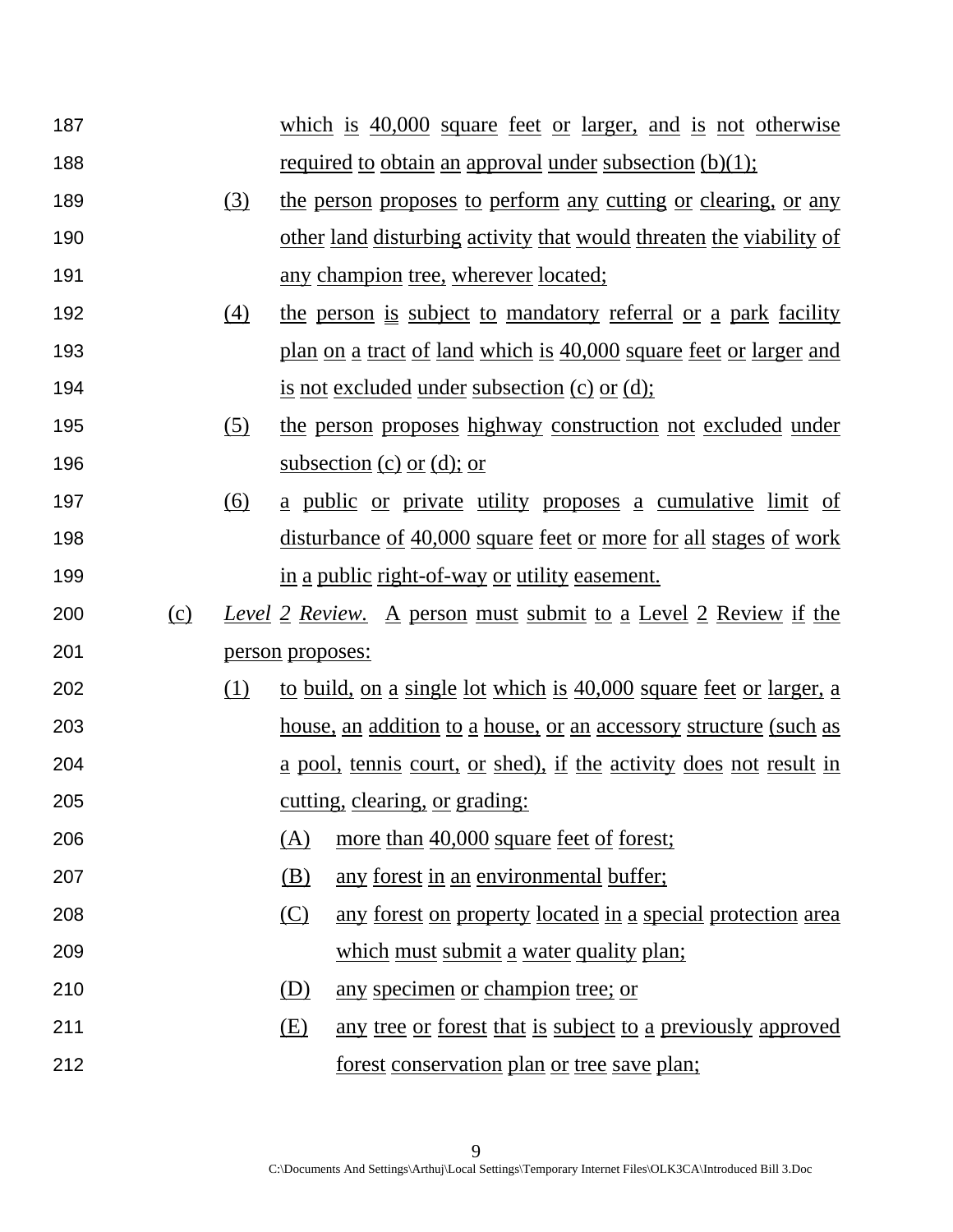| 213 |            | (2)     |     |          | $\underline{a}$ minor subdivision under Section 50-35A(a)(2)-(3) involving a |
|-----|------------|---------|-----|----------|------------------------------------------------------------------------------|
| 214 |            |         |     |          | <u>lot line adjustment, conversion of an existing recorded outlot, or</u>    |
| 215 |            |         |     |          | <u>joining 2 or more existing residential lots into one lot, if:</u>         |
| 216 |            |         | (A) |          | the only development located on the resulting lot is a                       |
| 217 |            |         |     |          | single family dwelling unit or an accessory structure                        |
| 218 |            |         |     |          | (such as a pool, tennis court, or shed); and                                 |
| 219 |            |         | (B) |          | <u>development</u> does not result in cutting, clearing, or                  |
| 220 |            |         |     | grading: |                                                                              |
| 221 |            |         |     | (i)      | more than 40,000 square feet of forest;                                      |
| 222 |            |         |     | (ii)     | any forest in an environmental buffer;                                       |
| 223 |            |         |     | (iii)    | forest on property located in a special<br>any                               |
| 224 |            |         |     |          | protection area which must submit a water quality                            |
| 225 |            |         |     |          | <u>plan;</u>                                                                 |
| 226 |            |         |     | (iv)     | any specimen or champion tree; or                                            |
| 227 |            |         |     | (v)      | any tree or forest that is subject to the requirements                       |
| 228 |            |         |     |          | of a previously approved forest conservation plan                            |
| 229 |            |         |     |          | <u>or tree save plan;</u>                                                    |
| 230 |            | (3)     |     |          | <u>a modification to existing non-residential developed property if</u>      |
| 231 |            |         |     |          | <u>less than 5,000 square feet of forest will be cleared; or</u>             |
| 232 |            | (4)     |     |          | <u>a State or County highway construction activity that is subject</u>       |
| 233 |            |         |     |          | to either Section 5-103 of the Natural Resources Article of the              |
| 234 |            |         |     |          | <u>Maryland Code or Level 1 Review.</u>                                      |
| 235 | <u>(d)</u> |         |     |          | <b>Level 3 Review.</b> A person must submit to a Level 3 Review if the       |
| 236 |            | person: |     |          |                                                                              |
| 237 |            | (1)     |     |          | proposes an agricultural activity that is exempt from:                       |
| 238 |            |         | (A) |          | platting requirements under Section 50-9; and                                |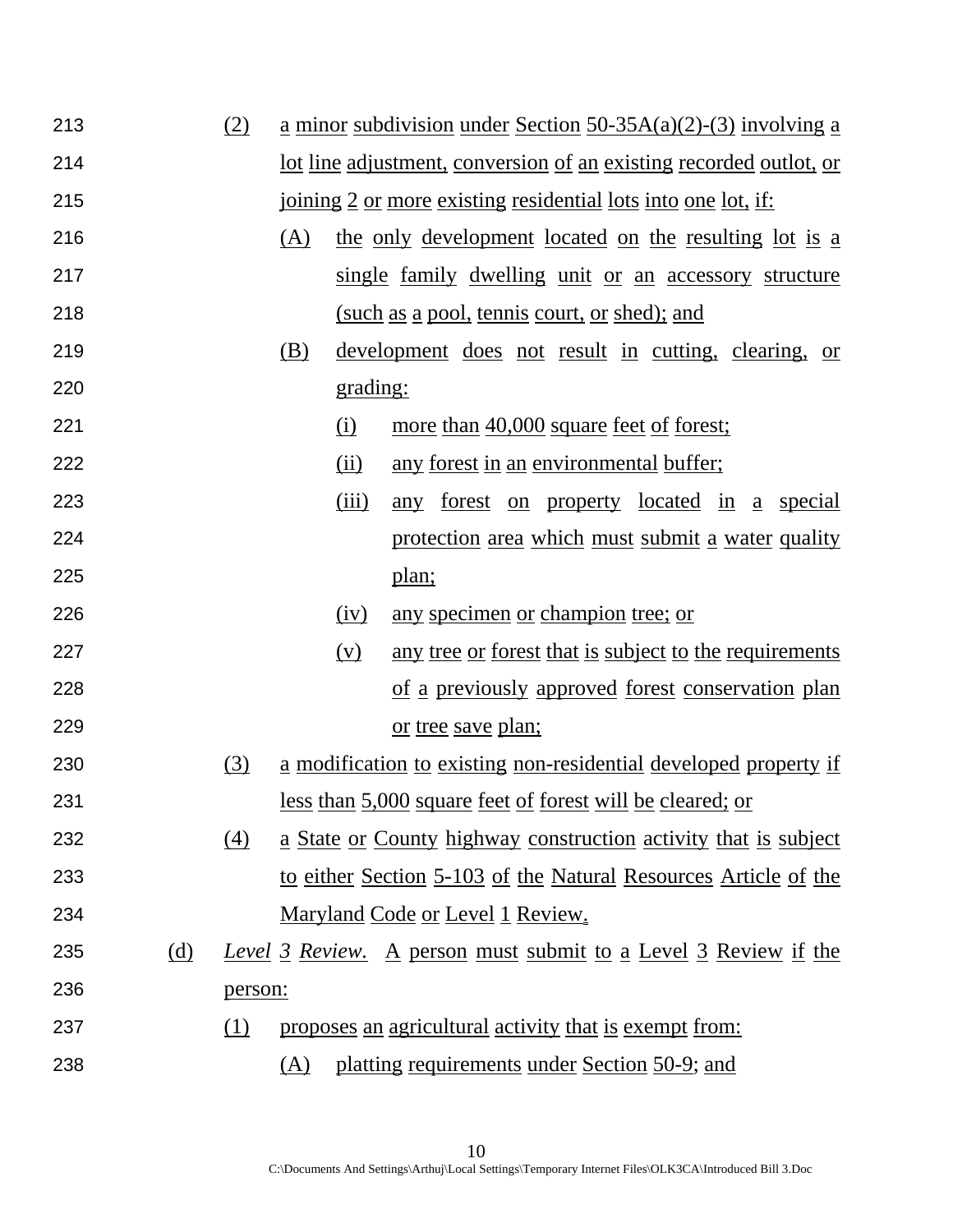- (B) a requirement to obtain a sediment control permit under Section 19-2(c)(2).
- An agricultural support building and related activity is excluded 242 only if it is built and conducted using best management practices as defined by the Natural Resources Conservation Service;
- (2) proposes a tree nursery;
- (3) applies for a special exception for an existing structure and the proposed use will not result in clearing existing forest or trees;
- (4) proposes a commercial logging and timber harvesting operation, including any harvesting conducted under the forest conservation and management program under Section 8-211 of 251 the Tax-Property Article of the Maryland Code that has received:
- (A) approval from the County Arborist or the Arborist's designee that the logging or timber harvesting plan is not inconsistent with County forest management objectives and is otherwise appropriate; and
- (B) a sediment control permit from the Department of Permitting Services and posted the required financial security under Chapter 19. A person who qualifies under this subsection must provide a copy of each sediment control permit issued for commercial logging and timber harvesting operations to the Planning Director.
- (5) proposes a government project reviewed for forest conservation purposes by the State Department of Natural Resources under 265 state law;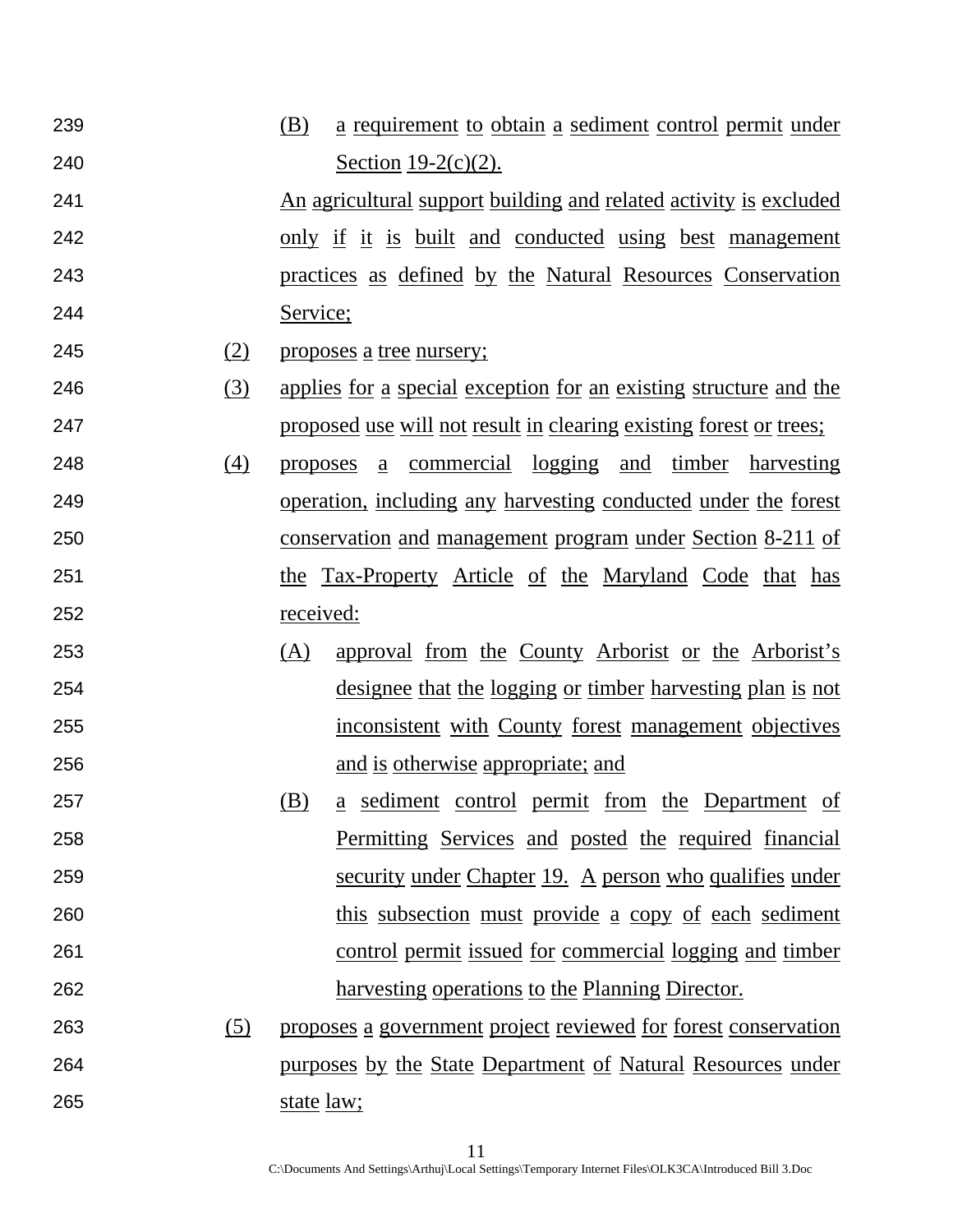| 266 |          | (6)        | conducts routine maintenance of public utility easements and                |
|-----|----------|------------|-----------------------------------------------------------------------------|
| 267 |          |            | and routine<br><u>maintenance</u> of<br>rights-of-way,<br>stormwater        |
| 268 |          |            | management facilities that are not subject to an existing                   |
| 269 |          |            | <u>conservation easement, except for clearing access roads;</u>             |
| 270 |          | <u>(7)</u> | <u>conducts utility or other work required in an emergency;</u>             |
| 271 |          | (8)        | conducts noncoal surface mining regulated under Title 7 of the              |
| 272 |          |            | <u>Natural Resources Article of the Maryland Code; or</u>                   |
| 273 |          | (9)        | <u>cuts or clears a public utility right-of-way or land for an electric</u> |
| 274 |          |            | <u>generating station licensed under state law if a certificate of</u>      |
| 275 |          |            | <u>public convenience and necessity was issued under Section 5-</u>         |
| 276 |          |            | <u>1603(f) of the Natural Resources Article of the Maryland Code.</u>       |
| 277 | $22A-5.$ |            | [Exemptions] Reserved.                                                      |
| 278 |          |            | [The requirements of Article II do not apply to:]                           |
|     |          |            |                                                                             |
| 279 | (a)      |            | an activity conducted on an existing single lot of any size that is         |
| 280 |          |            | required to construct a dwelling house or accessory structure (such as      |
| 281 |          |            | a pool, tennis court, or shed) intended for the use of the owner, if the    |
| 282 |          | activity:  |                                                                             |
| 283 |          | (1)        | does not require a special exception;                                       |
| 284 |          | (2)        | does not result in the cutting, clearing, or grading of:                    |
| 285 |          |            | more than a total of 40,000 square feet of forest;<br>(A)                   |
| 286 |          |            | any forest in a stream buffer,<br>(B)                                       |
| 287 |          |            | (C)<br>any forest on property located in a special protection area          |
| 288 |          |            | which must submit a water quality plan,                                     |
| 289 |          |            | any specimen or champion tree, or<br>(D)                                    |
| 290 |          |            | any trees or forest that are subject to a previously<br>(E)                 |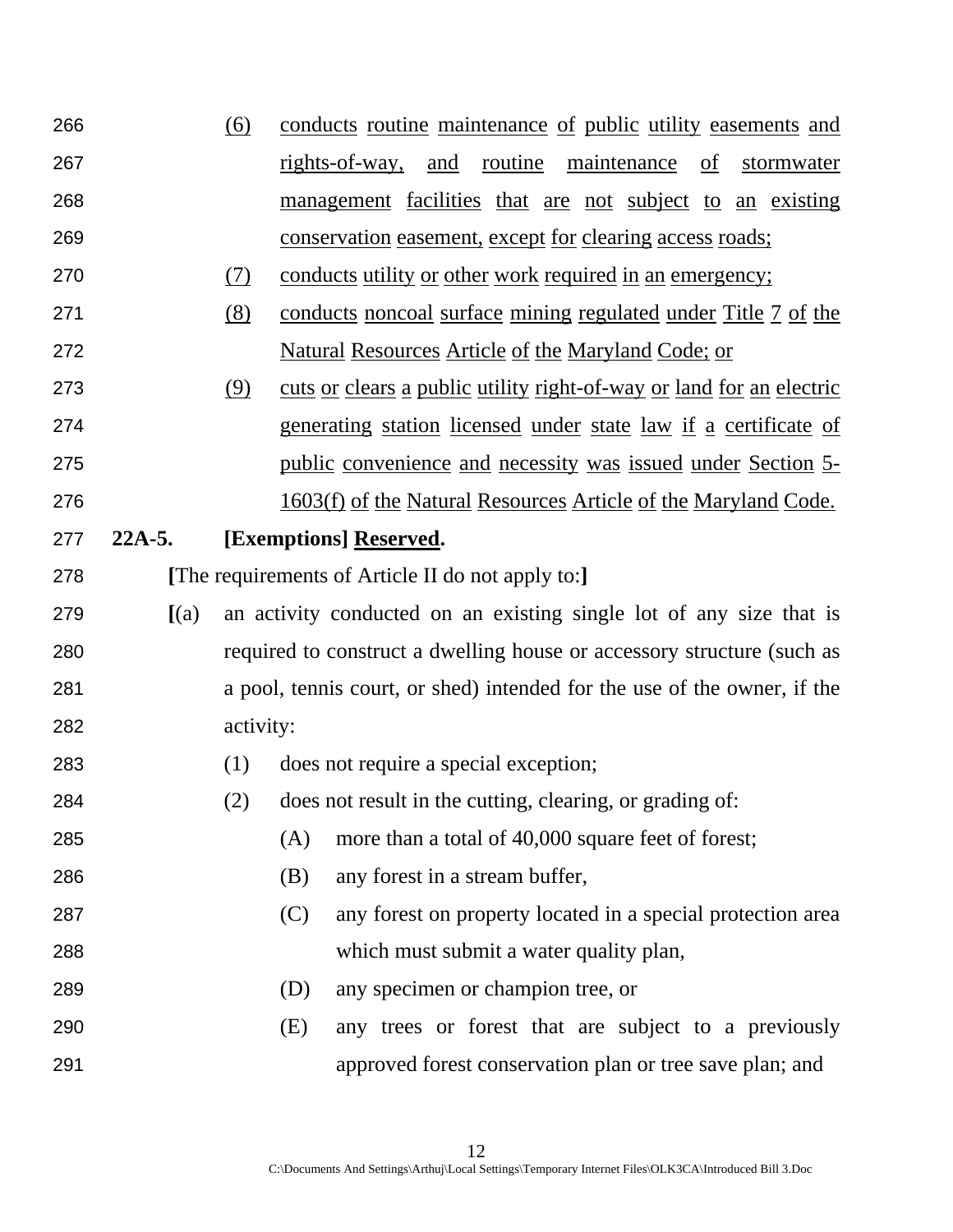- (3) is subject to a declaration of intent filed with the Planning Director stating that the lot will not be the subject of additional regulated activities under this Chapter within 5 years of the cutting, clearing, or grading of forest;**]**
- **[**(b) an agricultural activity that is exempt from both platting requirements under Section 50-9 and requirements to obtain a sediment control 298 permit under Section  $19-2(c)(2)$ . Agricultural support buildings and related activities are exempt only if built using best management practices;**]**
- **[**(c) a tree nursery;**]**
- **[**(d) (1) a commercial logging and timber harvesting operation, including any harvesting conducted under the forest conservation and management program under Section 8-211 of the Tax-Property Article of the Maryland Code that:
- (A) is completed before July 1, 1991, or is completed on or after July 1, 1991, and the property on which the cutting or clearing is conducted is not the subject of an application for development within 5 years after the sediment control permit has been issued;
- (B) has received approval from the County Arborist or designee that the logging or timber harvesting plan is not inconsistent with County forest management objectives and is otherwise appropriate; and
- (C) has received a sediment control permit from the Department of Permitting Services and posted the required financial security under Chapter 19.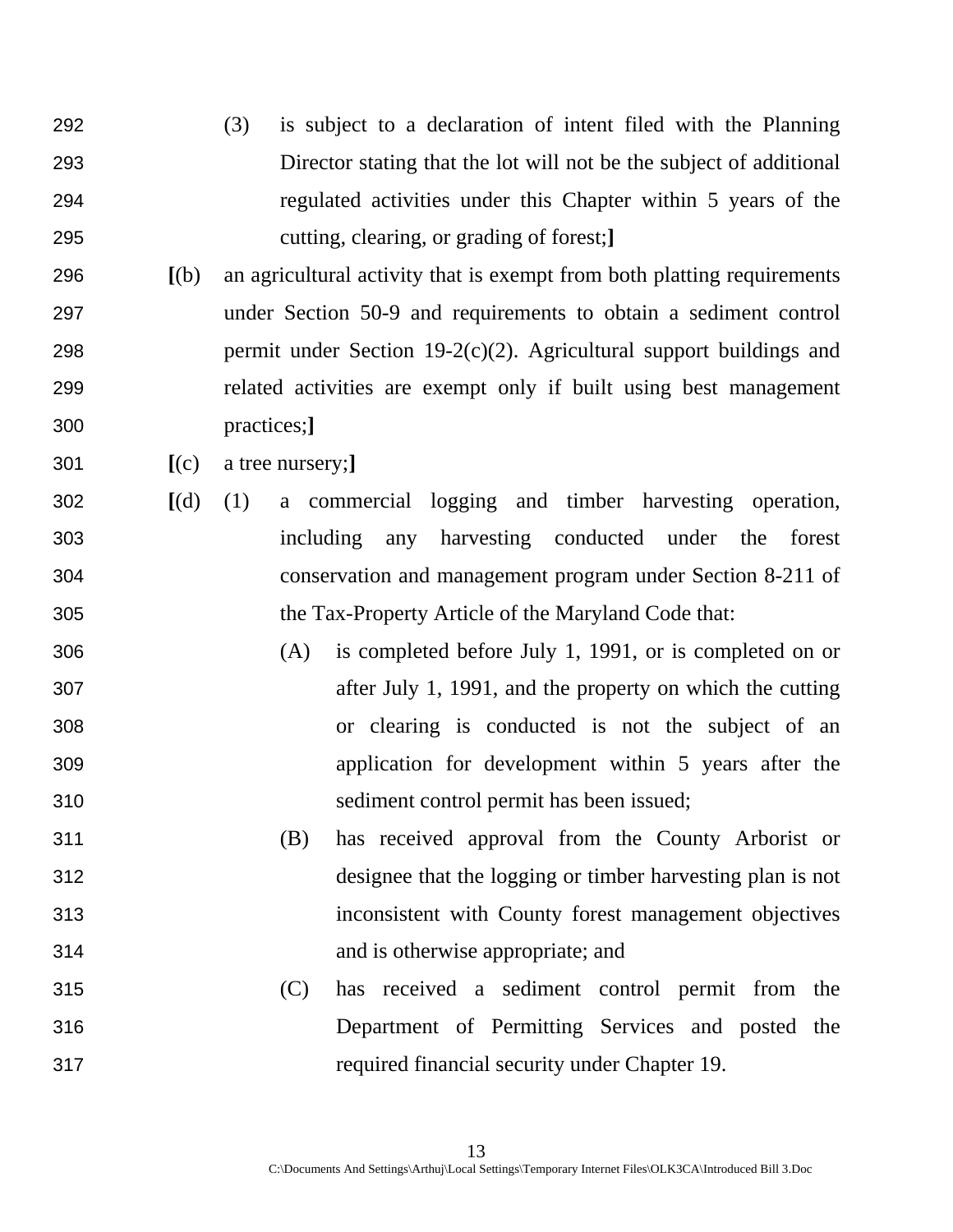- (2) The Department of Permitting Services must send the Planning Director a copy of all sediment control permits issued for commercial logging and timber harvesting operations.
- (3) The requirements of this subsection apply to commercial logging and timber harvesting operations on agricultural land;**]**
- **[**(e) a State or County highway construction activity that is subject to Section 5-103 of the Natural Resources Article of the Maryland Code, or Section 22A-9;**]**
- **[**(f) a governmental project reviewed for forest conservation purposes by the State Department of Natural Resources under the Code of Maryland Regulations;**]**
- **[**(g) except for the clearing of access roads, routine maintenance of public utility easements and rights-of-way;**]**
- **[**(h) utility or other work that is of an emergency nature;**]**
- **[**(i) noncoal surface mining regulated under Title 7 of the Natural Resources Article of the Maryland Code;**]**
- **[**(j) a sediment control permit approved before July 1, 1991, or if amended after that date at the initiation of the permittee, that does not result in the cutting of more than 5,000 additional square feet of forest;**]**
- **[**(k) any lot covered by a preliminary plan of subdivision or site plan that did not receive a sediment control permit before July 1, 1991, and for which the preliminary plan of subdivision or site plan:
- (1) was approved before July 1, 1984, and has less than 40,000 square feet of forest cover; or
- (2) was approved or extended between July 1, 1984 and July 1, 1991, and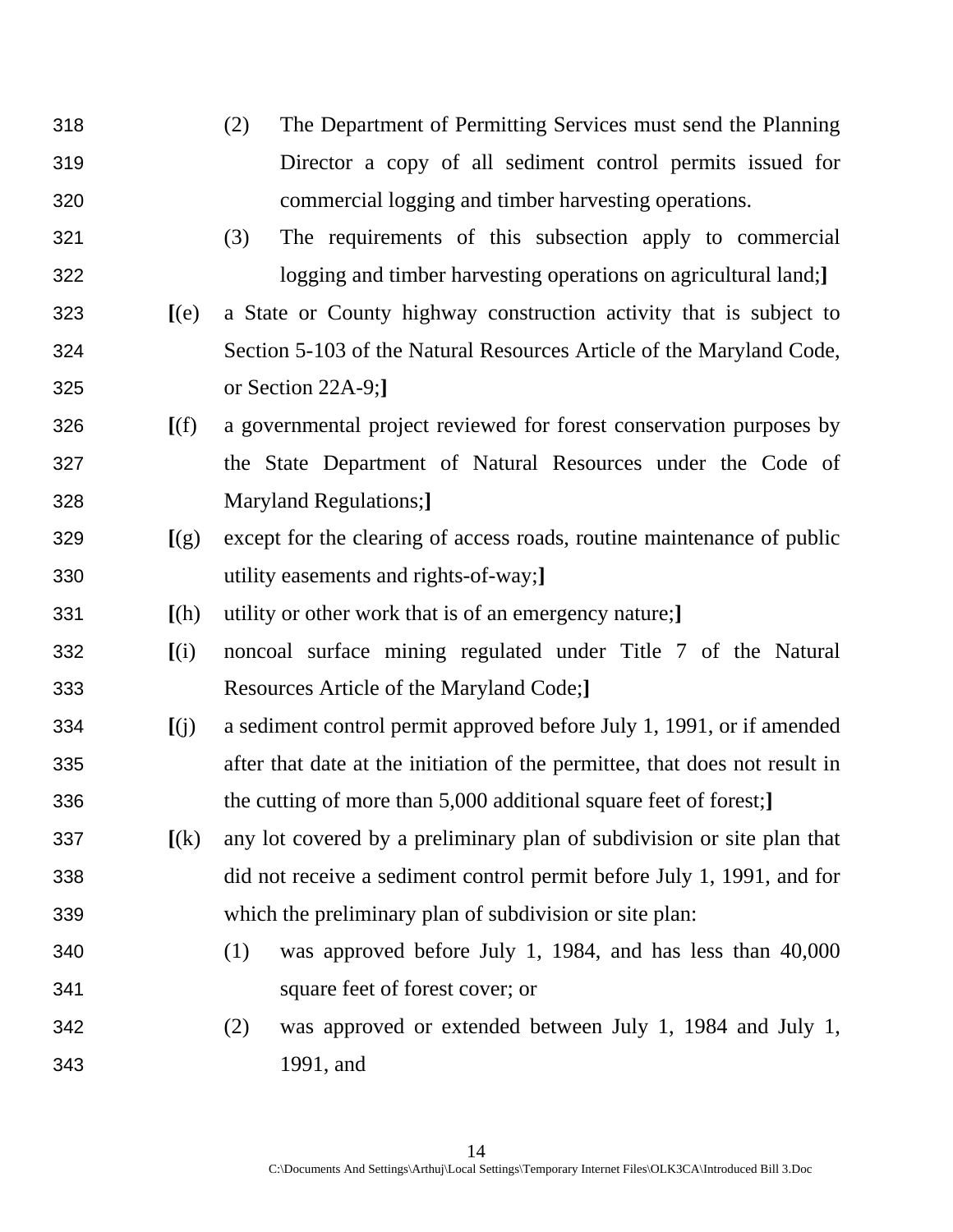- (3) the construction will not result in the cutting, clearing, or grading of:
- 
- (A) any forest in a stream buffer, or
- (B) any forest on property located in a special protection area which must submit a water quality plan.
- A preliminary plan of subdivision or site plan approved before July 1, 1991, that is revised after that date at the initiative of the applicant and which results in the cutting of more than 5,000 additional square feet of forest is not exempt. Development or redevelopment of a property which requires resubdivision is not exempt. This subsection does not apply to a planned unit development subject to subsection (1);**]**
- **[**(l) any planned unit development for which a development plan was approved by the District Council or for which a project plan was approved by the Planning Board before January 1, 1992, and which has received site plan approval before July 1, 1992 for the tract. However, even if site plan approval has not been obtained before July 1, 1992, for the tract, the planned unit development is exempt if it is 75% or more complete on January 1, 1992, as measured by the total acreage subject to the planned unit development that has received site plan approval. A development plan or project plan amendment approved after January 1, 1992, is not exempt if it results in the cutting of more than 5,000 additional square feet of forest;**]**
- **[**(m) a real estate transfer to provide a security, leasehold, or other legal or equitable interest in a portion of a lot or parcel, if;
- (1) the transfer does not involve a change in land use, or new development or redevelopment, with associated land disturbing activities; and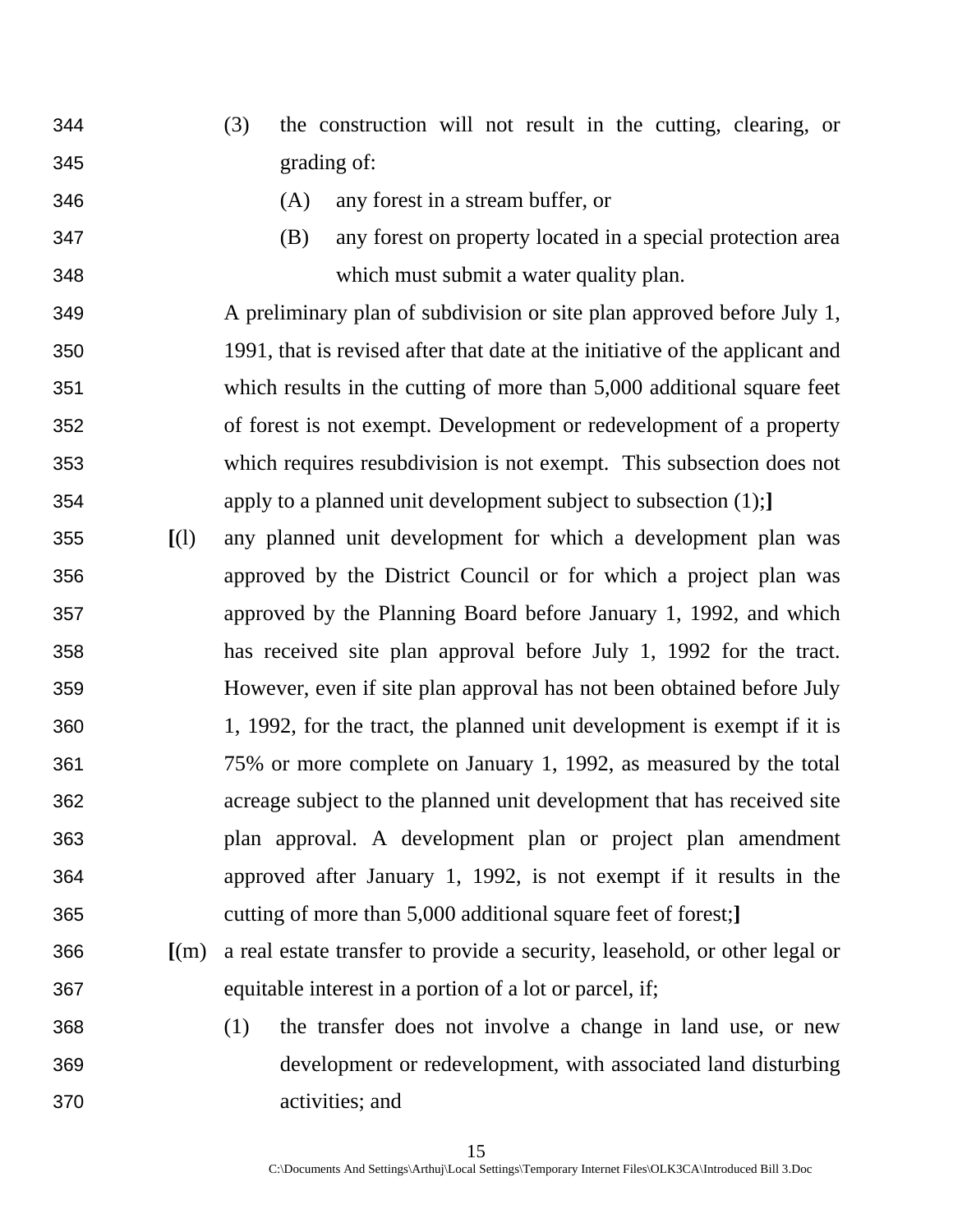| 371 |         | both the grantor and grantee file a declaration of intent;]<br>(2)      |
|-----|---------|-------------------------------------------------------------------------|
| 372 | (n)     | any minor subdivision under Section $50-35A(a)(2)-(3)$ involving        |
| 373 |         | conversion of an existing recorded outlot created because of            |
| 374 |         | inadequate or unavailable sewerage or water service to a lot or joining |
| 375 |         | two or more existing residential lots into one lot, if:                 |
| 376 |         | the only development located on the resulting lot is a single<br>(1)    |
| 377 |         | family dwelling unit or an accessory structure (such as a pool,         |
| 378 |         | tennis court, or shed); and                                             |
| 379 |         | development does not result in the cutting, clearing, or grading<br>(2) |
| 380 |         | of:                                                                     |
| 381 |         | (A)<br>more than a total of 40,000 square feet of forest,               |
| 382 |         | (B)<br>any forest in a stream buffer,                                   |
| 383 |         | (C)<br>any forest on property located in a special protection area      |
| 384 |         | which must submit a water quality plan,                                 |
| 385 |         | (D)<br>any specimen or champion tree, or                                |
| 386 |         | (E)<br>any tree or forest that is subject to the requirements of a      |
| 387 |         | previously approved forest conservation plan or tree save               |
| 388 |         | plan;]                                                                  |
| 389 | $[$ (0) | The cutting or clearing of public utility rights-of-way or land for     |
| 390 |         | electric generating stations licensed under Section 54A and 54B or      |
| 391 |         | Section 54I of Article 78 of the Maryland Code, if:                     |
| 392 |         | any required certificates of public convenience and necessity<br>(1)    |
| 393 |         | have been issued in accordance with Section 5-1604(f) of the            |
| 394 |         | Natural Resources Article of the Maryland Code; and                     |
| 395 |         | the cutting or clearing of the forest is conducted so as to<br>(2)      |
| 396 |         | minimize the loss of forest.]                                           |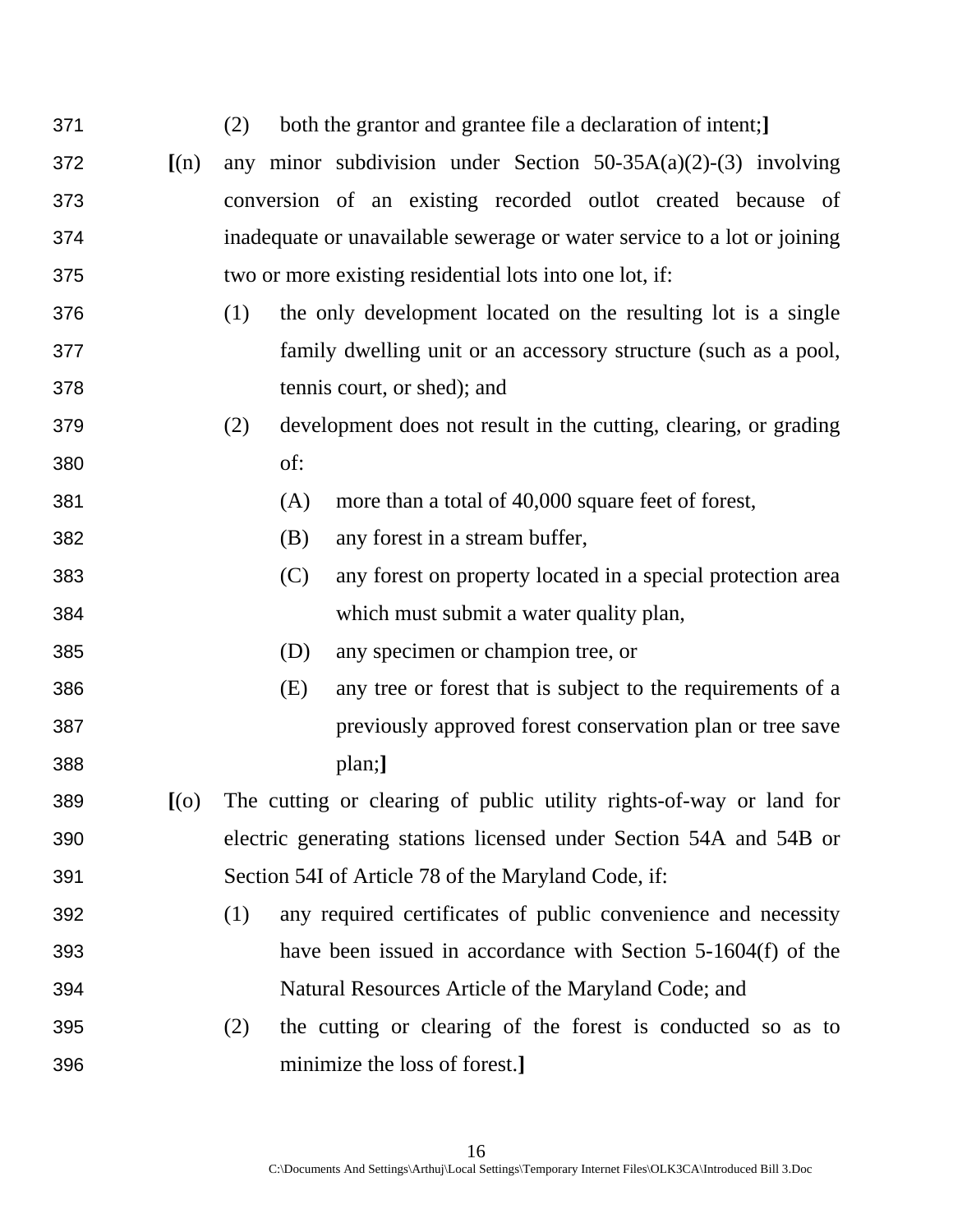| 397 | [(p)]                       |     | the construction of a public utility or highway in a utility right-of-way |
|-----|-----------------------------|-----|---------------------------------------------------------------------------|
| 398 |                             |     | not exempt under subsection (o), or a highway right-of-way not            |
| 399 |                             |     | exempt under subsection (e), if:                                          |
| 400 |                             | (1) | the right-of-way existed before July 1, 1992;                             |
| 401 |                             | (2) | forest clearing will not exceed a total of 40,000 square feet and         |
| 402 |                             | (3) | the construction will not result in the cutting, clearing, or             |
| 403 |                             |     | grading of:                                                               |
| 404 |                             |     | any forest in a stream buffer,<br>(A)                                     |
| 405 |                             |     | any forest on property located in a special protection area<br>(B)        |
| 406 |                             |     | which must submit a water quality plan,                                   |
| 407 |                             |     | (C)<br>any specimen or champion tree, or                                  |
| 408 |                             |     | any tree or forest that is subject to a previously approved<br>(D)        |
| 409 |                             |     | forest conservation or tree save plan;                                    |
| 410 | [(q)]                       |     | a special exception application if:                                       |
| 411 |                             | (1) | the application is for an existing structure and the proposed use         |
| 412 |                             |     | will not result in clearing of existing forest or trees;                  |
| 413 |                             | (2) | the application modifies an existing special exception use                |
| 414 |                             |     | which was approved before July 1, 1991, and the revision will             |
| 415 |                             |     | not result in the clearing of more than a total of 5000 additional        |
| 416 |                             |     | square feet of forest or any specimen or champion tree; or                |
| 417 |                             | (3) | the total disturbance area for the proposed special exception use         |
| 418 |                             |     | will not exceed 10,000 square feet, and clearing will not exceed          |
| 419 |                             |     | a total of 5000 square feet of forest or include any specimen or          |
| 420 |                             |     | champion tree;]                                                           |
| 421 | $\left[ \text{(r)} \right]$ |     | an equestrian facility located in an agricultural zone that is exempt     |
| 422 |                             |     | from platting requirements under Section 50-9, whether or not a           |
| 423 |                             |     | sediment control permit is obtained under Section 19-2. Article II        |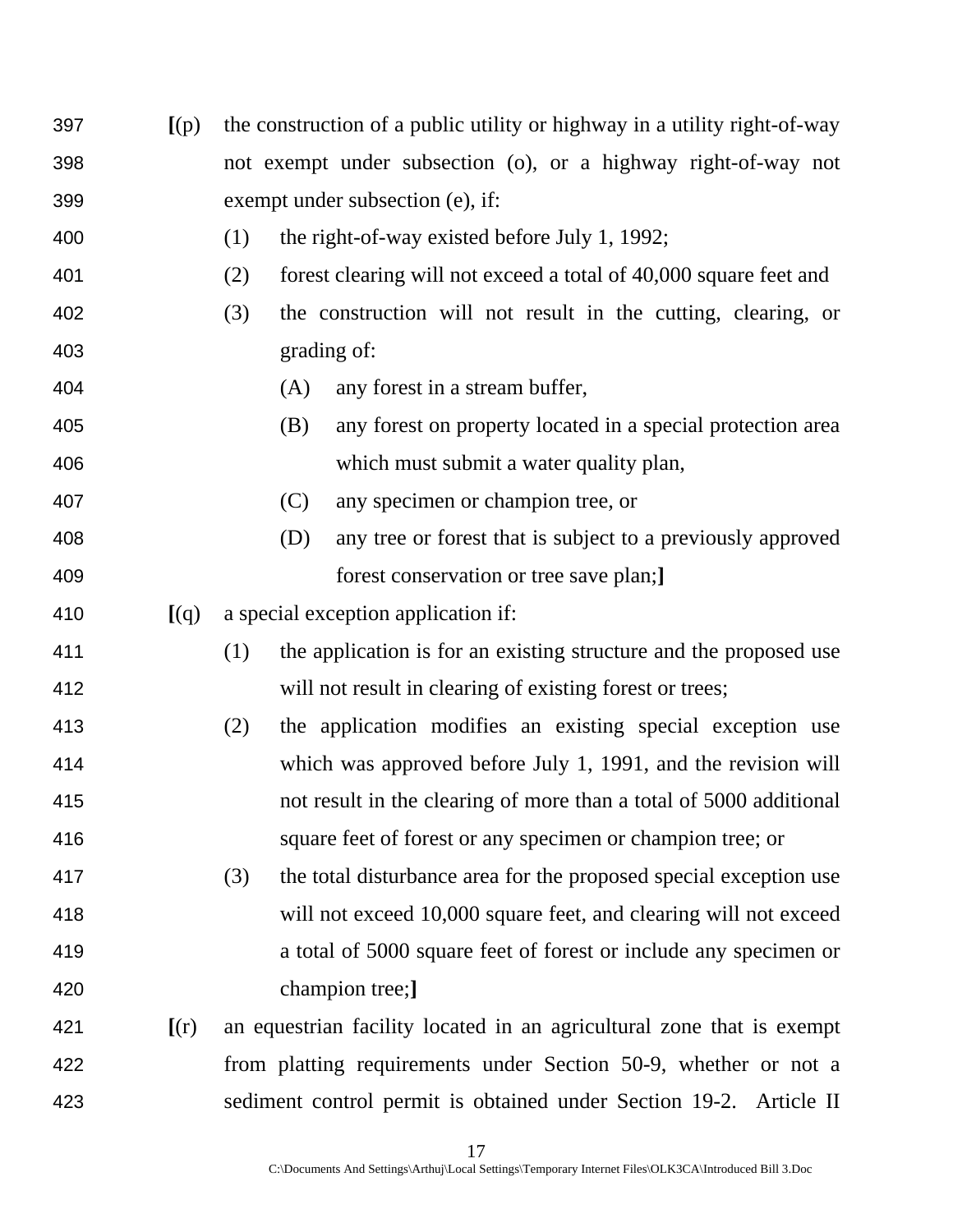does not apply to any equestrian support building or related activity only if the building is built using best management practices. However, Section 22A-6(b) applies if any specimen or champion tree would be cleared. This exemption does not permit any forest or tree that was preserved under a previously-approved forest conservation plan or tree save plan to be cut, cleared, or graded unless the previously-approved plan is amended to allow that activity. This exemption does not apply if:

- (1) any forest was cleared during an agricultural activity, as defined in subsection (b), during the 5 years before any exemption under this subsection is claimed;
- (2) any forest or tree located in a stream valley buffer would be cleared;
- (3) on-site forest retention does not equal at least 25% of the tract area or all forest existing when the exemption is claimed, whichever is less; or
- (4) on-site forest retention does not equal at least 50% of any net tract area when more than 50% of that tract is existing forest.

A conservation easement is not required for any equestrian facility, whether or not the exemption in this subsection applies. However, another type of long-term protection may be required under Section 22A-12(h)(2) if the facility includes any forest retention area. The Planning Director must monitor any facility that is exempt under this subsection to confirm that the applicant and any successor in interest continue to comply with all conditions of the exemption;**]**

**[**(s) (1) an activity occurring on a tract of land less than 1.5 acres with no existing forest, or existing specimen or champion tree, and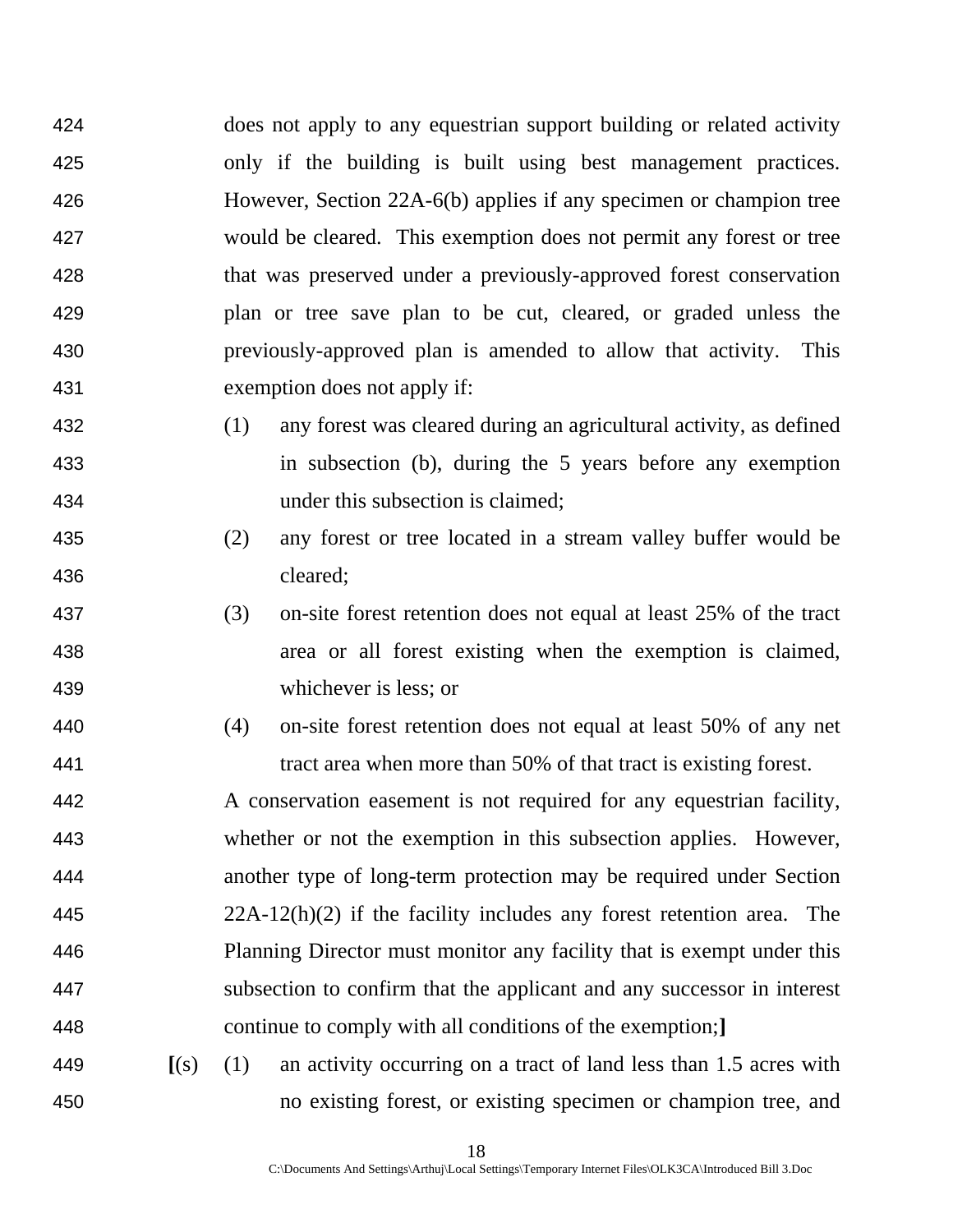- the afforestation requirements would not exceed 10,000 square feet; or
- (2) an activity occurring on a tract less than 1 acre that will not result in the clearing of more than a total of 30,000 square feet of existing forest, or any existing specimen or champion tree, and reforestation requirements would not exceed 10,000 square feet. Forest in any priority area on-site must be preserved; and**]**
- **[**(t) a modification to existing developed property if:

(1) no more than 5000 square feet of forest will be cleared;

- (2) the modification does not affect any forest in a stream buffer or located on property in a special protection area which must submit a water quality plan; and
- (3) the modification does not require approval of a new subdivision plan.**]**

## **22A-6. [Exemptions-Special provisions] Reserved.**

- **[**(a) Special transition provision. An activity or development that is exempted under Section 22A-5, but which requires site plan approval, is subject to the local law applicable to tree conservation in effect before July 1, 1992. However, a violation of the requirements of any 470 tree save plan or similar condition of approval may be enforced using any remedy provided under this Chapter.**]**
- **[**(b) Tree save plan provision. An activity or development that would be exempt under Section 22A-5, except that the proposed activity involves clearing of a specimen or champion tree, requires the approval of a tree save plan, which may require tree preservation or mitigation for loss of individual trees. The plan requirements must be based on the size and character of the trees to be cleared. If trees to be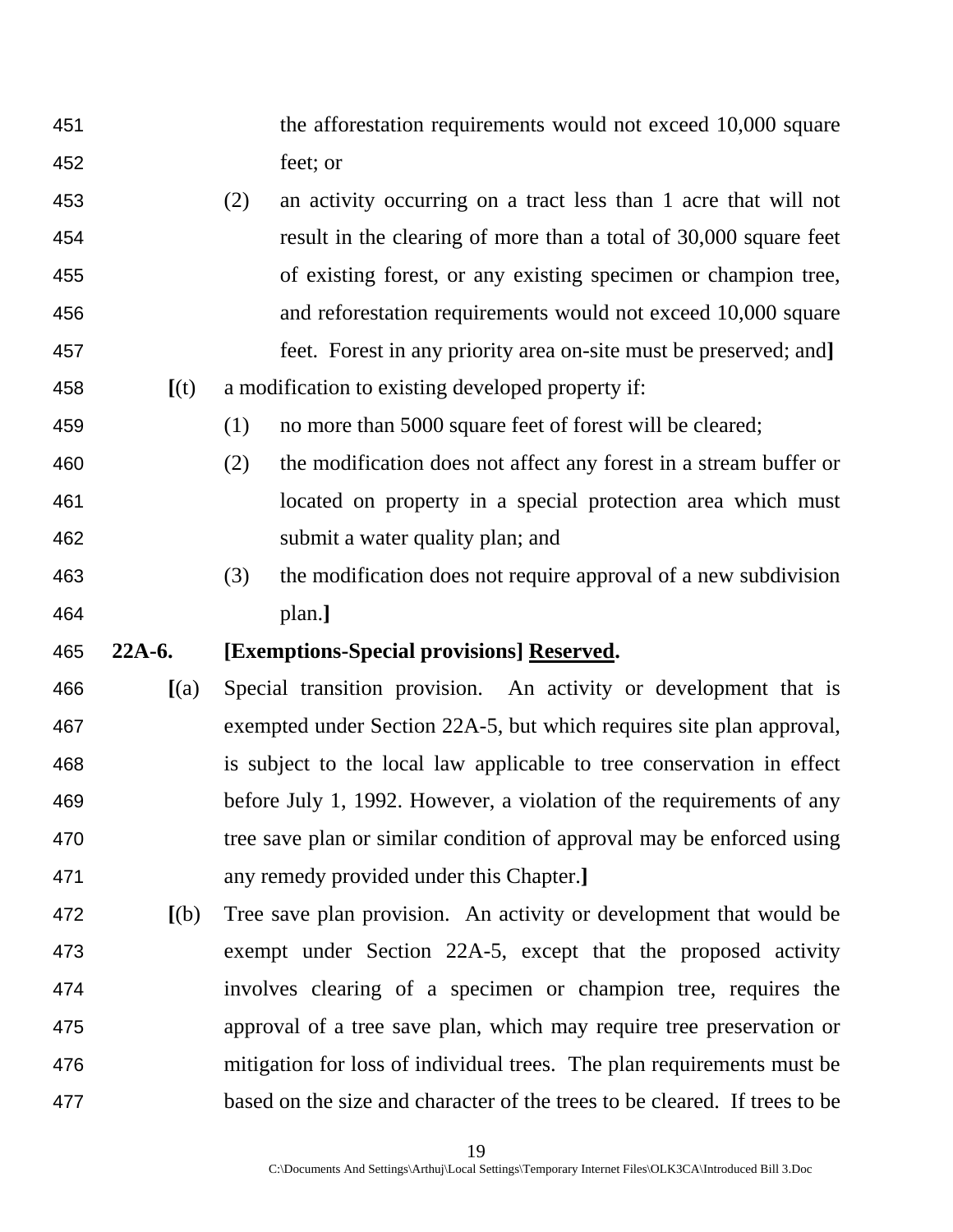- cleared are part of an existing scenic buffer between public parkland and a proposed development, trees which are smaller than specimen size may be included in the plan.**]**
- **22A-7. [Activities or development not exempt under Section 22A-5 -- Special transition provision] Reserved.**
- **[**(a) An activity or development not exempted under Section 22A-5 and which received preliminary plan of subdivision approval, site plan approval, project plan approval, or development plan approval, including any amendments, between July 1, 1991 and July 1, 1992 is exempt from the requirements of Article II at the time of a subsequent sediment control permit application if:
- (1) final plat approval has been obtained by July 1, 1992; or
- (2) a substantively complete application for final plat approval under Section 50-36 has been filed by July 1, 1992. If all other requirements are met, the Planning Board must consider an application to be substantively complete if the Board determines that:
- (A) any required approval or permit that has not been obtained from another governmental agency is not available solely because of the inaction by the other governmental agency; and
- (B) the applicant has used best efforts to obtain the permit or approval.**]**
- **[**(b) If final plat approval will not be required under subsection (a) of this Section because the development is on a recorded lot or for other reasons, the development will be subject to the requirements of this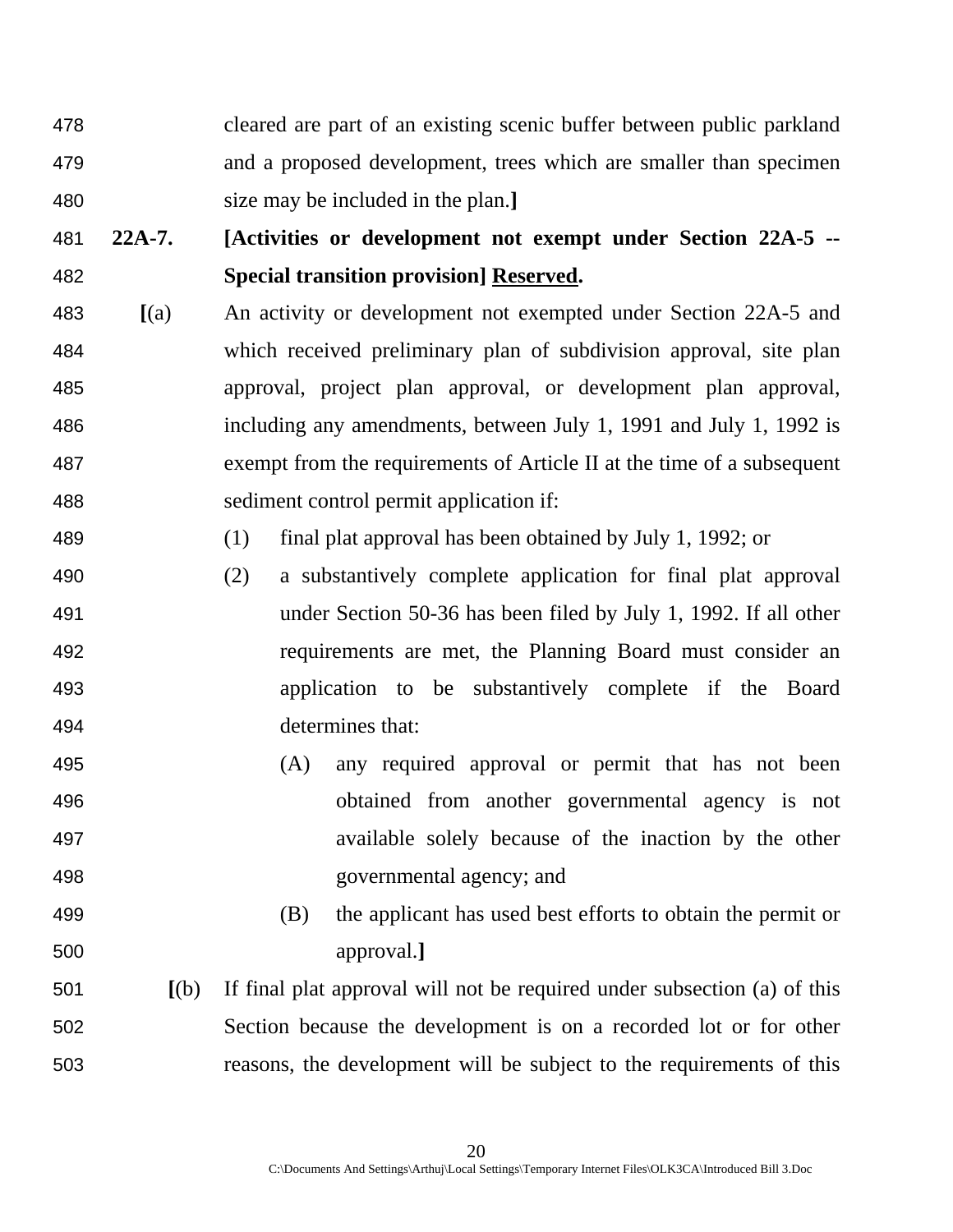Chapter at the time of any subsequent application for a sediment control permit.**]**

- **[**(c) If the Planning Board finds that a development approval between July 1, 1991 and July 1, 1992 was consistent with the retention, afforestation, or reforestation standards of this Chapter but is not exempt under this Section, the Board may waive additional submission requirements at the time of any later sediment control permit application. However, the Board must not waive the provisions of Section 22A-12(g) and (h) requiring certain agreements and financial security.**]**
- **[**(d) An amendment to a sediment control permit approved between July 1, 1991 and July 1, 1992 is subject to the requirements of Article II if the activity is not otherwise exempt and it will result in the cutting of an additional 5,000 square feet of forest.**]**
- **22A-8. [Utility lines] Reserved.**

**[**(a) General.

- (1) Except as provided in paragraph (2) of this subsection, this Section applies to a proposed land disturbing activity requiring a sediment control permit for the construction, reconstruction, or replacement of public utility lines (except water and sewer lines) within a public right-of-way, public utility easement, or a public utility right-of-way owned by the utility.
- (2) This Section does not apply if a public utility easement will be located on the property of a development subject to Article II of this Chapter. Satisfaction of the regulatory requirements of that Article applicable to activities on the easement is the responsibility of the owner of the property.**]**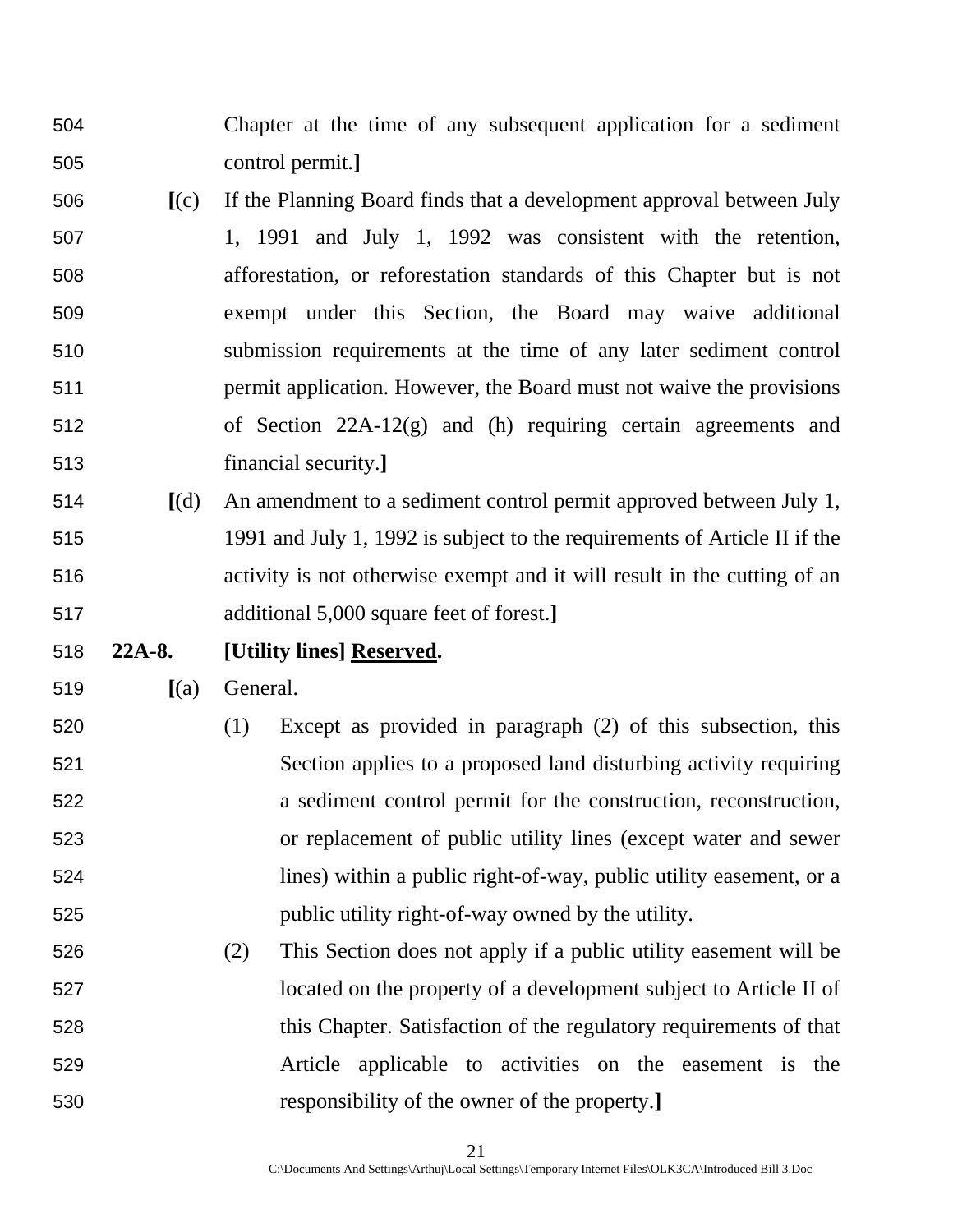- **[**(b) Calculation Rules; Exemption.
- (1) To determine the applicability of this Chapter under Section 22A-4 to proposed activities within a public right-of-way or public utility easement, the calculation of land area must be based on the limits of disturbance as shown on the sediment control permit.
- (2) A public right-of-way, public utility easement, or privately owned utility right- of-way is considered to be exempt under Section 22A-5(o) if the proposed activity and any future stages of the work on the utility line will not result in the cumulative cutting, clearing, or grading of more than 40,000 square feet of forest or the cutting, clearing, or grading of any specimen or champion tree, or trees or forest that are subject to a previously approved forest conservation or tree save plan. Any later stages of the work must be identified at the time of the initial sediment control permit application.
- (3) If the exemption does not apply, afforestation or reforestation requirements must be calculated using the net tract area applicable to the entire proposed utility line without regard to project segments subject to a specific sediment control permit. The property boundaries of the privately owned utility right-of-way, public utility easement, or public right-of-way (to the extent of the utility work) must be used in calculating the area of the tract. The net tract area should reflect any reduction in land area that will continue to be used for agricultural activities.**]**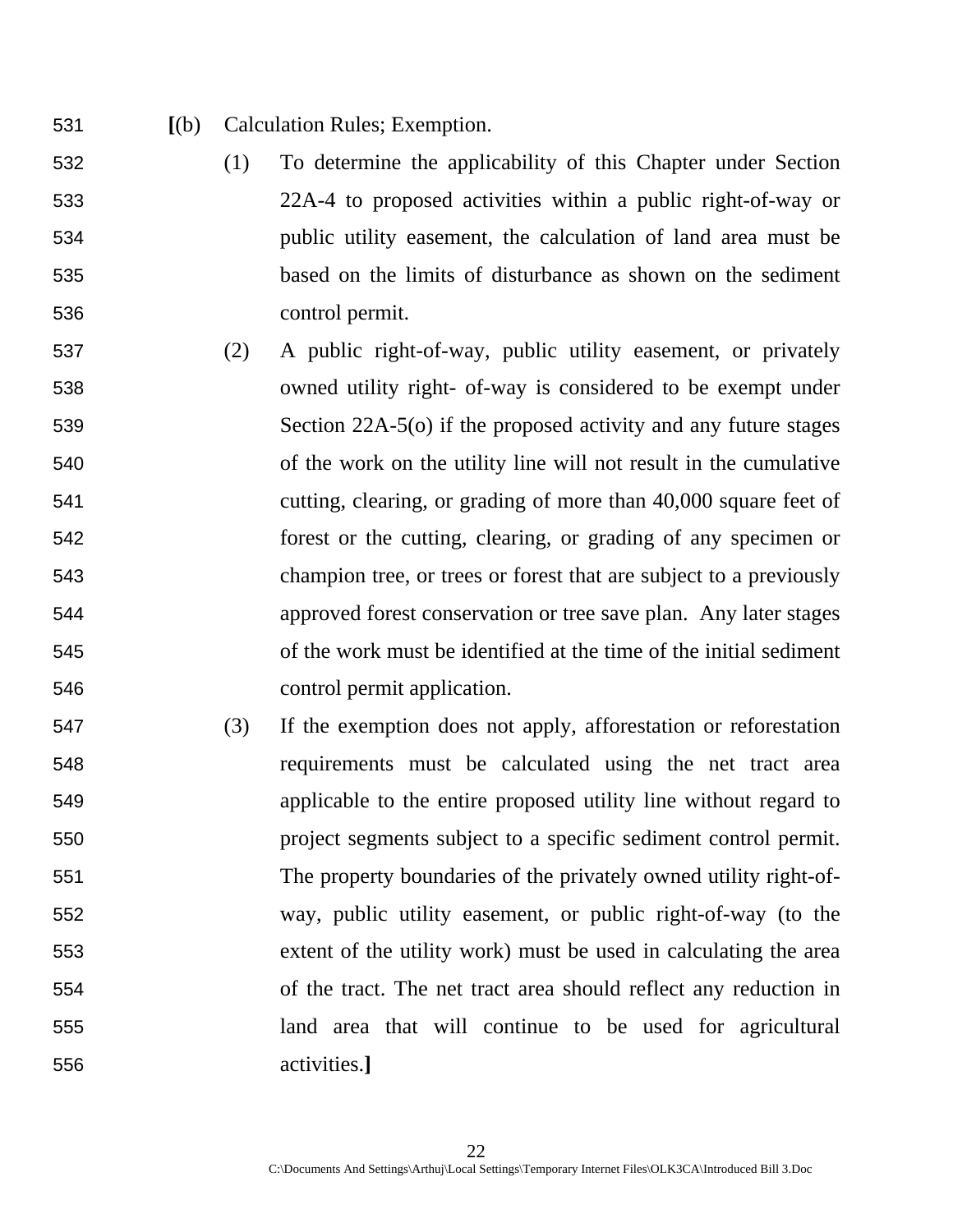| 557 |           | [Any requirement for mitigation for loss of any specimen or champion tree      |  |  |  |  |  |  |
|-----|-----------|--------------------------------------------------------------------------------|--|--|--|--|--|--|
| 558 |           | must be based on the size and character of the tree.]                          |  |  |  |  |  |  |
| 559 | $22A-9.$  | <b>County Highway Projects.</b>                                                |  |  |  |  |  |  |
| 560 | (a)       | General.                                                                       |  |  |  |  |  |  |
| 561 |           | This [section] Section applies to construction of a highway by<br>(1)          |  |  |  |  |  |  |
| 562 |           | the County as part of an approved Capital Improvements                         |  |  |  |  |  |  |
| 563 |           | Program project.                                                               |  |  |  |  |  |  |
| 564 |           | $\star$<br>$\star$<br>$\star$                                                  |  |  |  |  |  |  |
| 565 | (c)       | Reforestation for County highway projects must meet the standards in           |  |  |  |  |  |  |
| 566 |           | subsections [22A-12(e), (g) and (h)] $22A-12(c)$ , (f), and (g).               |  |  |  |  |  |  |
| 567 |           | $^\star$                                                                       |  |  |  |  |  |  |
| 568 |           | Article [II] 2. Natural Resource Inventory/Forest Stand Delineations, [and]    |  |  |  |  |  |  |
| 569 |           | <b>Forest Conservation Plans, Tree Inventories, and Tree Protection Plans.</b> |  |  |  |  |  |  |
| 570 | $22A-10.$ | [General] Approvals required.                                                  |  |  |  |  |  |  |
|     |           |                                                                                |  |  |  |  |  |  |
| 571 | (a)       | [Approval] Level 1 approval required. A person who is subject to               |  |  |  |  |  |  |
| 572 |           | [this Article] Level 1 review must submit to the Planning Director a           |  |  |  |  |  |  |
| 573 |           | [forest stand delineation and forest conservation plan] Natural                |  |  |  |  |  |  |
| 574 |           | <b>Resource Inventory/Forest Stand Delineation and Forest Conservation</b>     |  |  |  |  |  |  |
| 575 |           | Plan [for regulatory approval].                                                |  |  |  |  |  |  |
| 576 | [(b)]     | <b>Forest Stand Delineation</b>                                                |  |  |  |  |  |  |
| 577 |           | (1)<br><b>Natural Resource Inventory/Forest Stand Delineation.</b>             |  |  |  |  |  |  |
| 578 |           | delineation]<br>[forest]<br>stand<br>Natural<br>Resource<br><u>(A)</u><br>A    |  |  |  |  |  |  |
| 579 |           | <b>Inventory/Forest Stand Delineation must be [used during</b>                 |  |  |  |  |  |  |
| 580 |           | the preliminary review process to find the most suitable                       |  |  |  |  |  |  |
| 581 |           | and practical areas for tree and forest conservation]                          |  |  |  |  |  |  |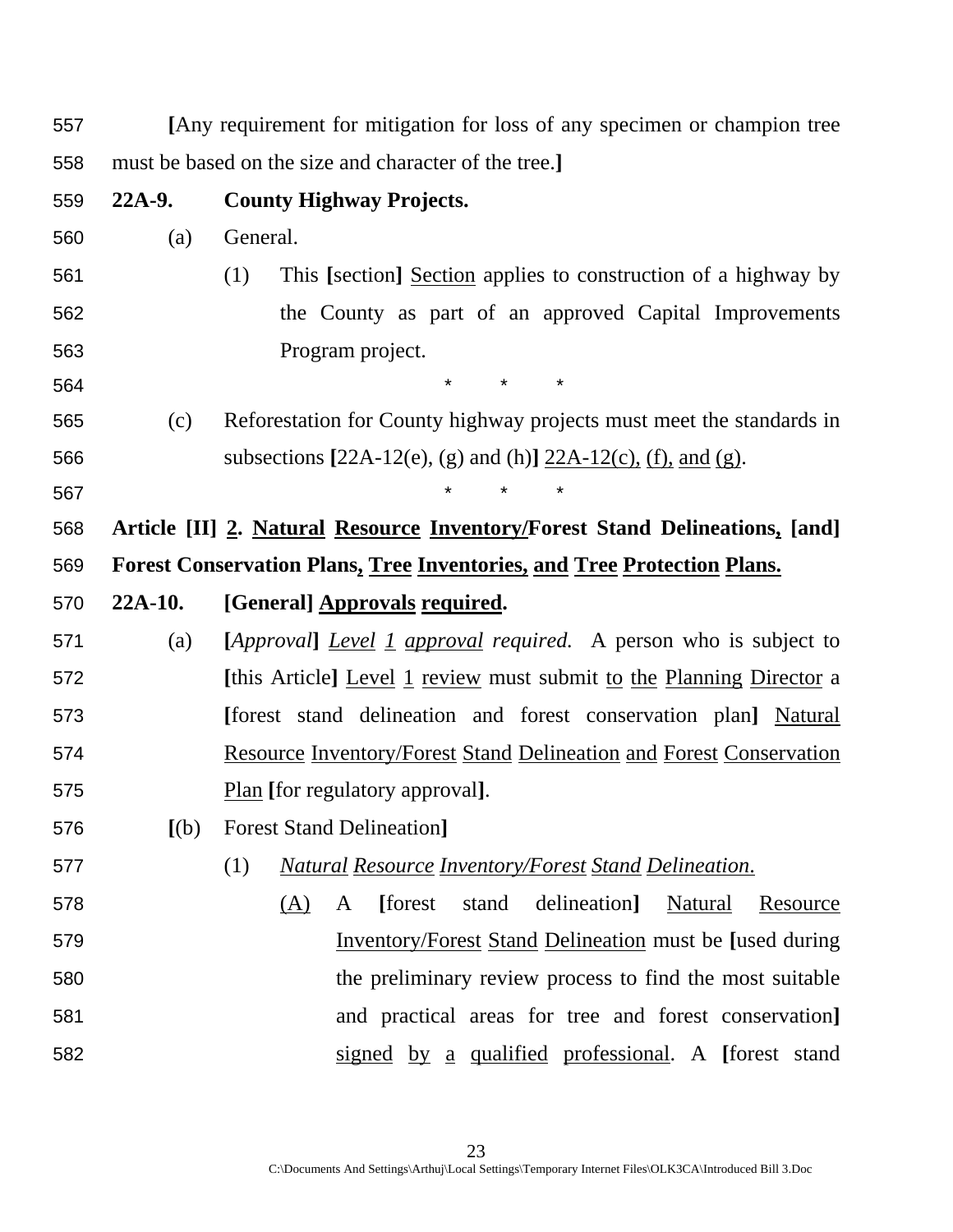| 583 |       |       |            | delineation] Natural Resource Inventory/Forest Stand                |
|-----|-------|-------|------------|---------------------------------------------------------------------|
| 584 |       |       |            | Delineation must contain:                                           |
| 585 |       |       | <u>(i)</u> | topographic, hydrographic, soils, and geologic                      |
| 586 |       |       |            | information [, and];                                                |
| 587 |       |       | (ii)       | qualitative and quantitative information on trees                   |
| 588 |       |       |            | and forest cover[,]; and                                            |
| 589 |       |       | (iii)      | other information or requirements specified [in the                 |
| 590 |       |       |            | regulations] by regulation or in the technical                      |
| 591 |       |       |            | manual.                                                             |
| 592 | [(2)] |       |            | A simplified forest stand delineation may replace the forest        |
| 593 |       |       |            | stand delineation required by paragraph (1) if:                     |
| 594 |       | (A)   |            | there is no forest on the site;                                     |
| 595 |       | (B)   |            | no forest on the site would be cut, cleared, or graded for          |
| 596 |       |       |            | the proposed use, and all forest on the site would be               |
| 597 |       |       |            | subject to a long-term protective agreement; or                     |
| 598 |       | (C)   |            | the on-site forest is located on a portion of the tract which       |
| 599 |       |       |            | is exempt from this Article, such as areas remaining in             |
| 600 |       |       |            | agricultural use as part of a subdivision.]                         |
| 601 |       |       |            | $[(3)]$ (B) The Planning Director may waive any requirement for     |
| 602 |       |       |            | information that is unnecessary for a specific site.                |
| 603 |       | [(4)] |            | (C) An approved [forest stand delineation] Natural                  |
| 604 |       |       |            | <b>Resource Inventory/Forest Stand Delineation</b> is not valid     |
| 605 |       |       |            | after 2 years unless[:] <u>a qualified professional recertifies</u> |
| 606 |       |       |            | the natural resource inventory/forest stand delineation, or         |
| 607 |       |       |            | [(A)] a [forest conservation plan] Forest Conservation              |
| 608 |       |       |            | <u>Plan</u> [has been] <u>is</u> accepted as complete[; or].        |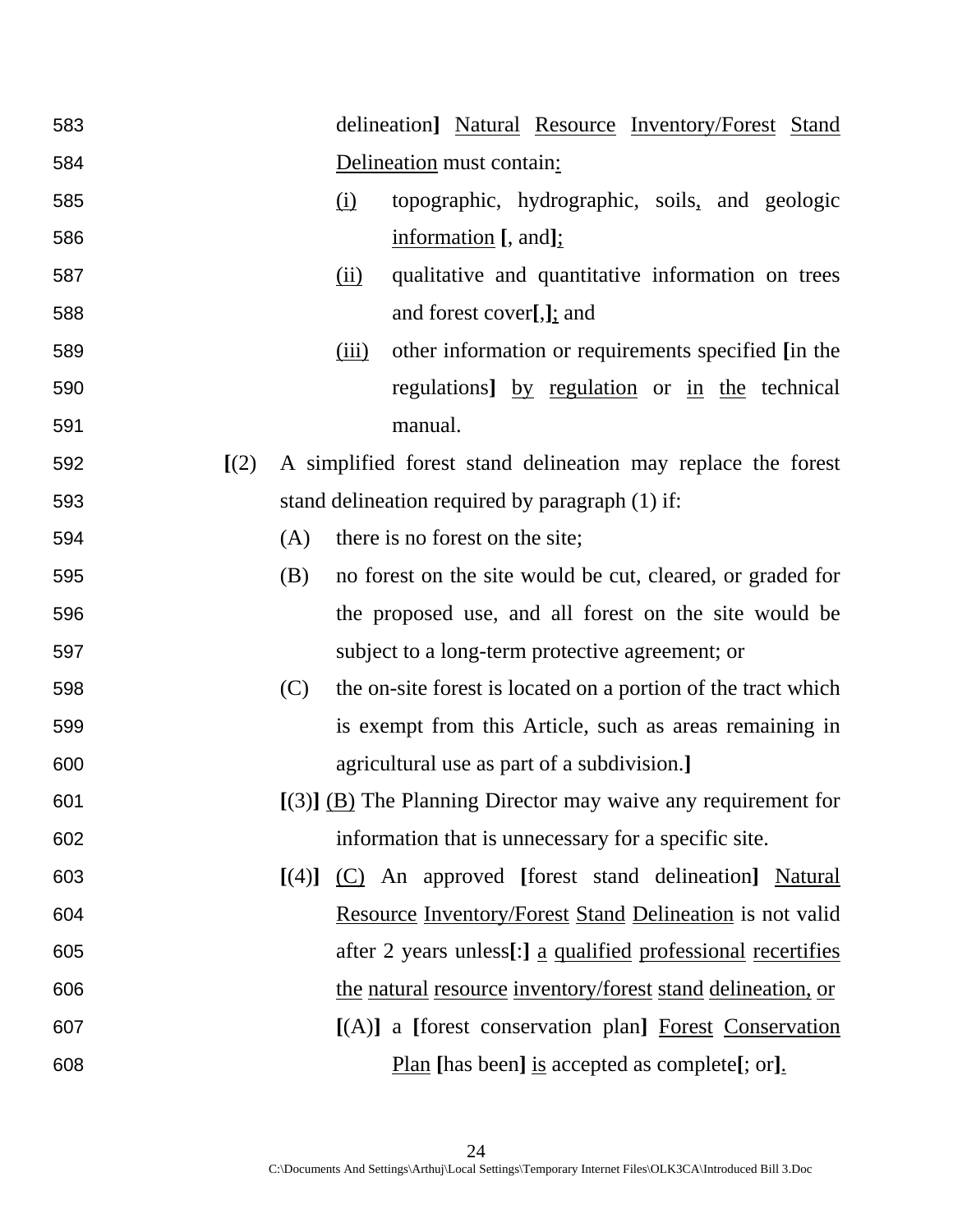| 609 | the delineation has been recertified by<br>[(B)]<br>the          |
|-----|------------------------------------------------------------------|
| 610 | preparer.]                                                       |
| 611 | $[(c)]$ (2) Forest [conservation plan] Conservation Plan.        |
| 612 | $[(1)]$ $(A)$ [A forest conservation plan is intended to govern  |
| 613 | conservation, maintenance, and any afforestation or              |
| 614 | reforestation requirements which apply to the site.] A           |
| 615 | [forest conservation plan] Forest Conservation Plan must         |
| 616 | be signed by a qualified professional and must contain           |
| 617 | information on the extent and characteristics of:                |
| 618 | the trees and forested area to be retained or<br><u>(i)</u>      |
| 619 | planted[,]                                                       |
| 620 | proposed locations for on-site and off-site<br>(ii)              |
| 621 | reforestation $[,]$ :                                            |
| 622 | scheduling $[,]$ ;<br>(iii)                                      |
| 623 | protective measures[,];<br>(iv)                                  |
| 624 | a binding maintenance agreement effective for at<br>(y)          |
| 625 | least $[2]$ $\frac{5}{ }$ years $[,]$ ;                          |
| 626 | a binding agreement to protect forest conservation<br>(vi)       |
| 627 | areas, and other information or requirements                     |
| 628 | specified [in the] by [regulations] regulation or                |
| 629 | technical manual.                                                |
| 630 | $[(2)]$ (B) A [forest conservation plan may] Forest Conservation |
| 631 | Plan must include protective measures designed to                |
| 632 | conserve [significant and mature trees on adjacent               |
| 633 | property] trees on the subject tract, or on adjacent             |
| 634 | properties, from adverse impacts that may be caused by           |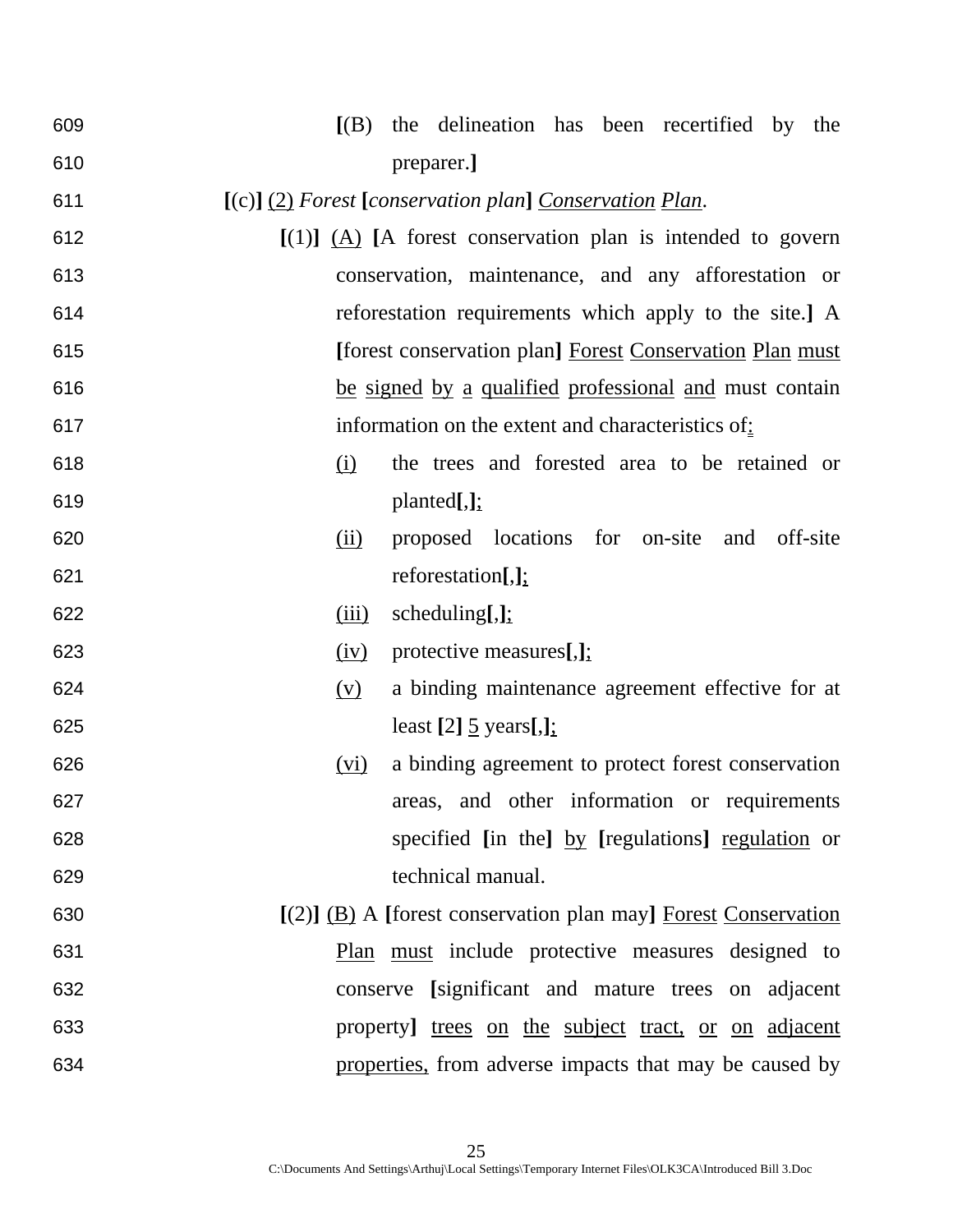- the development or land disturbing activities proposed **for the tract.**
- **[**(3)**]** (C) A **[**forest conservation plan**]** Forest Conservation Plan may be reviewed in 2 stages with the submission of a preliminary and a final **[**forest conservation plan**]** Forest Conservation Plan as specified under Section 22A-11.
- **[**(d)*Qualifications of preparer*. The forest stand delineation and forest conservation plan must be prepared by a licensed forester, licensed landscape architect or other qualified professional approved by the Planning Director. In determining if a person is qualified, the person must meet all applicable requirements under the Code of Maryland Regulations, 08.19.06.01.**]**
- (b) *Level 2 approval required.* A person who is subject to Level 2 must submit to the Planning Director a Tree Inventory, Tree Protection Plan, and a Declaration of Intent.
- (1) *Tree Inventory.*
- (A) A Tree Inventory must be signed by a certified arborist or a tree expert, and must:
- (i) assess, identify, and characterize the tree species; (ii) estimate the height, age, and canopy of each tree;
	- (iii) document the diameter of each tree; and
	- (iv) provide any other information or requirement specified by regulation or in the technical manual.
	- (B) The Planning Director may waive any requirement for information that is unnecessary for a specific site.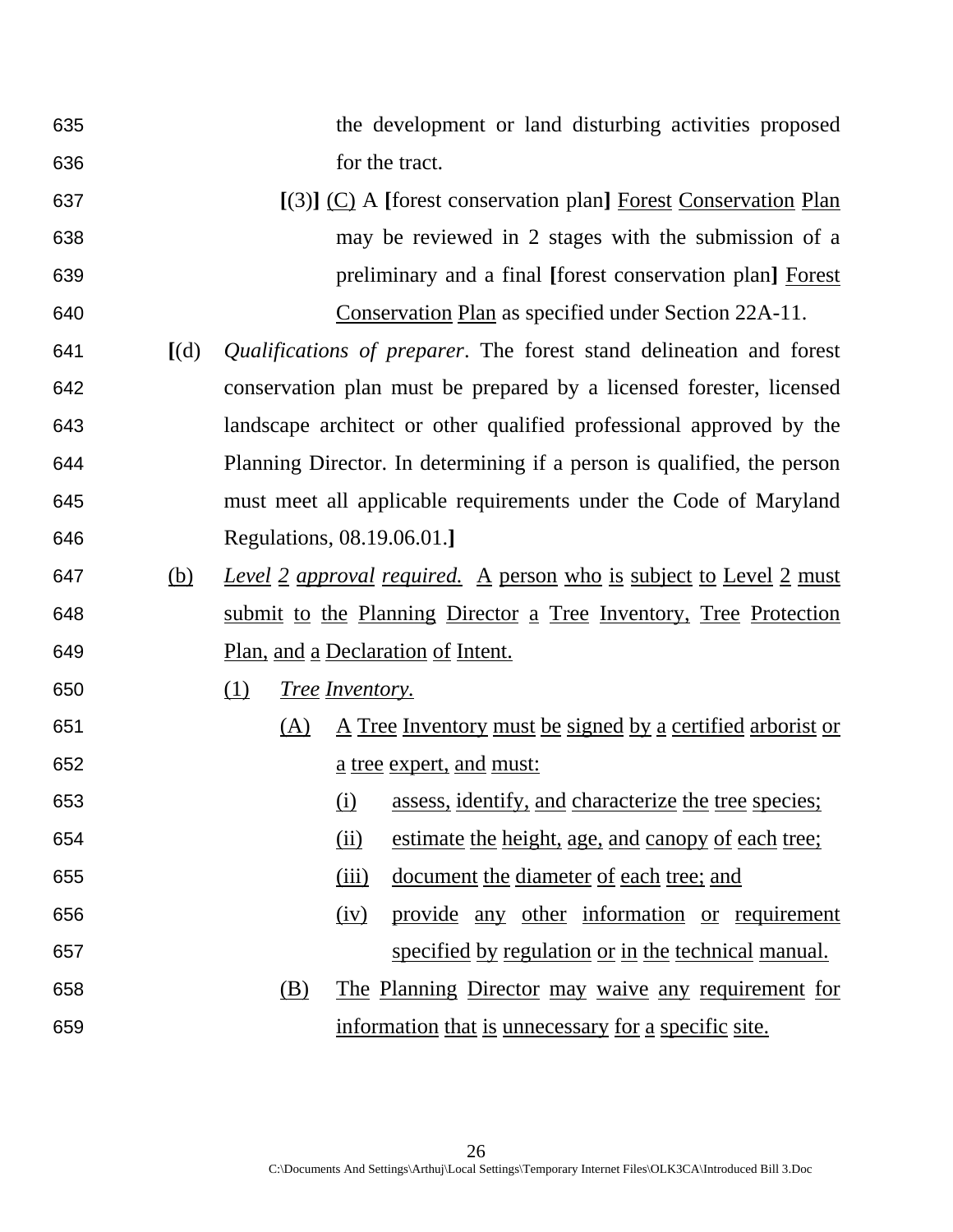| 660 |     | (C) |                               | <u>An approved Tree Inventory is not valid after 2 years</u>        |
|-----|-----|-----|-------------------------------|---------------------------------------------------------------------|
| 661 |     |     |                               | <u>unless a certified arborist or a tree expert recertifies the</u> |
| 662 |     |     |                               | <u>Tree Inventory or a Tree Protection Plan is approved.</u>        |
| 663 | (2) |     | <b>Tree Protection Plan</b>   |                                                                     |
| 664 |     | (A) |                               | <u>A Tree Protection Plan must be signed by a certified</u>         |
| 665 |     |     |                               | <u>arborist and used to protect trees during construction. A</u>    |
| 666 |     |     |                               | <u><b>Tree Protection Plan must identify:</b></u>                   |
| 667 |     |     | <u>(i)</u>                    | each tree to be retained and removed;                               |
| 668 |     |     | (ii)                          | the proposed limit of disturbance; existing and                     |
| 669 |     |     |                               | proposed utility connections;                                       |
| 670 |     |     | (iii)                         | detailed drawings and measures to protect trees;                    |
| 671 |     |     |                               | and                                                                 |
| 672 |     |     | (iv)                          | any other information or requirement specified by                   |
| 673 |     |     |                               | regulation or in the trees technical manual.                        |
| 674 |     | (B) |                               | <u>A Tree Protection Plan must include measures to protect</u>      |
| 675 |     |     |                               | <u>trees on adjacent property from adverse impacts caused</u>       |
| 676 |     |     |                               | by the proposed development or land disturbing activity.            |
| 677 | (3) |     | <b>Declaration of Intent.</b> |                                                                     |
| 678 |     |     |                               | (A) A Declaration of Intent must verify that the proposed           |
| 679 |     |     |                               | <u>activity does not require a Level 1 Review.</u>                  |
| 680 |     | (B) |                               | <u>Regulated activity must not occur on the area covered by</u>     |
| 681 |     |     |                               | the Declaration of Intent within 7 years after cutting,             |
| 682 |     |     |                               | clearing, or grading any forest or tree resource is                 |
| 683 |     |     | <u>complete.</u>              |                                                                     |
| 684 |     | (C) |                               | <u>The Planning Board may require a person who does not</u>         |
| 685 |     |     |                               | <u>file or comply with a Declaration of Intent to:</u>              |
| 686 |     |     | <u>(i)</u>                    | submit to a Level 1 review; and                                     |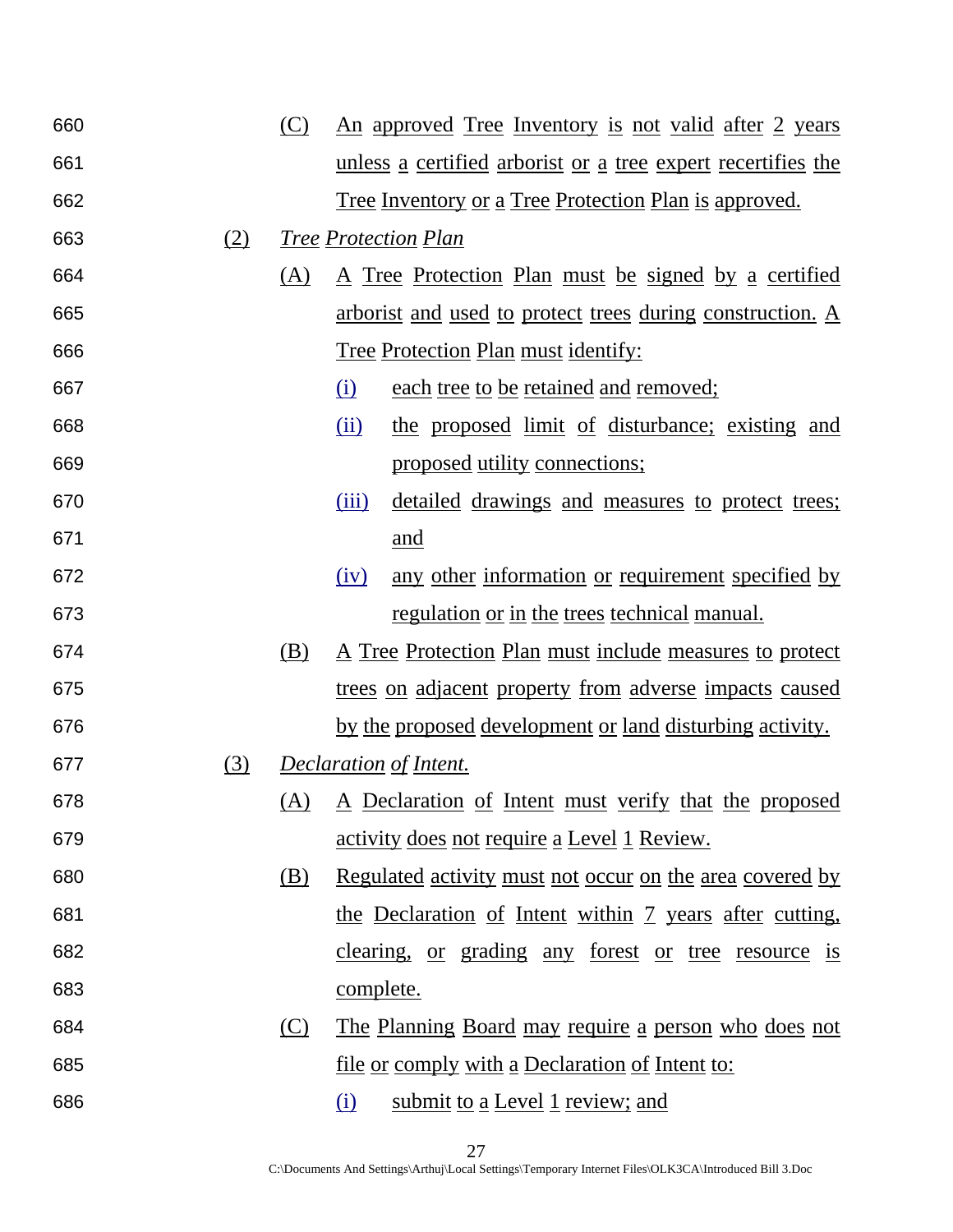| 687 |         |     |          | (ii)<br>pay a penalty fee established by fee schedules                |
|-----|---------|-----|----------|-----------------------------------------------------------------------|
| 688 |         |     |          | approved by Council resolution per square foot of                     |
| 689 |         |     |          | <u>forest cut or cleared, not less than the minimum set</u>           |
| 690 |         |     |          | <u>by state law.</u>                                                  |
| 691 | (c)     |     |          | <u>Level 3 approval required.</u>                                     |
| 692 |         | (1) |          | <u>A person who is subject to Level 3 must submit to the Planning</u> |
| 693 |         |     |          | Director a Declaration of Intent.                                     |
| 694 |         | (2) |          | <b>Declaration of Intent.</b>                                         |
| 695 |         |     | (A)      | <u>A Declaration of Intent must verify that the proposed</u>          |
| 696 |         |     |          | <u>activity does not require a Level 1 or Level 2 Review.</u>         |
| 697 |         |     | (B)      | <u>Regulated activity must not occur on the area covered by</u>       |
| 698 |         |     |          | the Declaration of Intent within 7 years after cutting,               |
| 699 |         |     |          | <u>clearing, or grading forest resources is complete.</u>             |
| 700 |         |     | (C)      | <u>The Planning Board may require a person who does not</u>           |
| 701 |         |     |          | <u>file or comply with a Declaration of Intent to:</u>                |
| 702 |         |     |          | (i)<br>submit to a Level 1 review; and                                |
| 703 |         |     |          | (ii)<br>pay a penalty fee established by fee schedules                |
| 704 |         |     |          | approved by Council resolution per square foot of                     |
| 705 |         |     |          | <u>forest cut or cleared, not less than the minimum set</u>           |
| 706 |         |     |          | by state law;                                                         |
| 707 | 22A-11. |     |          | [Application, review, and approval] Review Procedures.                |
| 708 | (a)     |     |          | [General] <i>Level 1 Review.</i>                                      |
| 709 |         | (1) |          | <u>Natural Resource Inventory/Forest Stand Delineation.</u><br>A      |
| 710 |         |     |          | <u>person subject to a Level 1 review must submit to the Planning</u> |
| 711 |         |     | Director | Resource<br>Natural<br><b>Inventory/Forest</b><br>Stand<br>a          |
| 712 |         |     |          | Delineation.<br>Within 30 days after receiving the Natural            |
| 713 |         |     |          | <u>Resource Inventory/Forest Stand Delineation, the Director must</u> |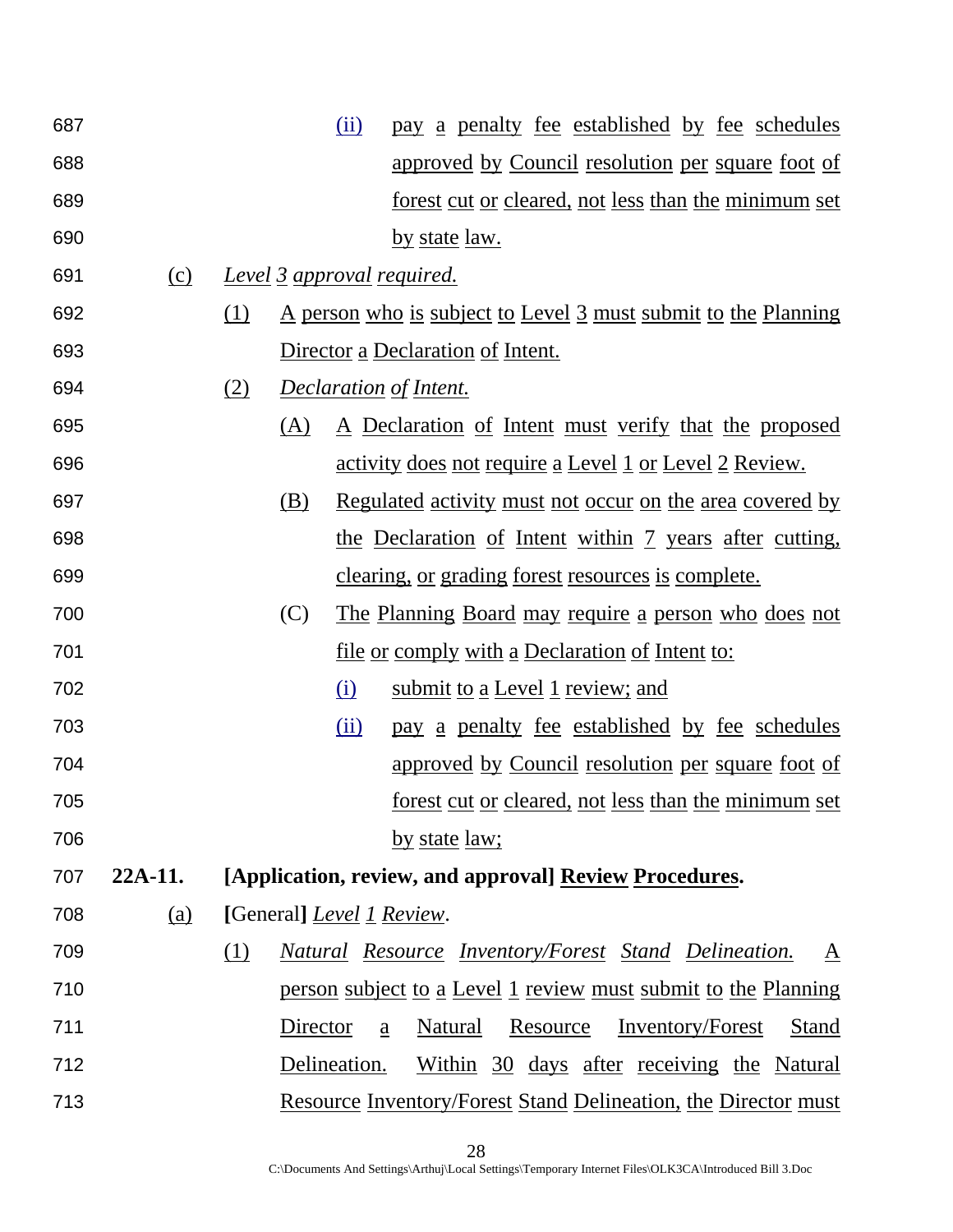714 12 notify the person whether the Natural Resource Inventory/Forest Stand Delineation is complete. An incomplete application must be denied. If the Director does not act on the submission within 30 days, the delineation must be treated as approved. The Director may extend the deadline for an additional 15 days in extenuating circumstances.

- (2) *Preliminary Forest Conservation Plan*. After a person is notified that the Natural Resource Inventory/Forest Stand Delineation is approved, a person must submit a preliminary forest conservation plan to the Planning Board or Planning Director. The preliminary Forest Conservation Plan must be reviewed with any application of which it is a necessary component.
- (3) *Final Forest Conservation Plan*.
- (A) After the preliminary Forest Conservation Plan is approved, a person must submit a final Forest Conservation Plan concurrently with a site plan, record plat, or sediment control plan, as applicable. The Plan must be reviewed with the applicable site plan, record plat, or sediment control plan.
- (B) Within 45 days after receiving the final Forest Conservation Plan, the Planning Director must notify the applicant whether the Plan is complete and approved. If 737 the applicant is not notified within 45 days, the Plan must be treated as approved. The Director may extend the deadline for an additional 15 days in extenuating circumstances.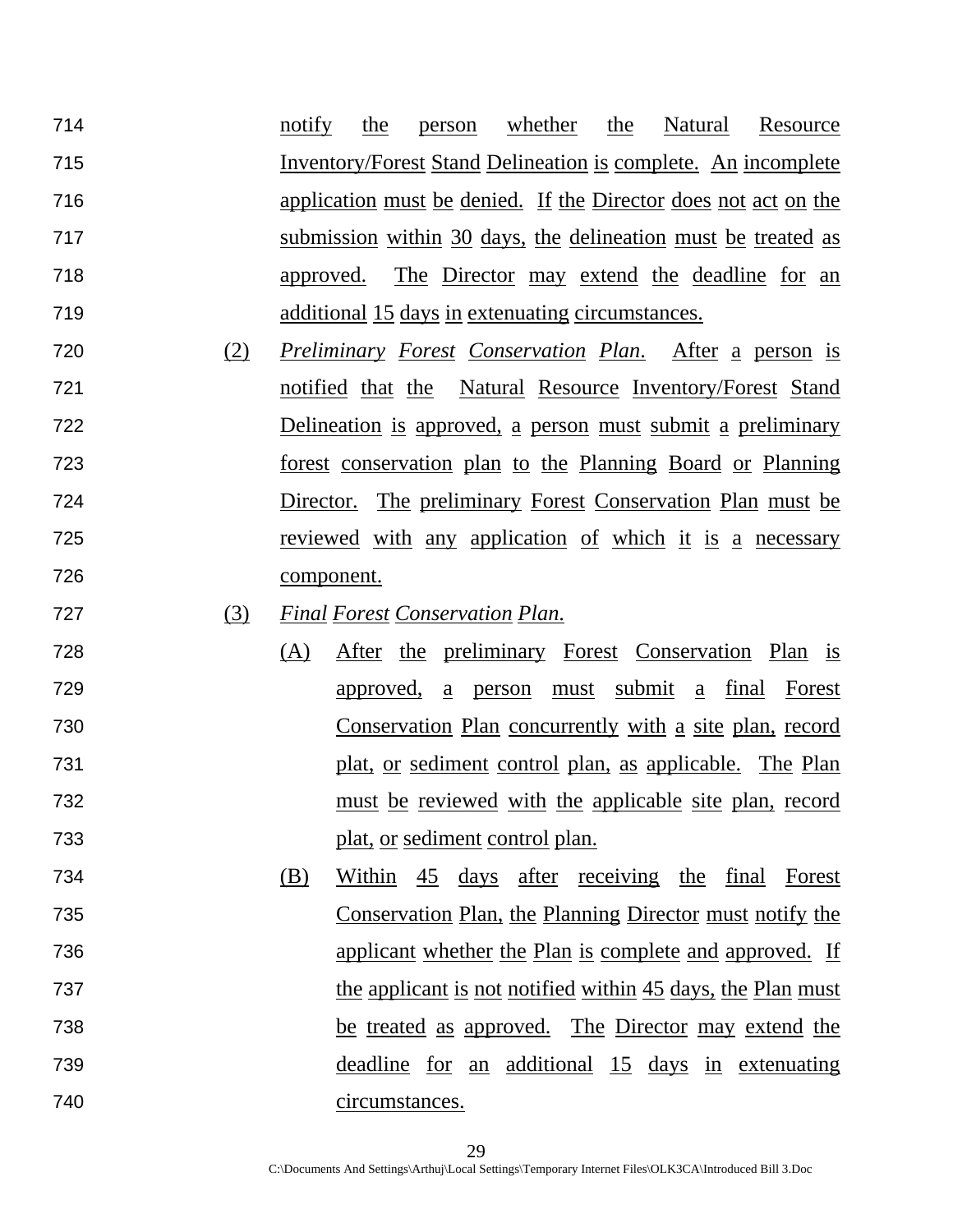#### (4) Coordination and Special Provisions.

- **[**(1)**]** (A) *Coordinated with project review*. **[**The forest stand delineation and forest conservation plan must be submitted and reviewed in conjunction with the review process for a development plan, project plan, preliminary plan of subdivision, site plan, special exception, mandatory referral, or sediment control permit in accordance with this Section.**]** The Planning Director must coordinate review of the forest conservation plan with the Director of Environmental Protection, the Director of Permitting Services, the Washington Suburban Sanitary Commission, any other relevant regulatory **[**agencies**]** agency, and **[**entities that will provide**]** any public **[**utilities to**]** utility that will serve the tract, to promote consistency between the objectives of this Chapter and other development requirements. To the extent practicable, **[**entities providing**]** public utilities should design facilities that will serve a tract in a manner that avoids identified conservation areas and minimizes 760 tree loss.
- (B) *Special exceptions*. If a special exception application is subject to this Chapter, the applicant must submit a Level 1, Level 2, or Level 3 review to the Planning Director before the Board of Appeals may consider the application for the special exception. The Board of Appeals must review the preliminary forest conservation plan along with the special exception application and must not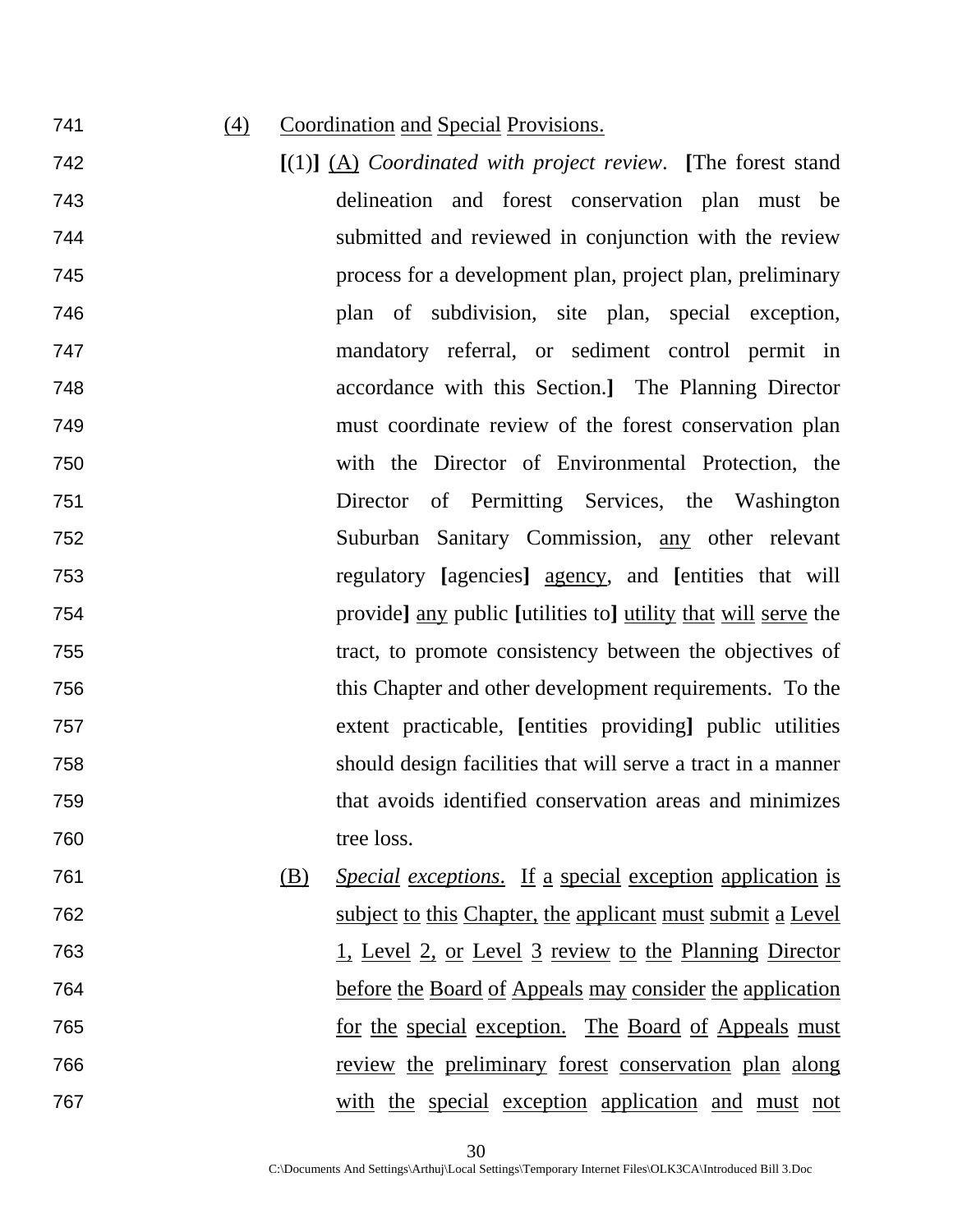approve a special exception that conflicts with the preliminary forest conservation plan. A final forest conservation plan must be submitted before an applicant obtains a sediment control permit, or when a preliminary plan of subdivision or site plan application is filed, if required.

- (C) *Sediment control permit*. If an application for a sediment control permit is subject to this Chapter, the applicable **permit** issuing authority must direct the applicant to the Planning Director for a determination. If the Planning Director finds that the sediment control permit is subject to this Chapter, the applicant must submit to the applicable level of review. The sediment control permit issuing authority must not approve a sediment control permit that conflicts with an approved forest conservation plan.
- **[**(2)**]** (D) Modification to an approved plan. The Planning Director may approve modifications to an approved forest conservation plan that are consistent with this Chapter if:
- **[**(A)**]** (i) field inspections or other evaluation reveals minor inadequacies of the plan and the modification of the plan in order to remedy such inadequacies will not negatively affect the final approved plan; or
- **[**(B)**]** (ii) each modification is minor and does not impact any forest in a priority area (such as substituting an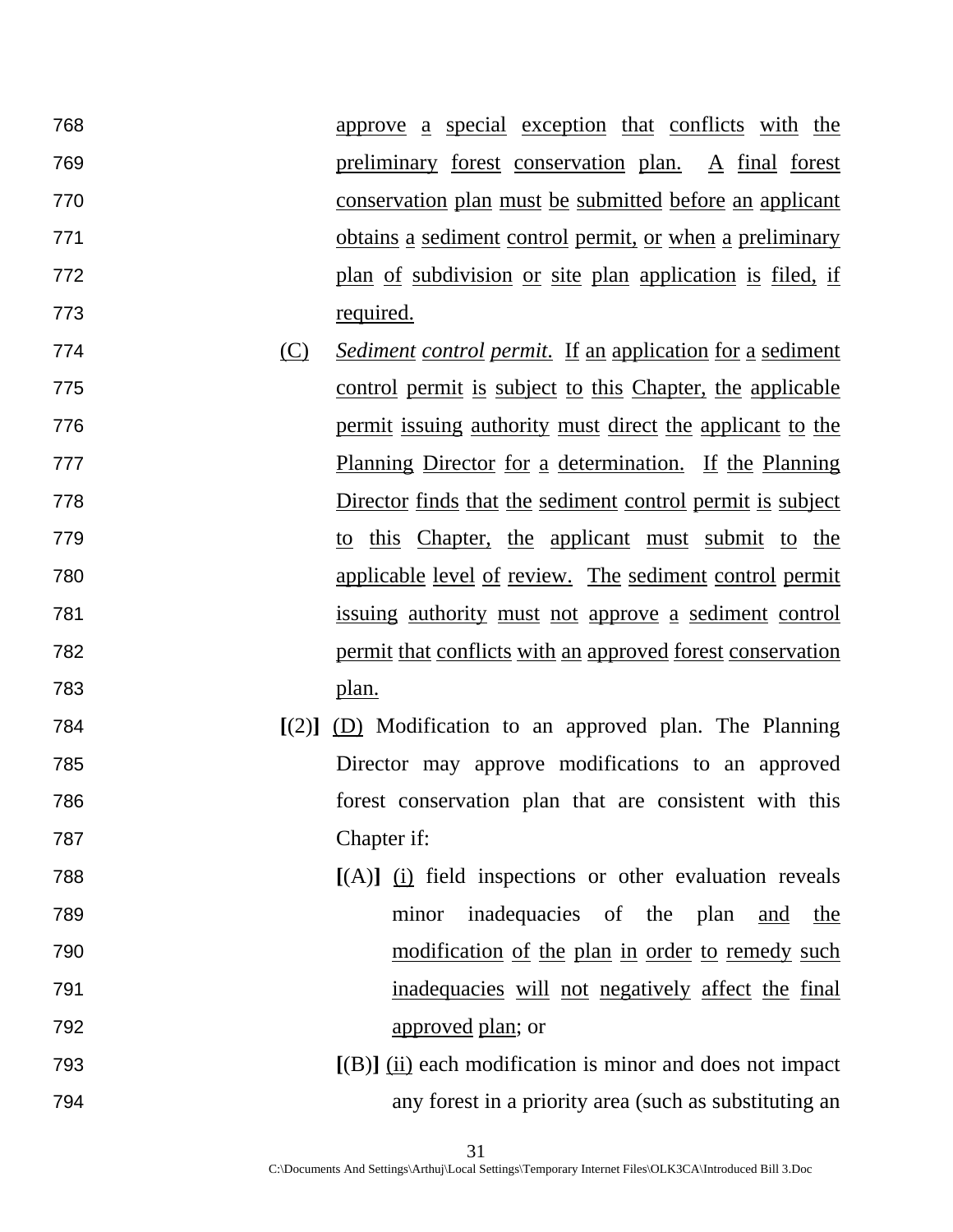| 795 |       | on-site conservation area for an equal or greater                     |
|-----|-------|-----------------------------------------------------------------------|
| 796 |       | on-site area of similar character, or substituting a                  |
| 797 |       | marginal on-site conservation area for equal or                       |
| 798 |       | greater amount of off-site priority area); or                         |
| 799 |       | $[(C)]$ $(iii)$ action is otherwise required in an emergency          |
| 800 |       | situation.                                                            |
| 801 |       | Any other modification must be approved by [the agency                |
| 802 |       | that] either the Planning Board or the Planning Director,             |
| 803 |       | whichever approved the [forest conservation plan] Forest              |
| 804 |       | Conservation Plan.                                                    |
| 805 | [(b)] | Project requiring development plan, project plan, preliminary plan of |
| 806 |       | subdivision, or site plan approval.                                   |
| 807 |       | Forest stand delineation. The applicant must submit to the<br>(1)     |
| 808 |       | Planning Director a forest stand delineation with the application     |
| 809 |       | for a development plan, project plan, preliminary plan of             |
| 810 |       | subdivision, or site plan, whichever comes first. Within 30 days      |
| 811 |       | of receipt, the Planning Director must notify the applicant           |
| 812 |       | whether the forest stand delineation is complete and correct. If      |
| 813 |       | the Planning Director fails to notify the applicant within 30         |
| 814 |       | days, the delineation will be treated as complete and correct.        |
| 815 |       | The Planning Director may require further information or              |
| 816 |       | provide for one extension of this deadline for an additional 15       |
| 817 |       | days for extenuating circumstances.                                   |
| 818 |       | Forest conservation plan.<br>(2)                                      |
| 819 |       | Application. Upon notification that the forest stand<br>(A)           |
| 820 |       | delineation is complete and correct, the applicant must               |
| 821 |       | submit a forest conservation plan to the Planning                     |
|     |       |                                                                       |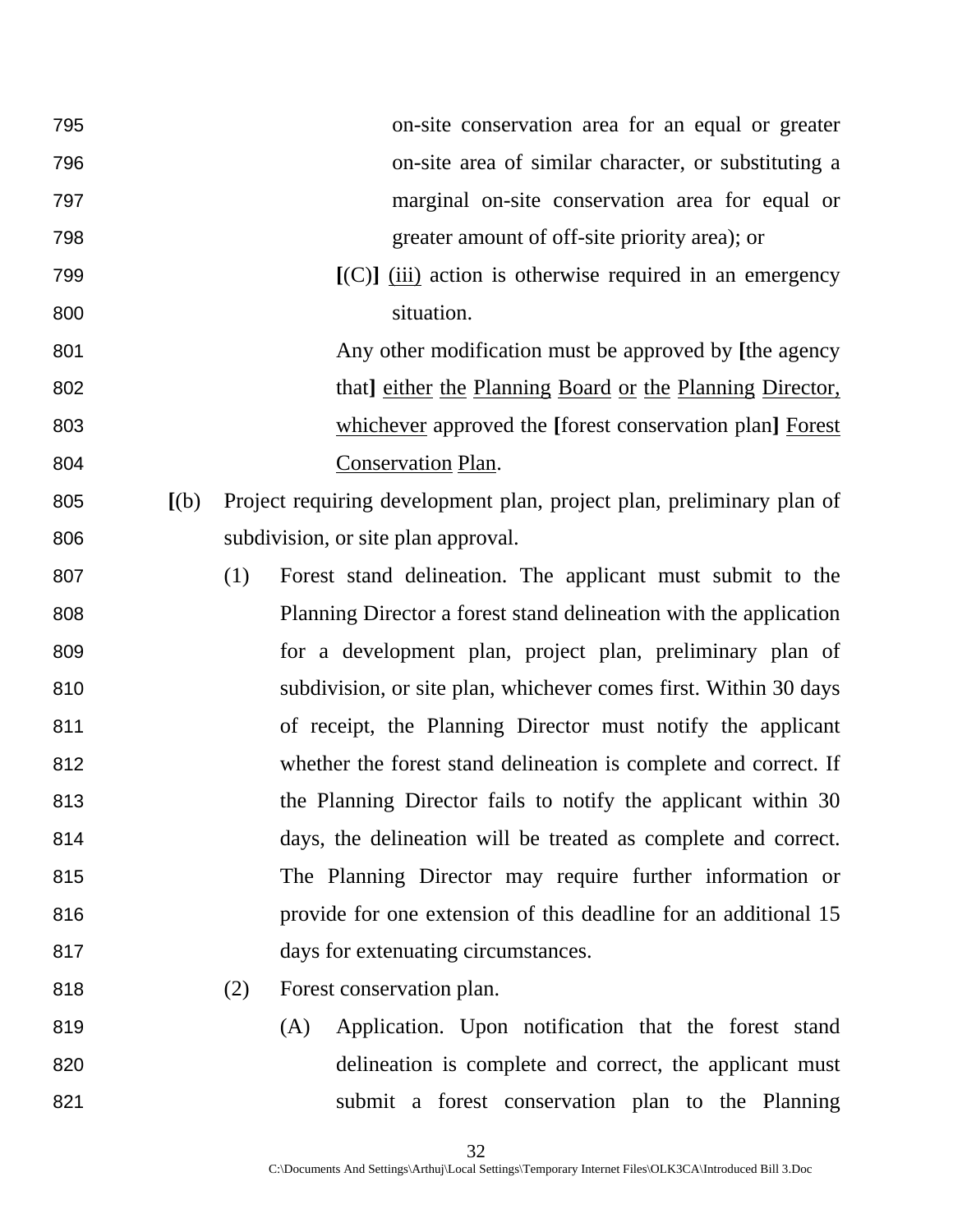Director. If the development proposal will require more than one of the approvals subject to this subsection, the applicant must submit a preliminary forest conservation plan to the Planning Director in conjunction with the first approval and a final forest conservation plan in conjunction with the last approval. If only one approval subject to this subsection is required, an applicant, with the approval of the Planning Board, may submit a preliminary forest conservation plan at the time of the development approval and a final forest conservation plan before issuance of a sediment control permit for the 833 tract.

- (B) Review. Within 45 days from receipt of a final forest conservation plan, including a plan that is not reviewed in 2 stages, the Planning Director must notify the applicant whether the forest conservation plan is complete and approved for submission to the Planning Board as part of the development application. If the applicant is not notified within 45 days, the plan will be treated as complete and approved for submission. The Planning Director may require further information or provide for one extension of this deadline for an additional 15 days for extenuating circumstances. In addition, at the request of the applicant, the Director may extend this deadline for extenuating circumstances.
- (C) Condition of approval. The forest conservation plan will be reviewed by the Planning Board concurrently with the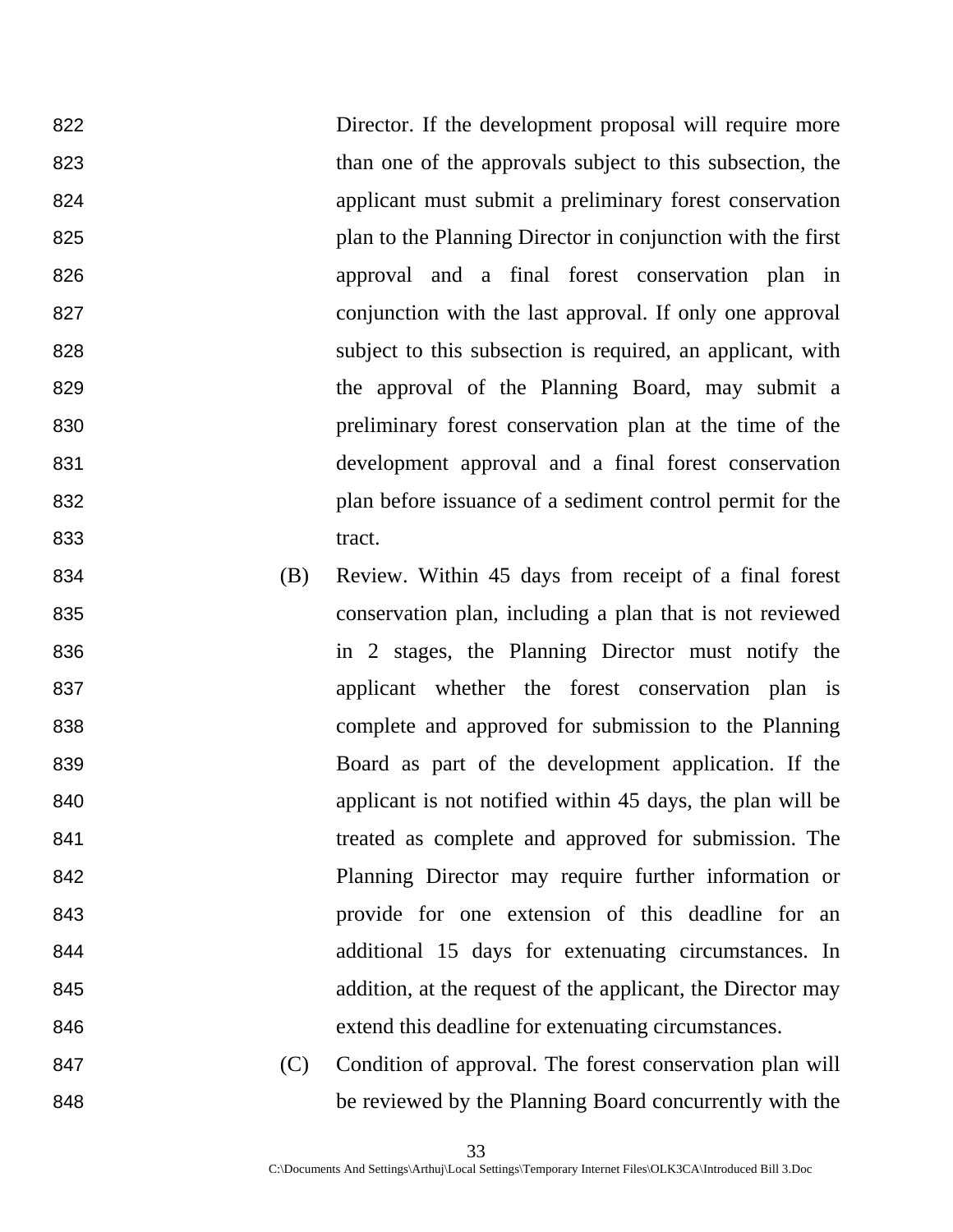development plan, project plan, preliminary plan of subdivision or site plan, as appropriate. The forest conservation plan, as may be amended by the Board, must be made a condition of any approval of the development application. For a development plan, a Planning Board recommendation to the District Council on the preliminary forest conservation plan must be made under Section 59-D-1.4.**]**

- **[**(c) Project requiring special exception approval.
- (1) Forest stand delineation. If a special exception proposal is subject to the requirements of this Chapter, the applicant must submit a forest stand delineation to the Planning Director before the Board of Appeals may consider the application for the special exception. The deadlines for reviewing a forest stand delineation are the same as in paragraph (b)(1) of this Section.
- (2) Forest conservation plan. Upon notification that the forest stand delineation is complete and correct, the applicant must submit a preliminary forest conservation plan to the Planning Director. The Board of Appeals must consider the preliminary forest conservation plan when approving the special exception application and must not approve a special exception application that is in conflict with the preliminary forest conservation plan. A final forest conservation plan must be submitted before obtaining a sediment control permit, or at the time of preliminary plan of subdivision or site plan application, if required. The deadlines for reviewing a final forest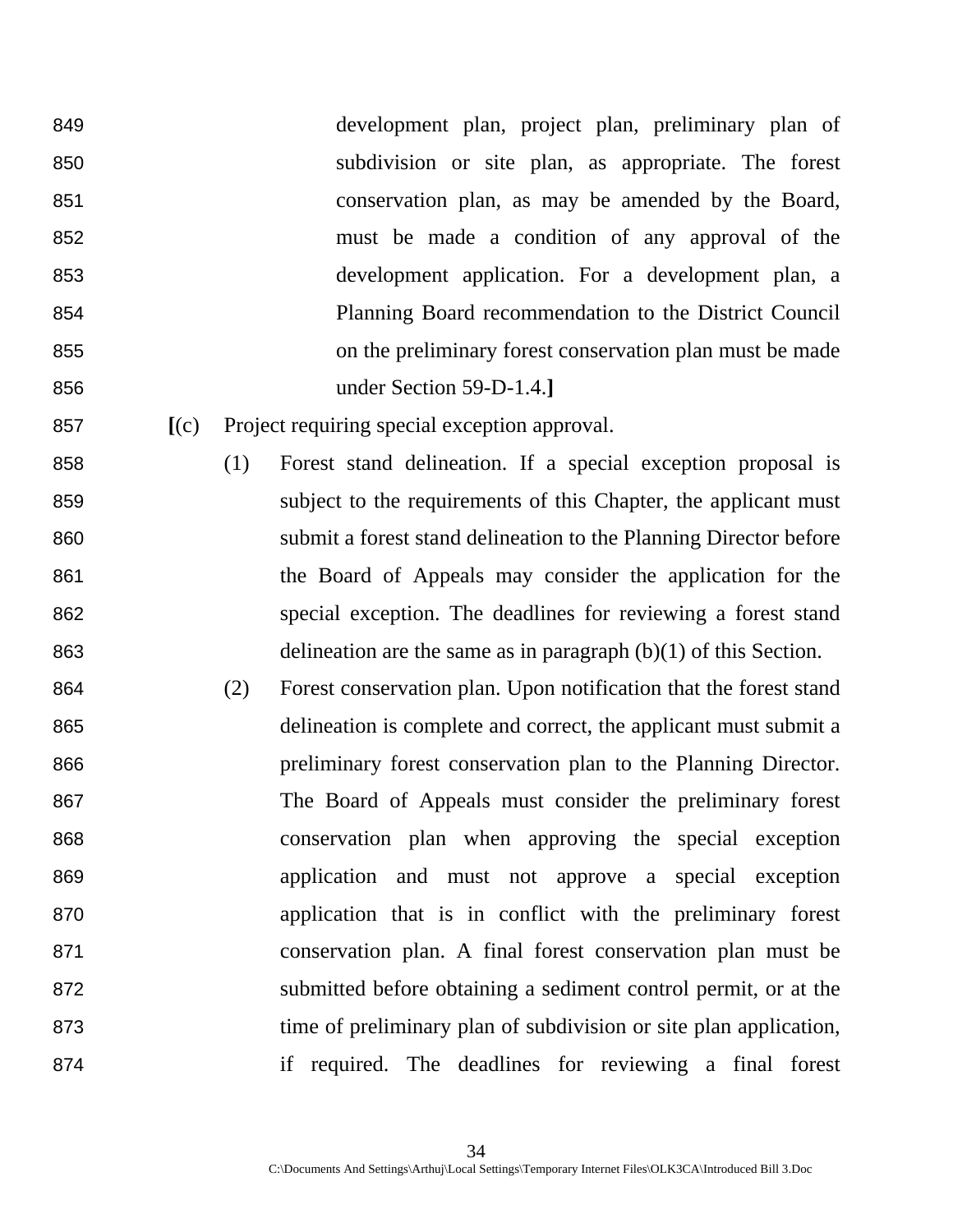875 conservation plan are the same as in paragraph  $(d)(2)$  of this Section.**]**

- **[**(d) Project requiring a sediment control permit only.
- (1) Forest Stand Delineation. If an application for a sediment control permit may be subject to the requirements of this Chapter, the applicable sediment control permit issuing authority must direct the applicant to the Planning Director for a determination. If the Planning Director finds the sediment control permit application to be subject to this Chapter, the applicant must submit a forest stand delineation to the Planning Director for review. The deadlines for reviewing a forest stand delineation are the same as in paragraph (b)(1) of this Section.
- (2) Forest conservation plan. Upon notification that the forest stand delineation is complete and correct, the applicant must submit to the Planning Director a forest conservation plan. Within 45 days from receipt of the forest conservation plan, the Planning Director must notify the applicant if the forest conservation plan is complete and approved. If the applicant is not notified within 45 days, the plan will be treated as complete and approved. The Director may require further information or provide for an extension of this deadline for an additional 15 days for extenuating circumstances. In addition, at the request of the applicant, the Director may extend this deadline for extenuating circumstances.
- (3) Issuance of sediment control permit. A sediment control permit must not be issued to a person who must comply with this Article until: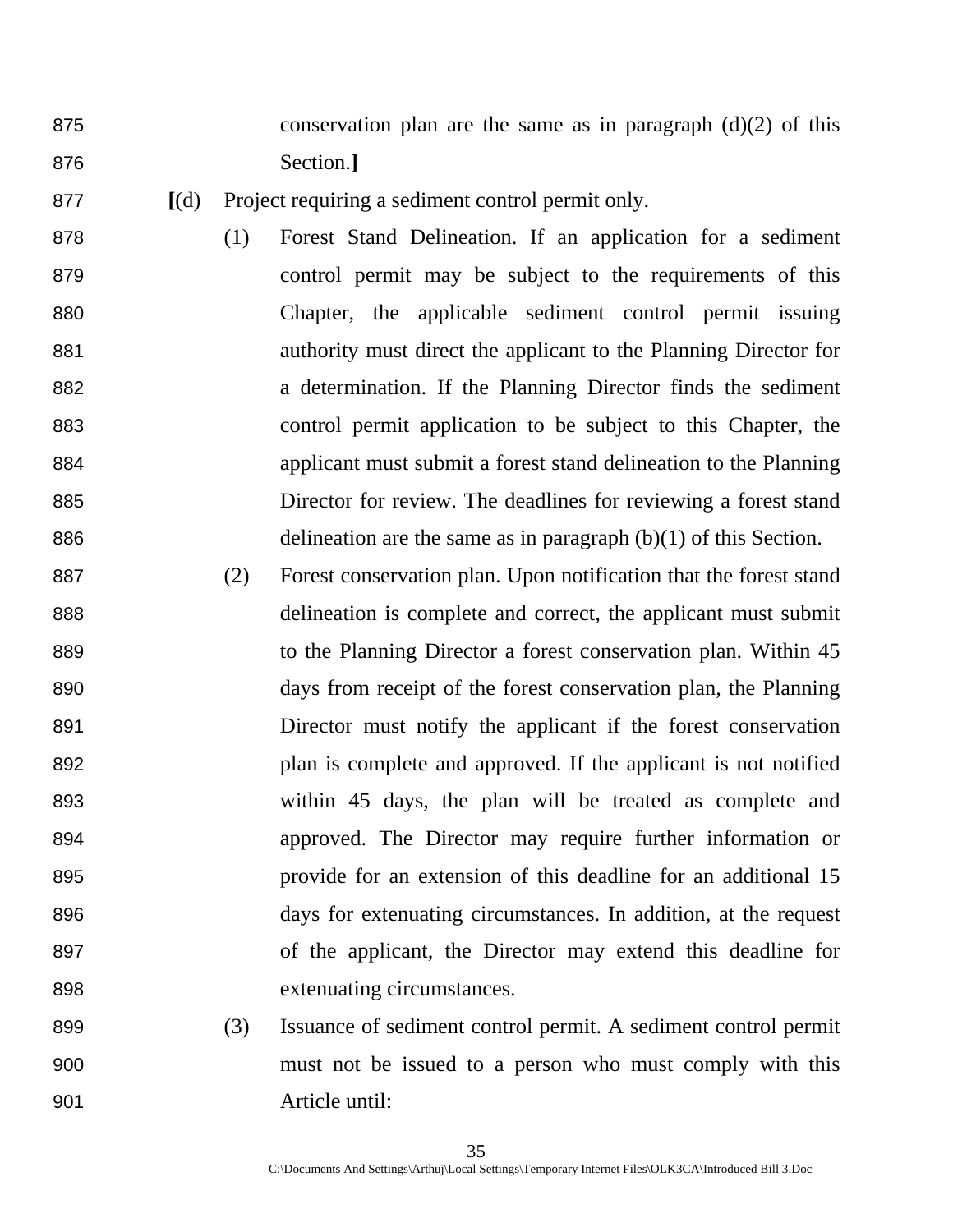(A) a final forest conservation plan, if required, is approved; and (B) any financial security instrument required under this Chapter is provided.**] [**(e) Project requiring mandatory referral. (1) Forest stand delineation. A person seeking mandatory referral for a project that is subject to the requirements of this Chapter must first submit a forest stand delineation to the Planning Director for review. The deadlines for reviewing a forest stand delineation are the same as in paragraph (b)(1) of this Section. (2) Forest conservation plan. Upon notification that the forest stand delineation is complete and correct, the applicant must submit to the Planning Director a preliminary forest conservation plan. The Planning Board must consider the preliminary forest conservation plan when reviewing the mandatory referral application. The deadlines for reviewing the final forest conservation plan are the same as in paragraph (d)(2) of this 919 Section. (3) Issuance of a sediment control permit. Issuance of a sediment control permit is subject to the conditions specified in paragraph (d)(3) of this Section.**]** (b) *Level 2 Review*. A person subject to a Level 2 review must submit to the Planning Director the Tree Inventory with a Declaration of Intent. Within 30 days after receiving the Tree Inventory and Declaration of Intent, the Planning Director must notify the person whether the Tree Inventory is complete. An incomplete application must be denied. If the Planning Director fails to act on the submission within 30 days,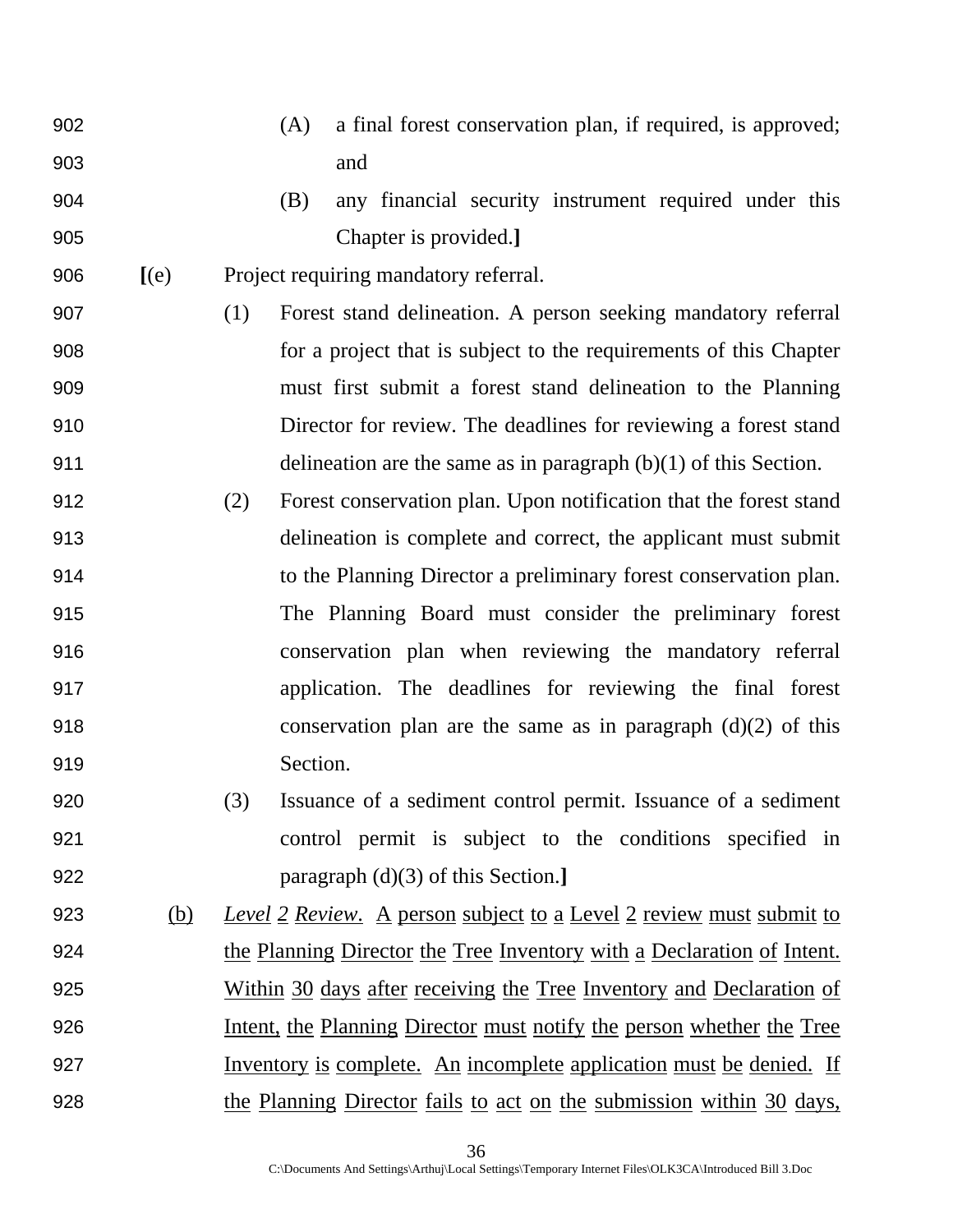- the Tree Inventory will be treated as approved. The Planning Director may extend the deadline for an additional 15 days for extenuating circumstances.
- (c) *Level 3 Review*. A person subject to a Level 3 review must submit to the Planning Director a Declaration of Intent. Within 30 days After receiving the Declaration of Intent, the Planning Director must notify the person whether the Declaration of Intent is complete. An incomplete application must be denied. If the Planning Director fails 937 to act on the submission within 30 days, the Declaration of Intent will be treated as approved. The Planning Director may extend the deadline for an additional 15 days for extenuating circumstances.
- **22A-12. Retention, afforestation, and reforestation requirements for Level 1 Review.**
- (a) **[***Table*.**]** *General*. The Forest Conservation Plan must, to the maximum extent feasible, retain certain vegetation and specific areas in an undisturbed condition, unless the Planning Board or the Planning Director finds retention is not feasible without undesirable alterations to the proposal. The Forest Conservation Plan must 947 mitigate for the loss of forest and trees in the following order of preference:
- (1) on site reforestation or afforestation;
- (2) offsite forest planting within the same watershed;
- (3) on site non-native and invasive management control with supplemental planting;
- (4) forest mitigation banks;
- (5) in-lieu fee; and
- (6) on site landscaping with an approved plan.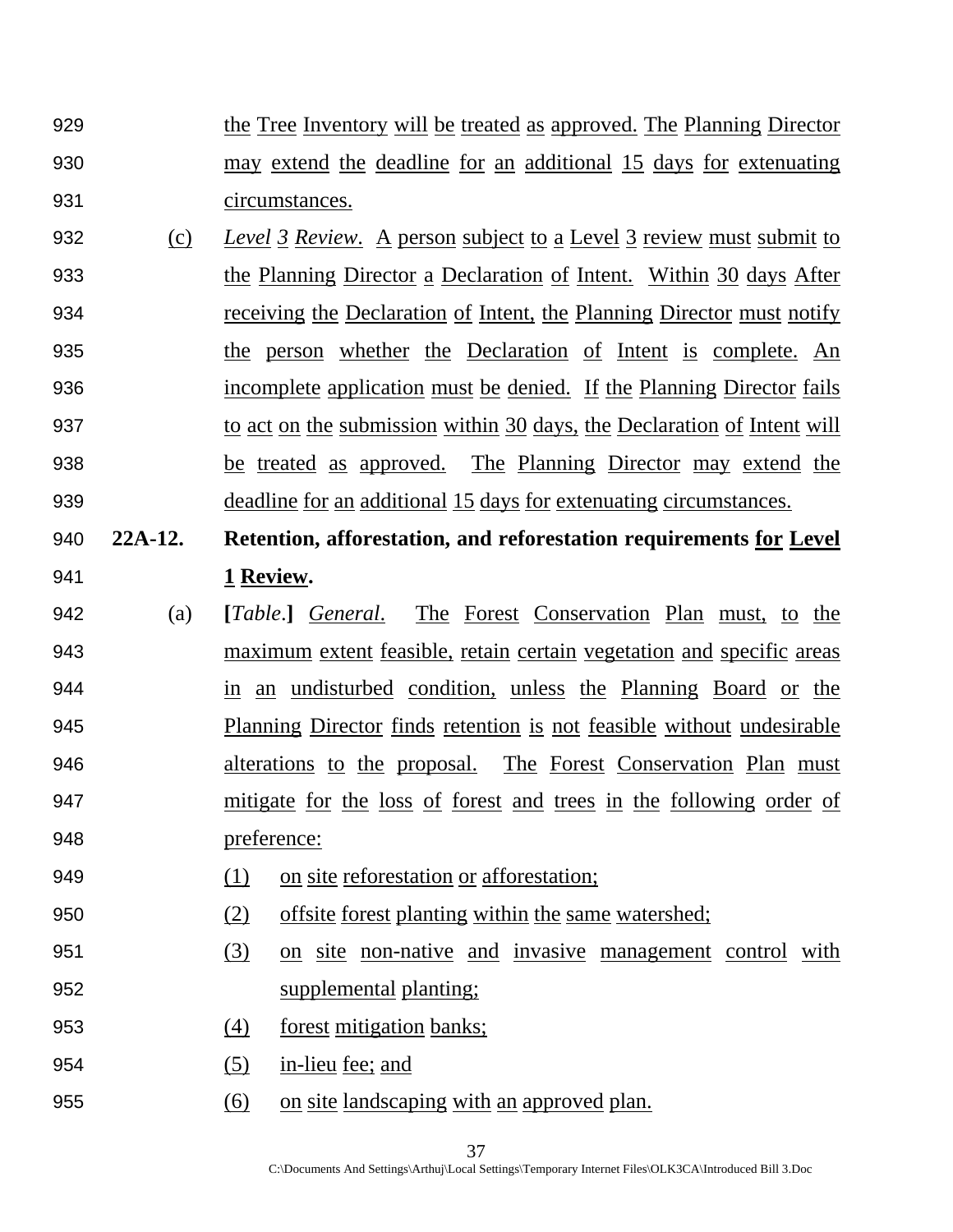956 (b) *How to Calculate the Requirements*.

957 (1) Table.

| <b>Forest Conservation Threshold and Required Afforestation as a</b> |
|----------------------------------------------------------------------|
| <b>Percentage of Net Tract Area for Level 1 Reviews</b>              |

| Land Use [Category] Type <sup>[1</sup> ] | [Forest]                                 | [Required]       |
|------------------------------------------|------------------------------------------|------------------|
|                                          | Conservation                             | Afforestation    |
|                                          | <i>Threshold</i>                         | <b>Threshold</b> |
| <b>Agricultural and Resource Areas</b>   | 50%                                      | 20%              |
| <b>Medium Density Residential Areas</b>  | $[25\%]30\%$                             | $[20\%]$ 25%     |
| <b>Institutional Development Areas</b>   | $[20\%] 25\%$                            | $[15\%]20\%$     |
| <b>High Density Residential Areas</b>    | $[20\%] 25\%$                            | $[15\%]20\%$     |
| Mixed-use Development Areas              | $[15-20\%^2]$<br>$20 - 25%$ <sup>1</sup> | $[15\%]20\%$     |
| <b>Planned unit Development Areas</b>    | $[15-20\%^2]$<br>$20 - 25%$ <sup>1</sup> | $[15\%] 20\%$    |
| <b>Commercial and Industrial Areas</b>   | [15] 20%                                 | $[15\%]20\%$     |

The residential and institutional portions of the tract must meet the **[**20%**]** 25% requirement. All other uses must meet the 20% requirements. **[**If a planned unit development was initially approved before January 1, 1992, and is between 25% and 75% complete on July 1, 1992, (as measured by the total acreage subject to the planned unit development that has received site plan approval), the forest conservation threshold is calculated at 15 per cent. If the planned unit development is less than 25% complete, the forest conservation threshold is calculated using the adjustment shown in the chart.**]**

966 **[**(b) *Retention*.

- 
- 

967 (1) The primary objective of the forest conservation plan should be 968 to retain existing forest and trees and avoid reforestation in 969 accordance with this Chapter. The forest conservation plan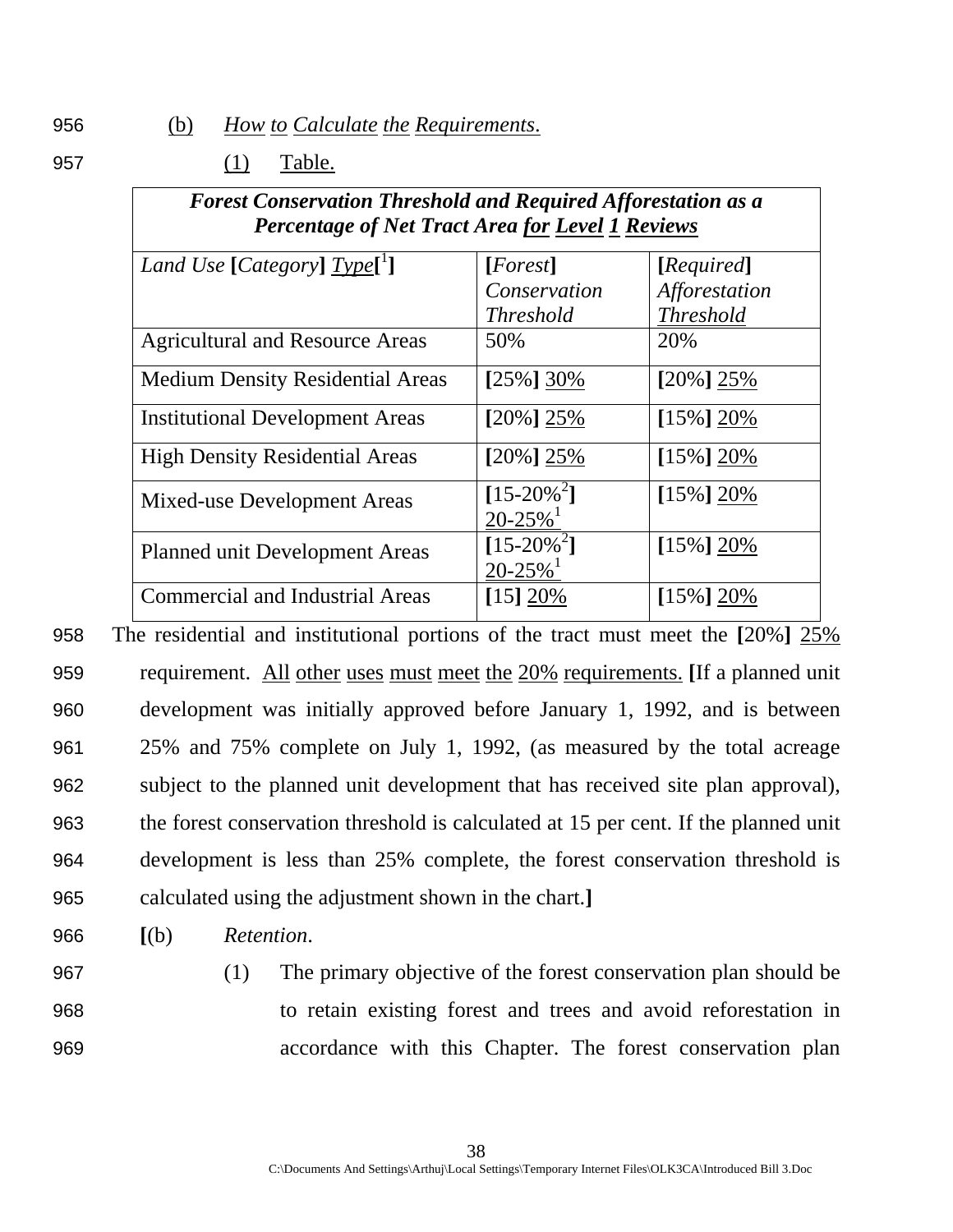| 970 | must retain certain vegetation and specific areas in an                          |
|-----|----------------------------------------------------------------------------------|
| 971 | undisturbed condition unless the Planning Director finds that:                   |
| 972 | the development would make maximum use of any<br>(A)                             |
| 973 | available planning and zoning options that would result                          |
| 974 | in the greatest possible forest retention;                                       |
| 975 | reasonable efforts have been made to protect the specific<br>(B)                 |
| 976 | areas and vegetation listed in the plan; and                                     |
| 977 | the development proposal cannot be reasonably altered.<br>(C)                    |
| 978 | (2)<br>In general, areas protected under this subsection include:                |
| 979 | floodplains, stream buffers, steep slopes, and critical<br>(A)                   |
| 980 | habitats;                                                                        |
| 981 | contiguous forests;<br>(B)                                                       |
| 982 | (C)<br>rare, threatened, and endangered species;                                 |
| 983 | (D)<br>trees connected to an historic site;                                      |
| 984 | champion trees and other exceptionally large trees; and<br>(E)                   |
| 985 | areas designated as priority save areas in a master plan or<br>(F)               |
| 986 | functional plan.]                                                                |
| 987 | $[(c)]$ (2) <i>Reforestation</i> . The forest conservation plan must provide for |
| 988 | reforestation as follows:                                                        |
| 989 | $[(1)]$ $(A)$ For all existing forest cover measured to the nearest              |
| 990 | 1/10 acre cleared on the net tract area below the                                |
| 991 | applicable forest conservation threshold, the area of                            |
| 992 | forest removed must be reforested at a ratio of 2 acres                          |
| 993 | planted for every one acre removed.                                              |
| 994 | $[(2)]$ (B) For all existing forest cover measured to the nearest                |
| 995 | 1/10 acre cleared on the net tract area above the                                |
| 996 | applicable forest conservation threshold, the area of                            |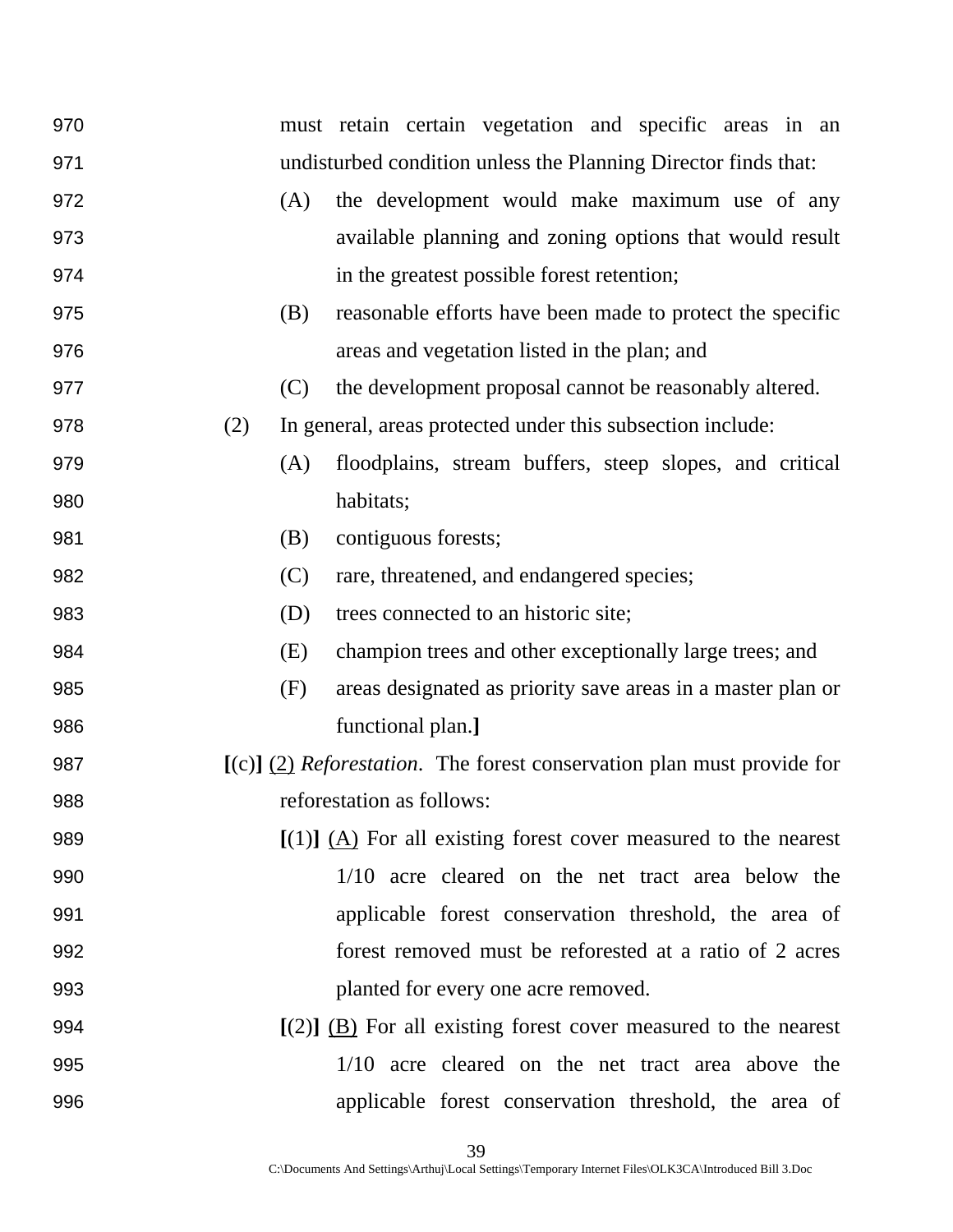| 997  | forest removed must be reforested at a ratio of $\frac{1}{4}$ acre    |
|------|-----------------------------------------------------------------------|
| 998  | planted for every one acre removed.                                   |
| 999  | $[(3)]$ (C) Each acre of forest retained on the net tract area above  |
| 1000 | the applicable forest conservation threshold must be                  |
| 1001 | credited against the total number of acres required to be             |
| 1002 | reforested.                                                           |
| 1003 | $[(4)]$ (D) A regulated activity under this Chapter within the net    |
| 1004 | tract area that occurs wholly or partly in areas regulated            |
| 1005 | as nontidal wetlands is subject to both the nontidal                  |
| 1006 | wetland regulatory requirements and the requirements of               |
| 1007 | this Chapter. However, any area of forest within the net              |
| 1008 | tract area that is retained, including forest in nontidal             |
| 1009 | wetlands, must be counted towards forest conservation                 |
| 1010 | requirements under this Chapter.                                      |
| 1011 | $[(d)]$ $(3)$ <i>Afforestation.</i>                                   |
| 1012 | $[(1)]$ (A) A site with less than 20 percent of the net tract area in |
| 1013 | forest cover must be afforested in accordance with the                |
| 1014 | required afforestation percentages shown on the table in              |
| 1015 | subsection $[(a)]$ $(b)(1)$ of this Section.                          |
| 1016 | $[(2)]$ (B) Afforestation [should] must be accomplished by the        |
| 1017 | planting, maintenance, and establishment of forest                    |
| 1018 | cover[. However, if the applicant] unless a person                    |
| 1019 | demonstrates to the satisfaction of the Planning Board or             |
| 1020 | Planning Director, as the case may be[, that afforestation            |
| 1021 | using forest cover is inappropriate]. Afforestation may               |
| 1022 | be satisfied by tree cover for a site because of its location         |
| 1023 | in an urban setting, redevelopment context, high-density              |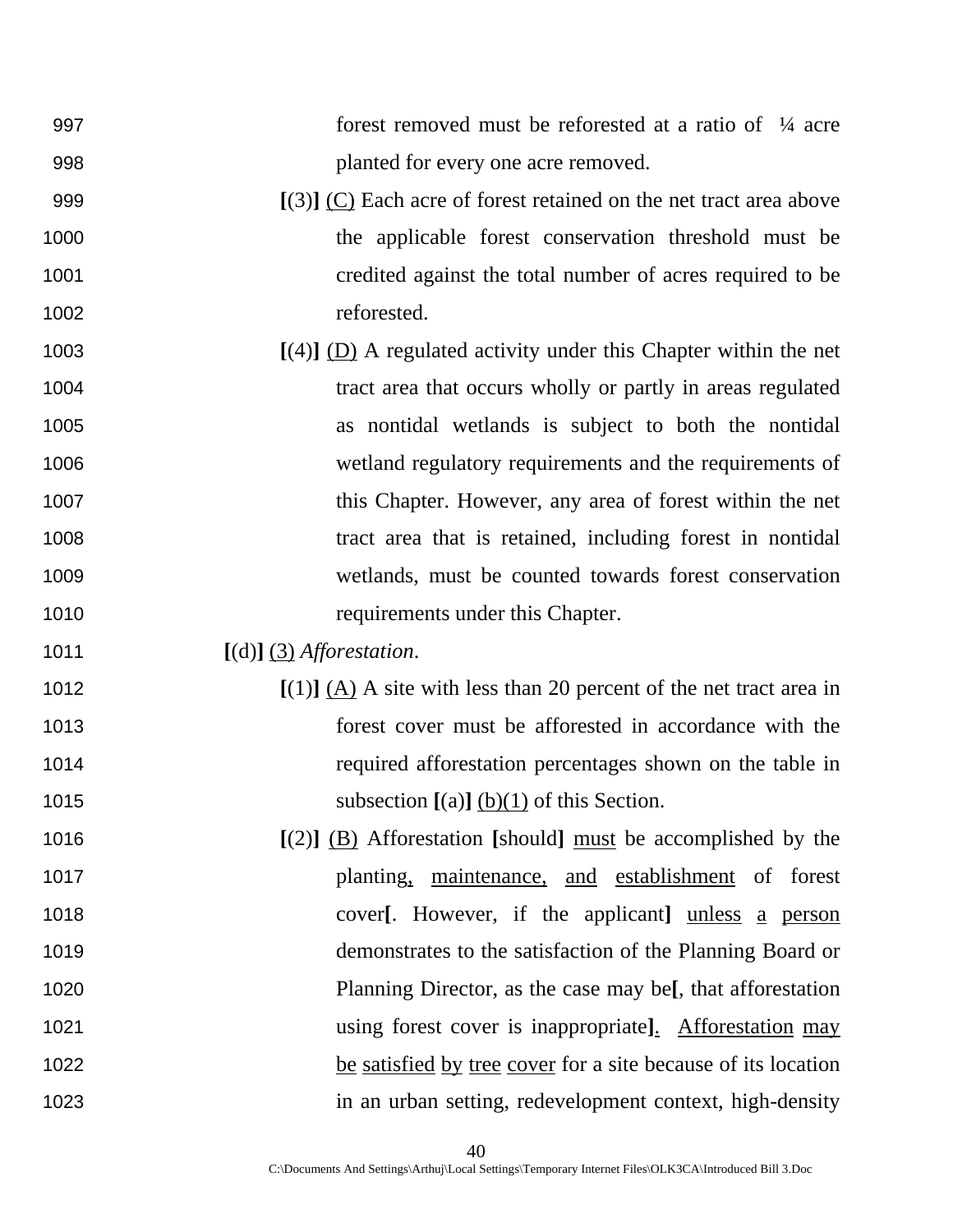- residential, commercial, industrial, planned unit development, or institutional area (as defined in Section 1026 22A-3), or similar reason, afforestation requirements may 1027 be satisfied by tree cover.
- **[**(e)**]** (c) *Standards for reforestation and afforestation*.
- 

(1) *Priorities for reforestation and afforestation.*

- (A) **[**Preferred sequence.**]** Except as provided **[**in**]** by regulation or in the technical manual or otherwise in **[**paragraph**]** (1) of this subsection, the preferred sequence for afforestation and reforestation is **[**, in general: enhancement of existing forest through on-site selective clearing, supplemental planting, or both; on-site afforestation or reforestation, including techniques which encourage natural regeneration where feasible; landscaping with an approved plan; and off-site afforestation or reforestation, including techniques which encourage natural regeneration where feasible**]** identified 1041 in subsection (a).
- (B) **[***Governmental***]** *Government considerations*. The sequence provided in subparagraph (A) of this paragraph may be modified for a specific project if the applicant demonstrates to the satisfaction of the Planning Board or the Planning Director, as the case may be, that a different 1047 sequence is necessary:
- 1048 (i) to achieve the objectives of a master or sector plan or other County land use policies or to take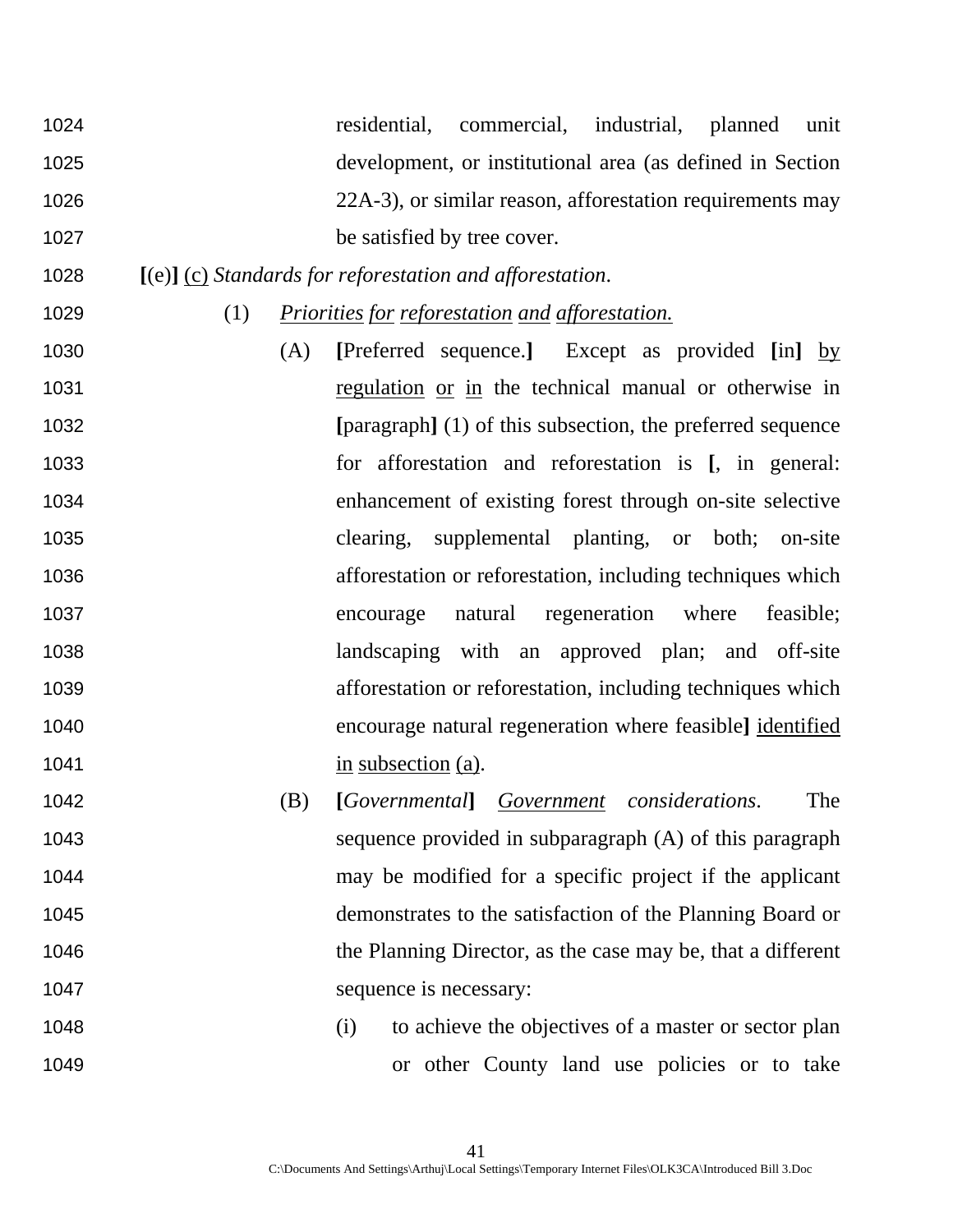| 1050 |     |     | advantage of opportunities to consolidate forest                  |
|------|-----|-----|-------------------------------------------------------------------|
| 1051 |     |     | conservation efforts;                                             |
| 1052 |     |     | for public [site] sites acquired or required to be<br>(ii)        |
| 1053 |     |     | dedicated before July 1, 1991, to ensure that the                 |
| 1054 |     |     | site can be used for its intended purpose without                 |
| 1055 |     |     | major design changes; or                                          |
| 1056 |     |     | for educational, recreational, and public safety<br>(iii)         |
| 1057 |     |     | facilities, to ensure that public safety is not                   |
| 1058 |     |     | compromised.                                                      |
| 1059 |     | (C) | <i>Public Utility Considerations.</i> The sequence provided in    |
| 1060 |     |     | subparagraph (A) of this paragraph for public utility             |
| 1061 |     |     | projects may be modified to reflect applicable electrical         |
| 1062 |     |     | or other safety codes, or right-of-way constraints.]              |
| 1063 | (2) |     | Off-site afforestation and reforestation. In addition to the use  |
| 1064 |     |     | of other sites proposed by an applicant and approved by the       |
| 1065 |     |     | County, off-site afforestation or reforestation may also include: |
| 1066 |     | (A) | Forest mitigation banks designated in advance by the              |
| 1067 |     |     | County.                                                           |
| 1068 |     | (B) | Protection of existing off-site forest. Acquisition of an         |
| 1069 |     |     | off-site protective easement for existing forested areas          |
| 1070 |     |     | not currently protected is an acceptable mitigation               |
| 1071 |     |     | technique instead of off-site afforestation or reforestation      |
| 1072 |     |     | planting, but the forest cover protected must be 2 times          |
| 1073 |     |     | the afforestation and reforestation requirements.                 |
| 1074 |     | (C) | For sites located in existing population centers, [use of]        |
| 1075 |     |     | street trees [which meet landscape or streetscape goals           |
| 1076 |     |     | identified in an applicable master plan] may be used if           |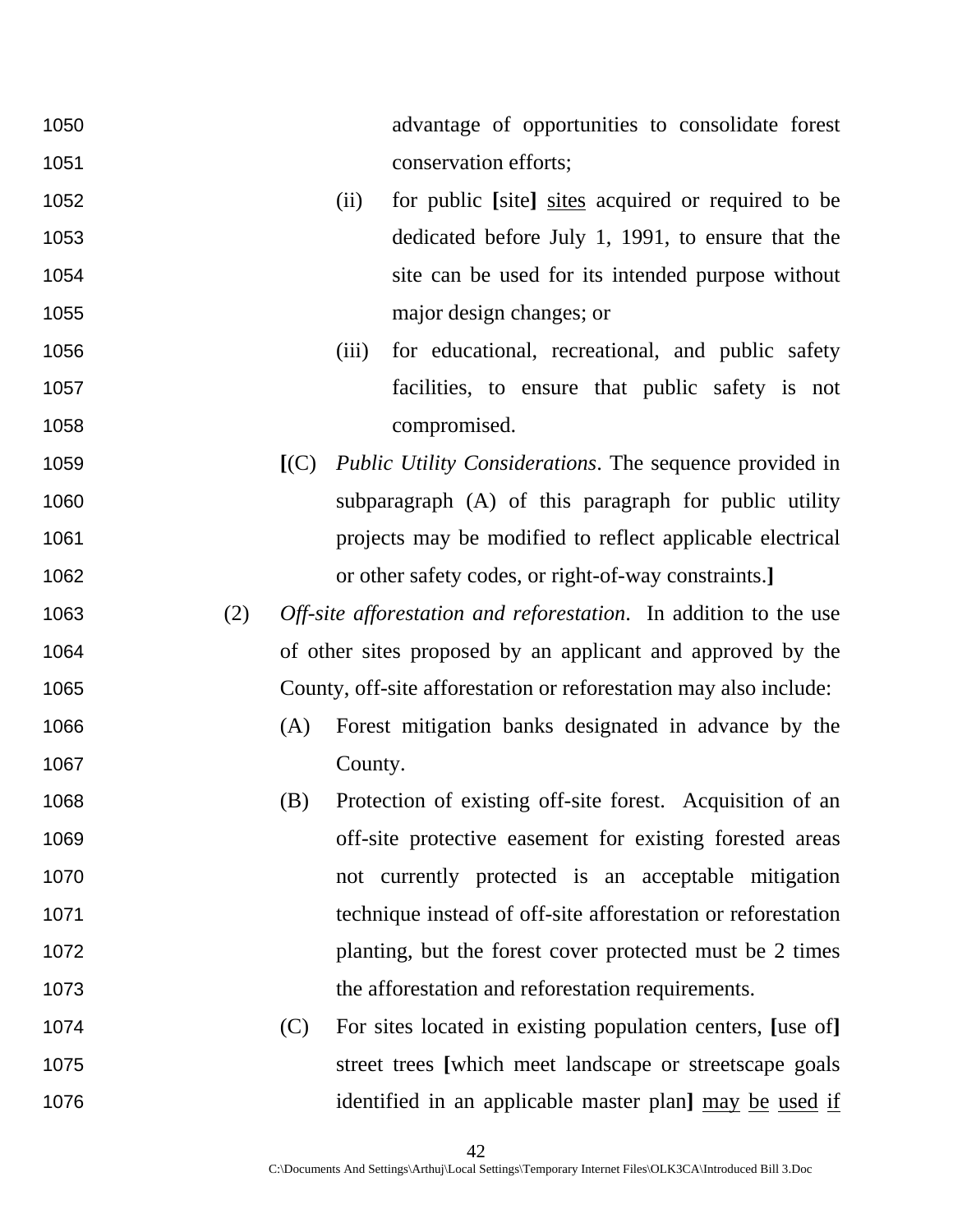1077 the applicant demonstrates to the satisfaction of the Planning Board or Planning Director that on-site **affortion** is inappropriate.

- **[**(3) *Priority areas and plantings*. Afforestation and reforestation should be directed to stream buffer areas, connections between and additions to forested areas, critical habitat areas, topographically unstable areas, and land use and road buffers. The use of native plant materials is preferred. Unless the Planning Board or Planning Director order otherwise, the required use of natural regeneration under this Chapter supercedes any prohibition under Chapter 58.**]**
- **[**(4) *Location requirements*. Required reforestation or afforestation must occur in both the county and watershed in which the project is located, except that if it cannot be reasonably accomplished in the same county and watershed in which the project is located, then the reforestation or afforestation may occur anywhere in either the county or watershed in which the project is located.**]**
- **[**(5) *Deadline for plant installation*. The afforestation and reforestation requirements under this subsection must be accomplished within one year or 2 growing seasons after a development project is complete.**]**
- **[**(6)**]** (d) *Planned Unit Developments; Other Staged Development*. Notwithstanding any other provision of this Section, the Planning 1101 Board may allow any afforestation or reforestation requirement for a planned unit development to be calculated and satisfied within the total area covered by the development plan or project plan instead of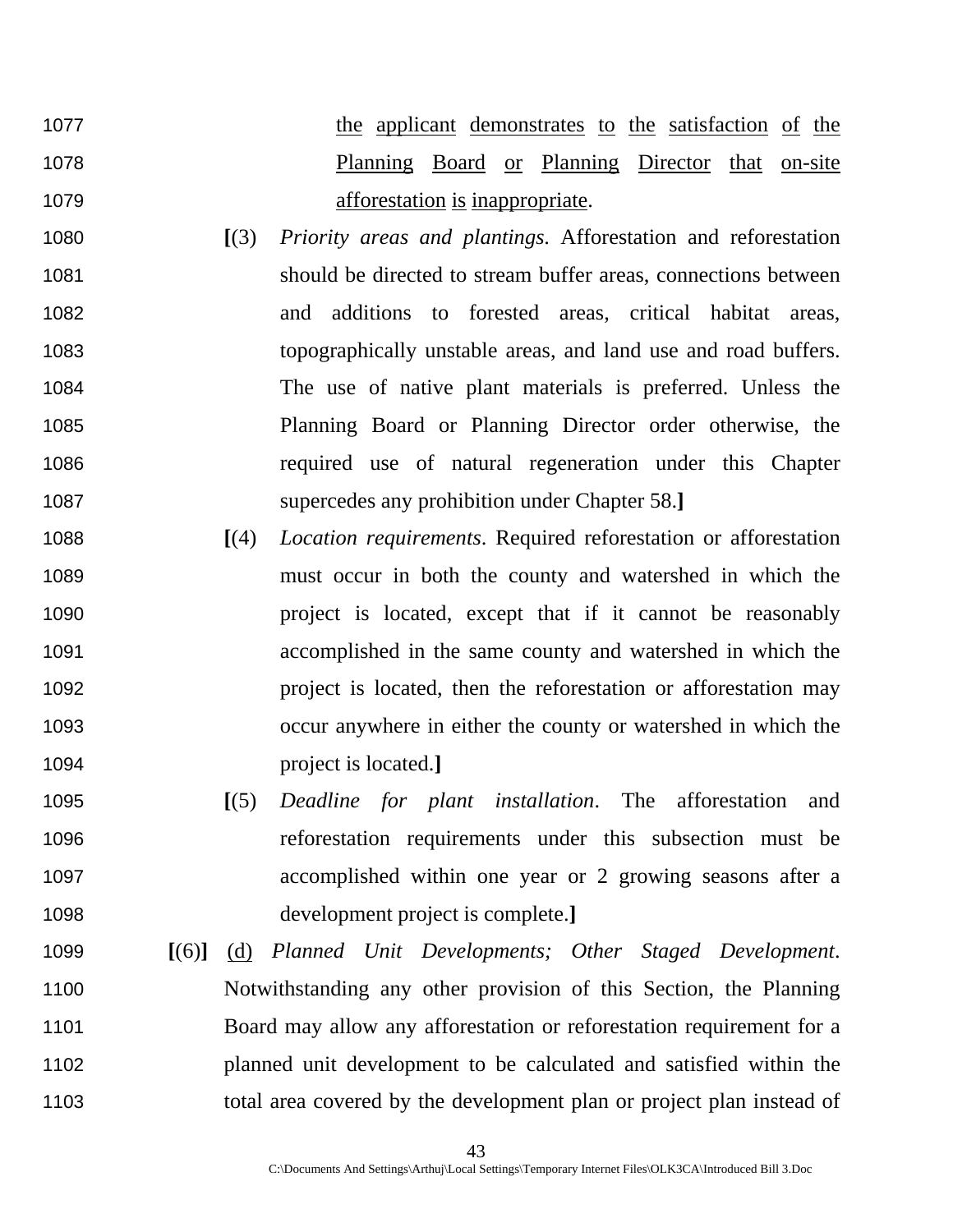the net tract area. Similarly, the Planning Board may allow any afforestation or reforestation requirement applicable to a staged development subject to a single preliminary plan of subdivision but with separate site plan reviews for each stage to be calculated and satisfied using the total area covered by the preliminary plan of subdivision.

- **[**(f)**]** (e) *Special provisions for minimum retention, reforestation and afforestation*.
- (1) *General*. Any site developed in an agricultural and resource area, any planned unit development, any site developed under a cluster or other optional method of development in a one-family residential zone, and any waiver from a zoning requirement for environmental reasons, must include a minimum amount of forest on-site as part of meeting its total forest conservation requirement.
- (2) *Retention, reforestation and afforestation*. Forest retention should be maximized where possible on each site listed in this subsection. At a minimum, on-site forest retention, and in some cases reforestation and afforestation, must be required as follows:
- (A) In an agricultural and resource area, on-site forest 1125 retention must equal 25% of the net tract area.
- (B) In a planned development or a site development using a cluster or other optional method of development in a one-family residential zone, on-site forest retention must equal the applicable conservation threshold in subsection (a). This requirement also applies to any site seeking a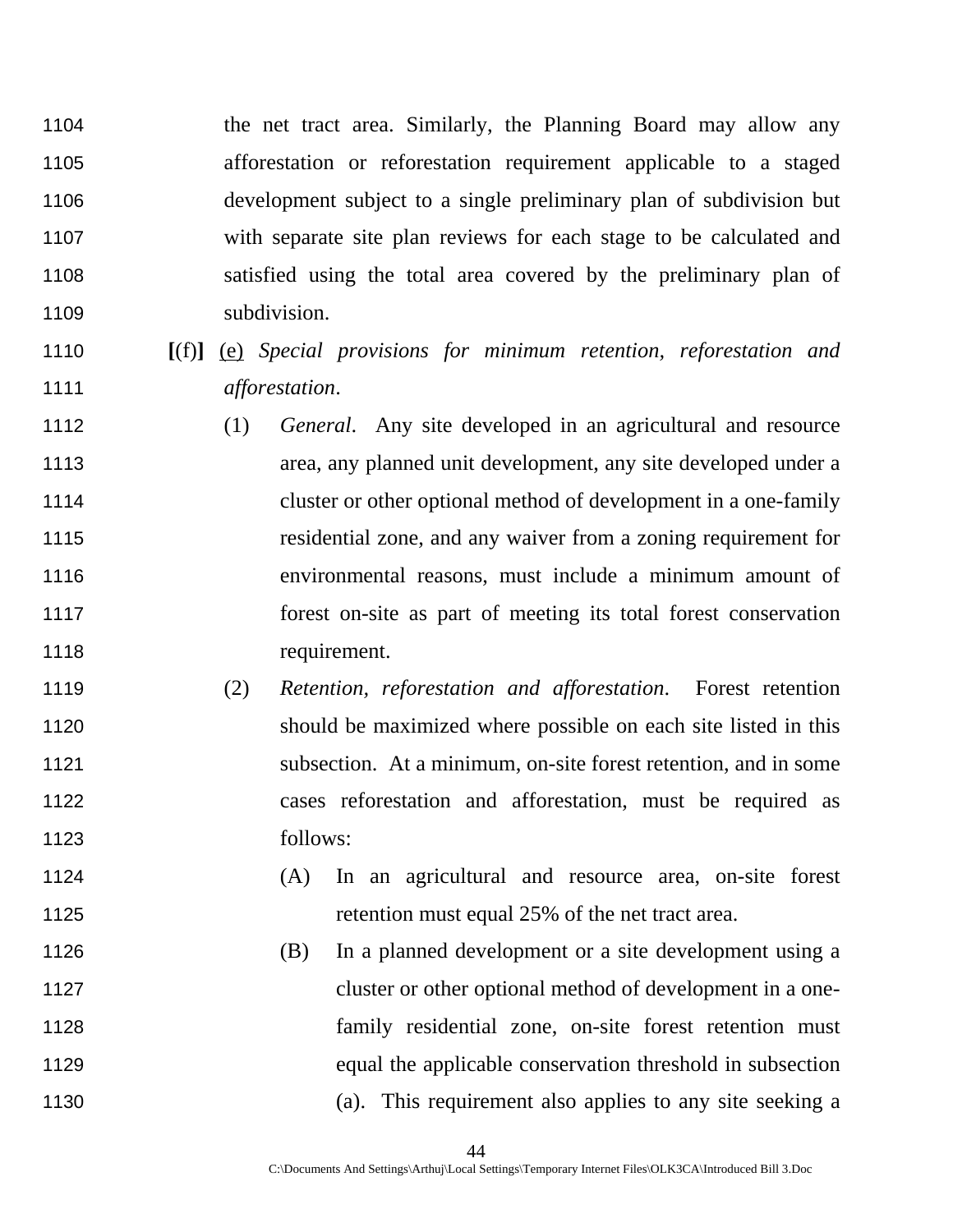- waiver or variance from base zone standards under Section 59-C-1.393(b), 59-C-1.395, 59-C-1.532, 59-C-1133 1.621, or 59-C-7.131, if as a condition of the waiver or variance the Planning Board or County Council must find 1135 that the resulting development is environmentally more desirable.
- 1137 (C) On a site covered by this subsection, if existing forest is less than the minimum required retention, all existing forest must be retained and on-site afforestation up to the minimum standard must be provided. If existing forest is less than the applicable afforestation threshold in subsection **[**(a)**]** (b), the afforestation threshold is the minimum on-site forest requirement.
- (D) If a site covered by this subsection is unforested, on-site afforestation must equal the applicable afforestation 1146 threshold.
- **[**(3)**]** (E) If the Planning Board or Planning Director, as appropriate, finds that forest retention required in this subsection is not possible, the applicant must provide the maximum possible on-site retention in combination with on-site reforestation and afforestation, not including 1152 landscaping and street trees.
- **[**(4)**]** (F) Retention, reforestation, and afforestation must adhere to the priorities and sequence established in subsections **[**(b) and (e)**]** (a) and (c).

**[**(g)**]** (f) *In lieu fee*.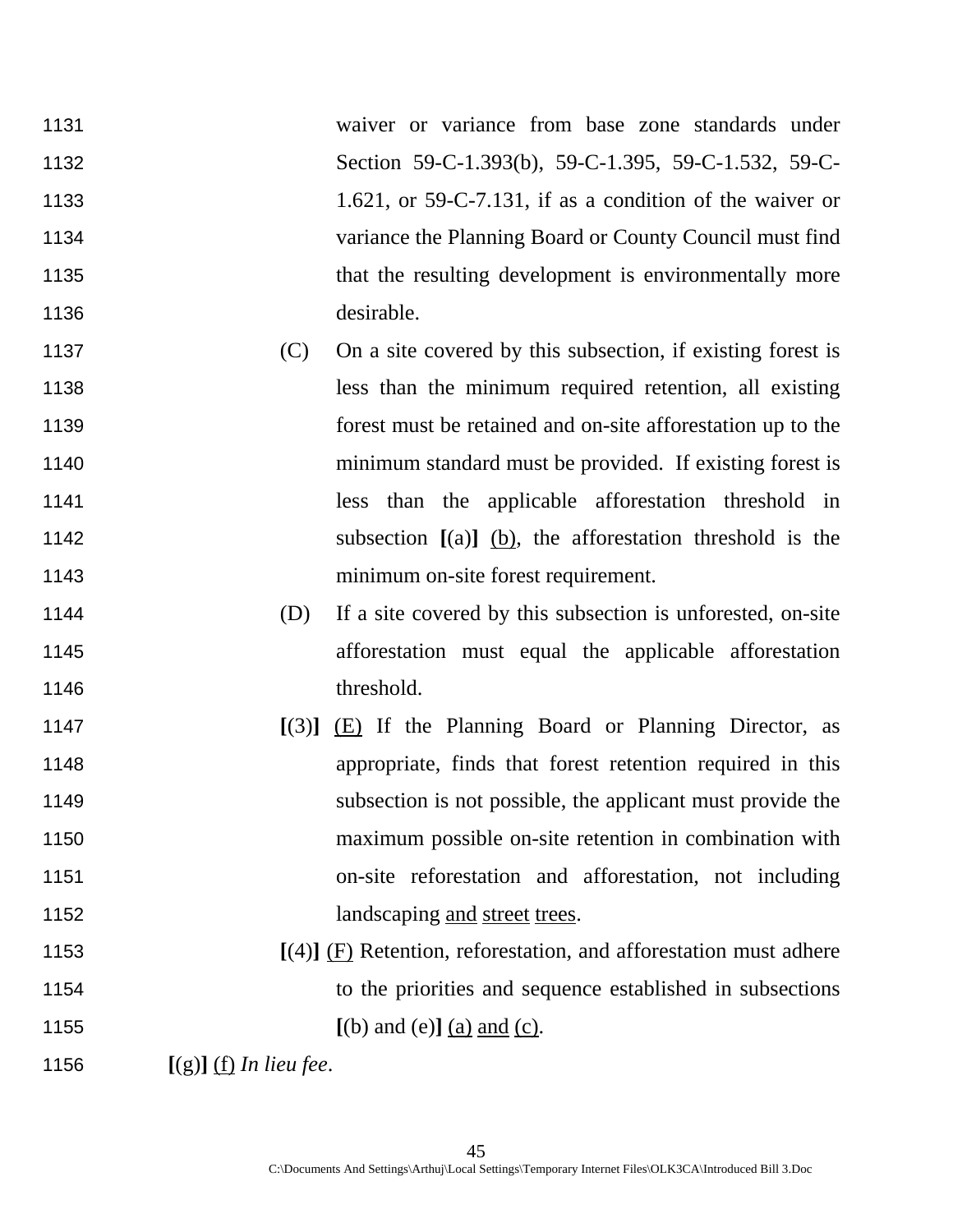- (1) *General*. If a person satisfactorily demonstrates that the requirements for reforestation or afforestation on-site or off-site cannot be reasonably accomplished, the person must contribute money to the forest conservation fund at a rate specified by the County Council by law or resolution, but not less than the rate required under Section 5-1610 of the Natural Resources Article of the Maryland Code. The requirement to contribute money must be met before any clearing or grading occurs within **[**90 days after development project completion**]** the tract.
- (2) *Specific development situations*. Except as specified in subsection **[**(f)**]** (e), the Planning Board or Planning Director may allow an applicant to pay into the County Forest Conservation Fund instead of providing afforestation**[**,**]**or reforestation**[**, or landscaping**]** in the following situations:
- (A) *Afforestation using tree cover*. If an applicant has shown 1172 that on-site afforestation using forest cover is not appropriate under subsection **[**(d)(2)**]** (b)(3)(B), the 1174 applicant may pay the fee instead of using tree cover to meet any afforestation requirement.
- (B) *Afforestation or reforestation using* **[***landscaping***]** *tree cover*. An applicant may pay the fee instead of using credit for **[**landscaping**]** tree cover.
- 
- 1179 \* \* \*

# **[**(h)**]** (g) *Agreements and Long-Term Protection*.

(1) Maintenance agreement. A forest conservation plan must include a **[**two**]** 5-year binding agreement for maintenance of conservation areas, including the watering (as practical),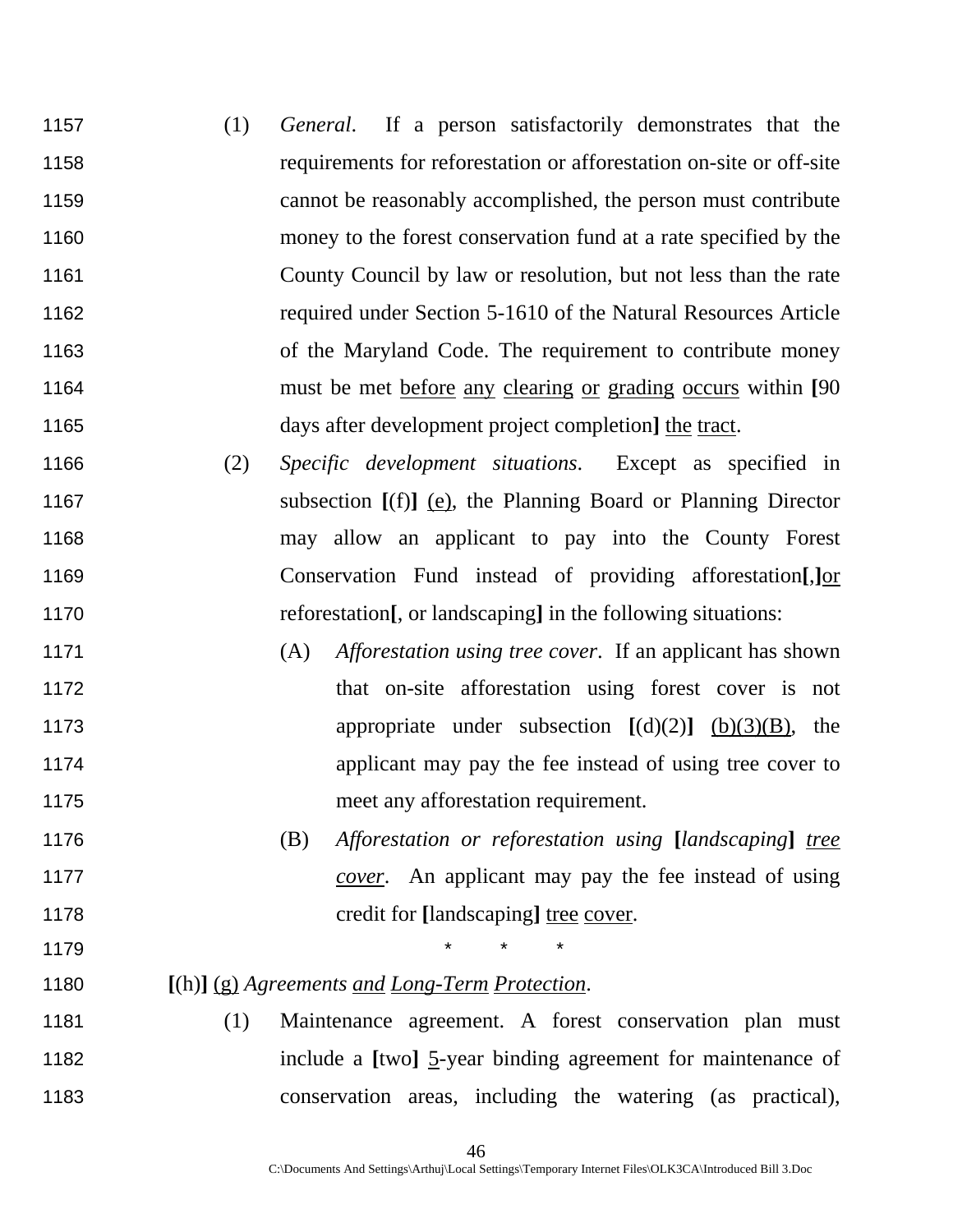| 1184 |                                 | feeding, [and ] replanting of areas to be afforested or reforested.   |
|------|---------------------------------|-----------------------------------------------------------------------|
| 1185 |                                 | and non-native and invasive management. The [2-year] 5-year           |
| 1186 |                                 | upon satisfactory final inspection of the<br>period<br>starts         |
| 1187 |                                 | conservation measures required under the [forest conservation         |
| 1188 |                                 | plan] Forest Conservation Plan. A staged project may have             |
| 1189 |                                 | more than one agreement.                                              |
| 1190 |                                 | $\star$                                                               |
| 1191 | $[(i)]$ (h) Financial Security. |                                                                       |
| 1192 | (1)                             | <i>Security required.</i> Except as provided in paragraph (8) of this |
| 1193 |                                 | subsection, an approved financial security instrument must be         |
| 1194 |                                 | required to ensure:                                                   |
| 1195 |                                 | compliance with all requirements of an approved forest<br>(A)         |
| 1196 |                                 | conservation plan including afforestation, reforestation,             |
| 1197 |                                 | and maintenance; [or]                                                 |
| 1198 |                                 | full payment of funds to be paid instead of afforestation<br>(B)      |
| 1199 |                                 | or reforestation, if required under subsection $[(g).]$ $(f);$ or     |
| 1200 |                                 | (C)<br>compliance with all requirements of a Tree Protection          |
| 1201 |                                 | Plan.                                                                 |
| 1202 |                                 | $^\star$                                                              |
| 1203 | (3)                             | When required. The financial security instrument must be              |
| 1204 |                                 | provided prior to any land disturbing activity [, as defined in       |
| 1205 |                                 | Chapter 19, occurring on a section of the tract subject to the        |
| 1206 |                                 | forest conservation plan].                                            |
| 1207 | (4)                             | Amount required.                                                      |
| 1208 |                                 | If the financial security is required under [subparagraph]<br>(A)     |
| 1209 |                                 | subsection $(1)(A)$ [of this subsection], the security                |
| 1210 |                                 | instrument must be in an amount equal to:                             |
|      |                                 |                                                                       |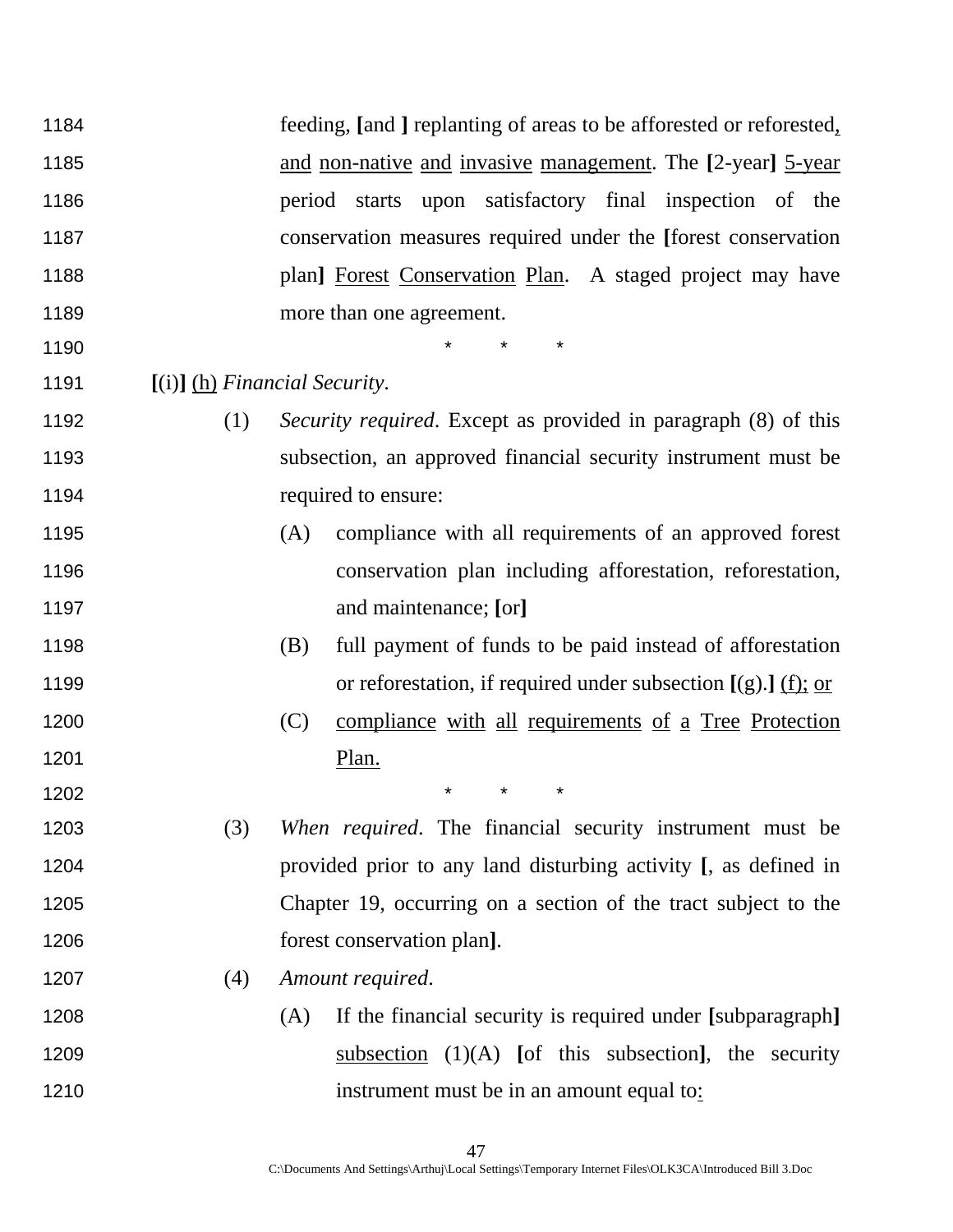| 1211 |           |     |     | (i)                      | <u>the in lieu fee rate; or</u>                                       |
|------|-----------|-----|-----|--------------------------|-----------------------------------------------------------------------|
| 1212 |           |     |     | $\overline{(\text{ii})}$ | the estimated cost of afforestation, reforestation,                   |
| 1213 |           |     |     |                          | and maintenance [applicable to the section of the                     |
| 1214 |           |     |     |                          | tract subject to the land disturbing activity] of                     |
| 1215 |           |     |     |                          | planted areas as well as non-native and invasive                      |
| 1216 |           |     |     |                          | management.                                                           |
| 1217 |           |     |     |                          | The instrument must include a provision for adjusting the             |
| 1218 |           |     |     |                          | amount based on actual costs. The Planning Director                   |
| 1219 |           |     |     |                          | must notify the obligee of any proposed adjustment and                |
| 1220 |           |     |     |                          | provide the opportunity for an informal conference.                   |
| 1221 |           |     | (B) |                          | If the financial security is required under [subparagraph]            |
| 1222 |           |     |     |                          | subsection $(1)(B)$ [of this subsection], the security                |
| 1223 |           |     |     |                          | instrument must be in an amount equal to the in lieu                  |
| 1224 |           |     |     | payment.                 |                                                                       |
| 1225 |           |     |     |                          | *<br>$^\star$                                                         |
| 1226 |           | (6) |     |                          | Events of forfeiture. The financial security instrument may be        |
| 1227 |           |     |     |                          | subject to forfeiture on:                                             |
| 1228 |           |     | (A) |                          | failure of the obligee to perform the work under the                  |
| 1229 |           |     |     |                          | [forest conservation plan] Forest Conservation Plan in                |
| 1230 |           |     |     |                          | accordance with the required schedule; or                             |
| 1231 |           |     | (B) |                          | failure of the obligee to pay a required in lieu fee in a             |
| 1232 |           |     |     |                          | timely manner.                                                        |
| 1233 |           |     |     |                          | $\star$ $\star$<br>¥                                                  |
| 1234 | $22A-13.$ |     |     |                          | <b>Forest mitigation banks.</b>                                       |
| 1235 | (a)       |     |     |                          | A person may create a forest mitigation bank from which applicants    |
| 1236 |           |     |     |                          | may buy credits by afforesting or reforesting an area of land under a |
| 1237 |           |     |     |                          | forest mitigation bank plan approved by the Planning Director.        |
|      |           |     |     |                          |                                                                       |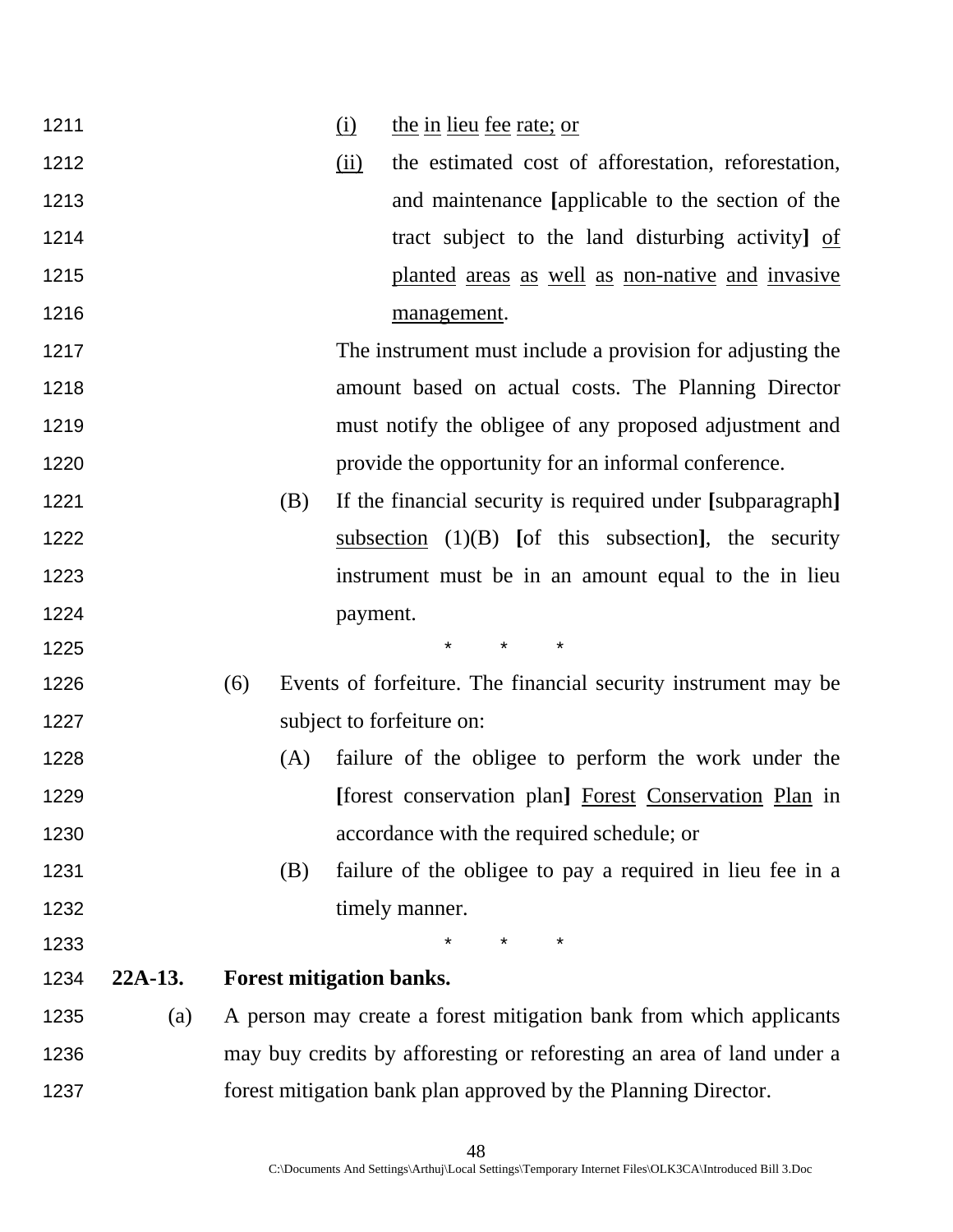- (b) A person can create a forest mitigation bank by permanently protecting:
- 1240 (1) existing forest;
- (2) planting and protecting new forests in unplanted environmental 1242 buffers or in areas contiguous to existing and protected forests; or
- (3) a combination of the two.
- **[**(b)**]** (c) The area of land where the bank is planted must be at least 1 acre.
- **[**(c)**]** (d) A forest mitigation bank must use native plants for afforestation and reforestation**[**, unless inappropriate**]**.
- **[**(d)**]** (e) A person proposing to create a forest mitigation bank must submit a plan to the Planning Director, **[**which must include**]** that includes:
- (1) a **[**2-year**]** 5-year maintenance agreement which meets the standards in subsection **[**22A-12(h)(1)**]** 22A-12(g)(1);
- (2) all information required by subsection **[**22A-10(c)**]** 22A-10(b)(2) for a **[**forest conservation plan**]** Forest Conservation Plan; and
- (3) the draft easement, covenants, or deed restrictions for the area 1256 to be sold to the developer when credits are withdrawn from the bank.
- **[**(e)**]** (f) Forest mitigation banks must be established in accordance with the priority areas described in subsection **[**22A-12(e)(3)**]** 22A-12(b)(2), or in areas identified in a master plan or functional plan.
- **[**(f)**]** (g) Credits must not be debited from a forest mitigation bank until all trees have been planted and accepted by the Planning Director, and either financial security which meets the standards in subsection **[**22A-12(i)**]** 22A-12(h) has been provided or the Planning Director has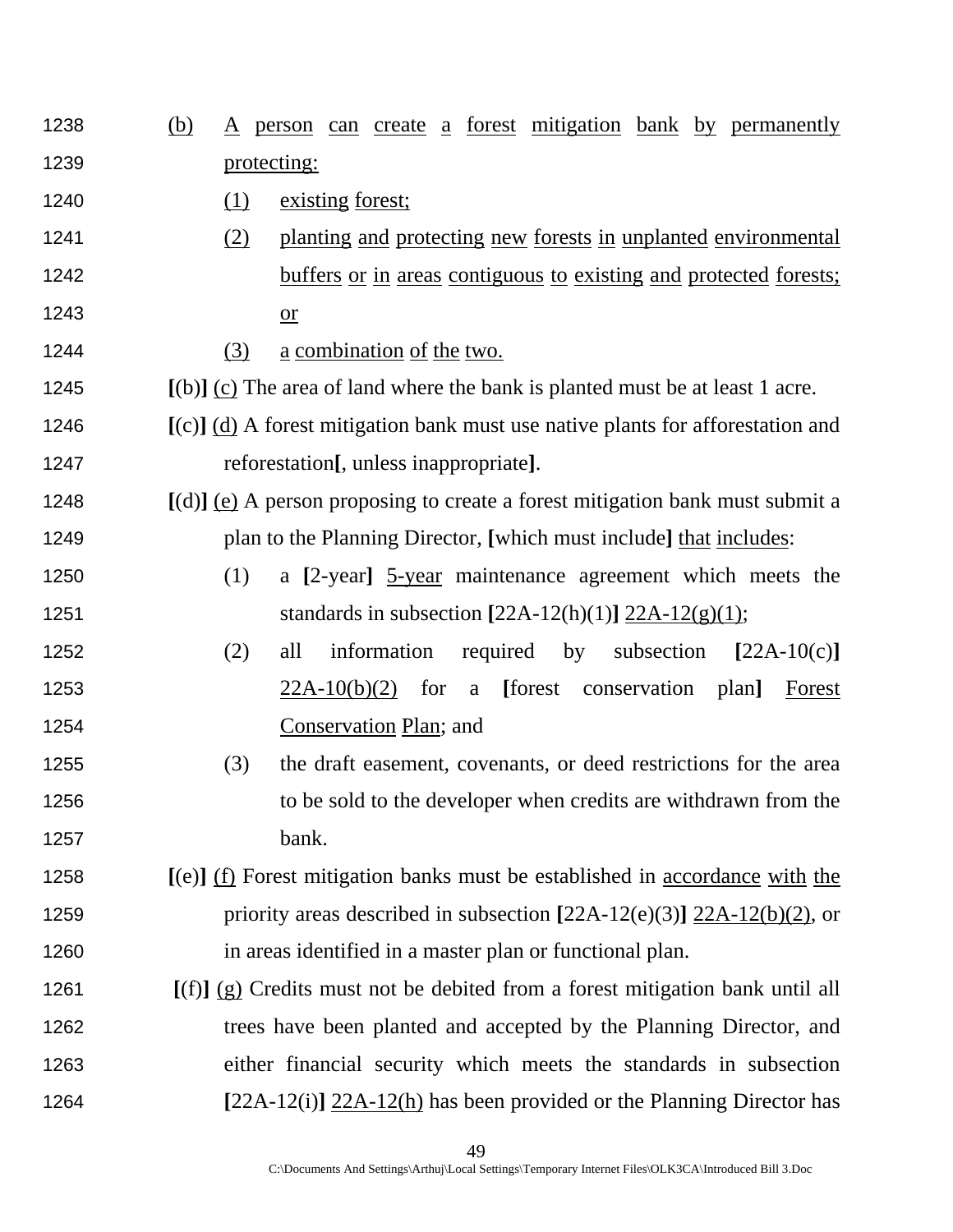- found that a sufficient number of trees have successfully survived for **[**2**]** 5 years after planting.
- **[**(g)**]** (h) To debit credits from an approved forest mitigation bank, the easement, covenants, or deed restrictions which assure that the newly reforested or afforested area of land remains a forest in perpetuity must be conveyed to the Planning Board or its assignee and the applicant must show that credits are available and the applicant has 1272 the right to debit them. The credits must buy an amount of land equal to the applicant's off-site reforestation or afforestation requirements under its approved forest conservation plan.

#### **22A-15. Inspections and notification.**

- (a) *Permission to gain access*. **[**Authorized representatives of the Planning Department**]** Representatives authorized by the Planning 1278 Director may enter properties subject to this Chapter for the purpose of inspection, review and enforcement.
- (b) *Forest Conservation Plan to be on site; field markings*. A copy of the approved forest conservation plan must be available on the site for inspection by **[**authorized**]** representatives authorized by the Planning **Director.** Field markings must exist on site during installation of all protective devices, construction, or other land disturbing activities.
- (c) *Required inspections*.
- (1) The Planning Department **[**should**]** must conduct **[**at least 3**]**  field inspections of a site subject to confirm the information submitted on a Natural resource Inventory/Forest Stand Delineation.
- (2) The Planning Department must conduct field inspections of a site **[**tract**]** subject to an approved **[**forest conservation plan**]**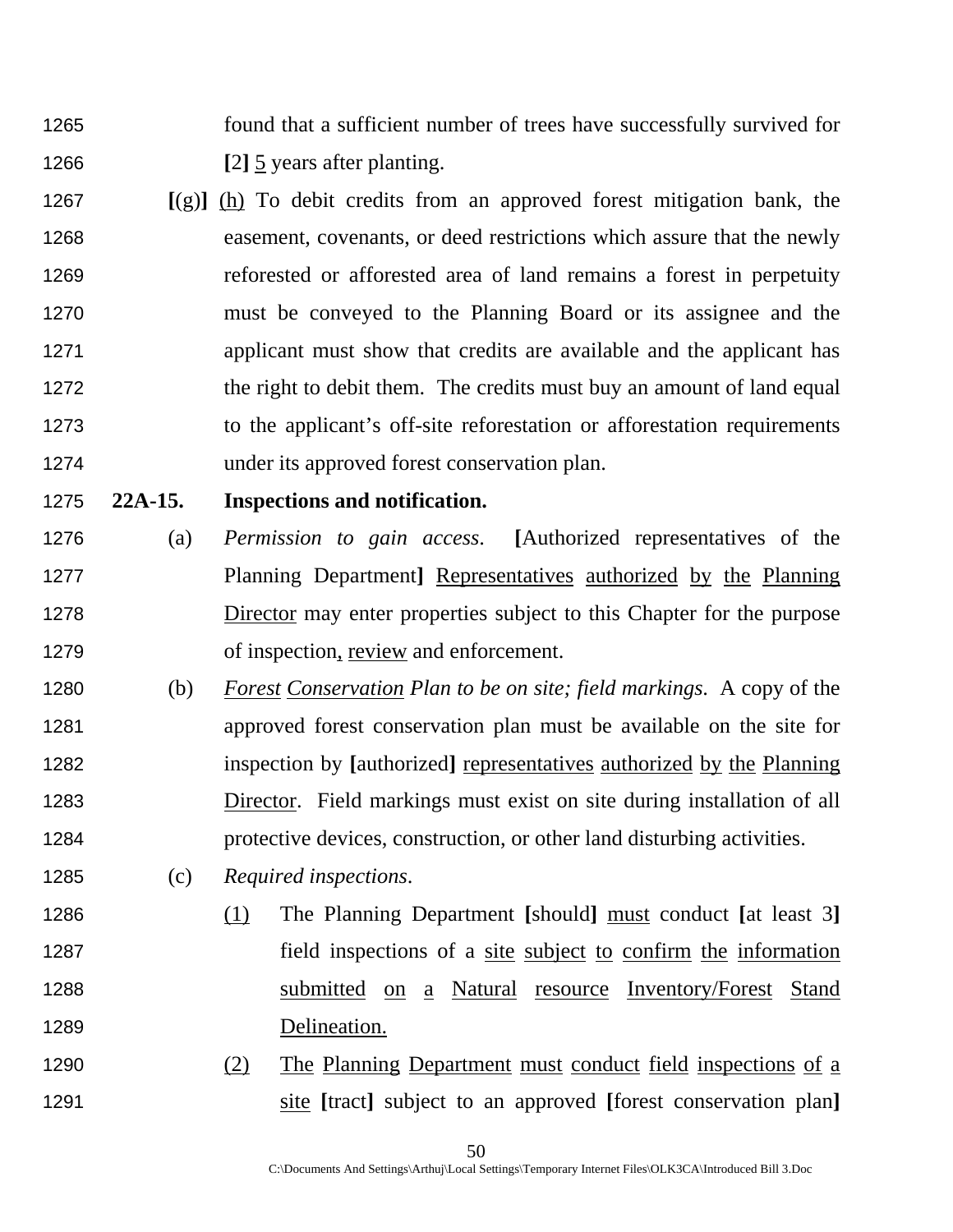- Forest Conservation Plan**[**. The inspections should take place**]** as follows:
- **[**(1) The first inspection should take place before any land disturbing activities (including clearing, grading, or stripping) occurs on the tract to determine if protective measures have 1297 been properly installed and conservation areas clearly marked;
- (2) The second inspection should take place following completion of all land disturbing activities and afforestation or reforestation to determine the level of compliance with the forest conservation plan; and
- (3) The third inspection should take place at the end of the maintenance agreement 2-year time period.**]**
- (A) after the limits of disturbance have been staked and **flagged**, but before any clearing or grading begins;
- (B) after necessary stress reduction measures have been completed and the protection measures have been installed, but before any clearing or grading begins;
- (C) after completion of all construction activities to 1310 determine the level of compliance with the provisions of 1311 the forest conservation plan;
- (D) before the start of any required reforestation and **afforestation planting**;
- 1314 (E) after required reforestation and afforestation planting has 1315 been completed to verify the planting is acceptable and 1316 begin the 5-year maintenance period; and
- 1317 (F) at the end of the 5-year maintenance period to determine the level of compliance with the provisions of the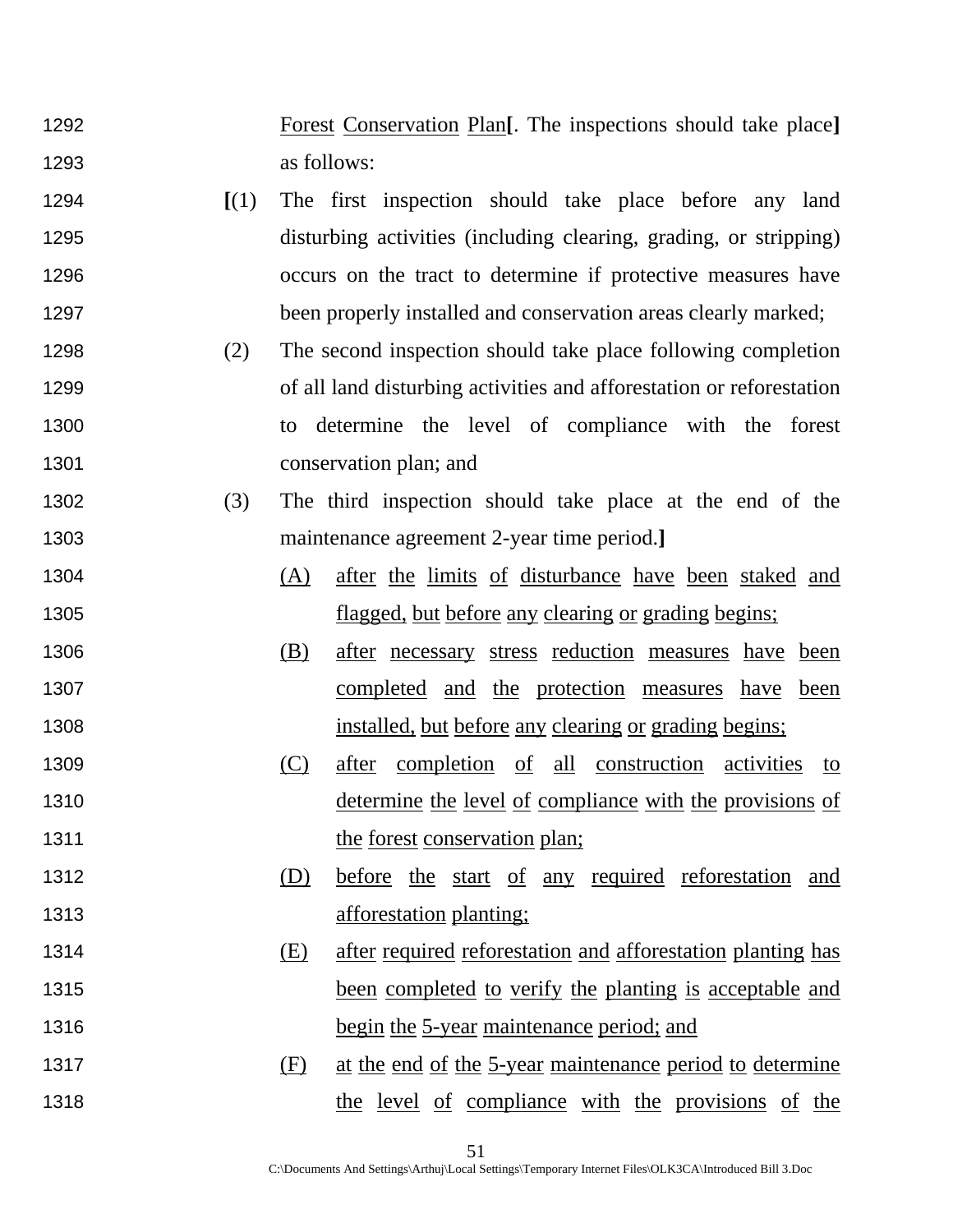- planting plan and, if appropriate, authorize release of the **financial security.**
- 1321 (3) The Planning Department must conduct field inspections of a 1322 site subject to a tree protection plan as follows:
- 1323 (A) after the limits of disturbance have been staked and flagged, but before any clearing or grading begins;
- (B) after necessary stress reduction measures have been completed and the protection measures have been 1327 installed, but before any clearing or grading begins; and
- (C) after completion of all construction activities to determine the level of compliance with the provisions of 1330 the tree protection plan.
- (d) *Other inspections*. The Planning **[**Department**]** Director may **[**conduct 1332 other authorize additional inspections or meetings as necessary to administer this Chapter**[**, including an inspection to confirm a forest stand delineation**]**.
- (e) *Required* **[***notifications***]** *scheduling of inspections for Forest Conservation and Tree Protection Plans*. Persons must notify the 1337 Planning Director 7 days prior to scheduling inspections under 1338 subsection (c).
- **[**(1) At least 2 working days before starting any land disturbing activities associated with the forest conservation plan, a person must notify the Planning Department. The Planning Department must coordinate its inspections, and any pre-construction conferences, with the Department of Permitting Services to avoid inconsistent directives in the field relating to the forest conservation plan and sediment control activities.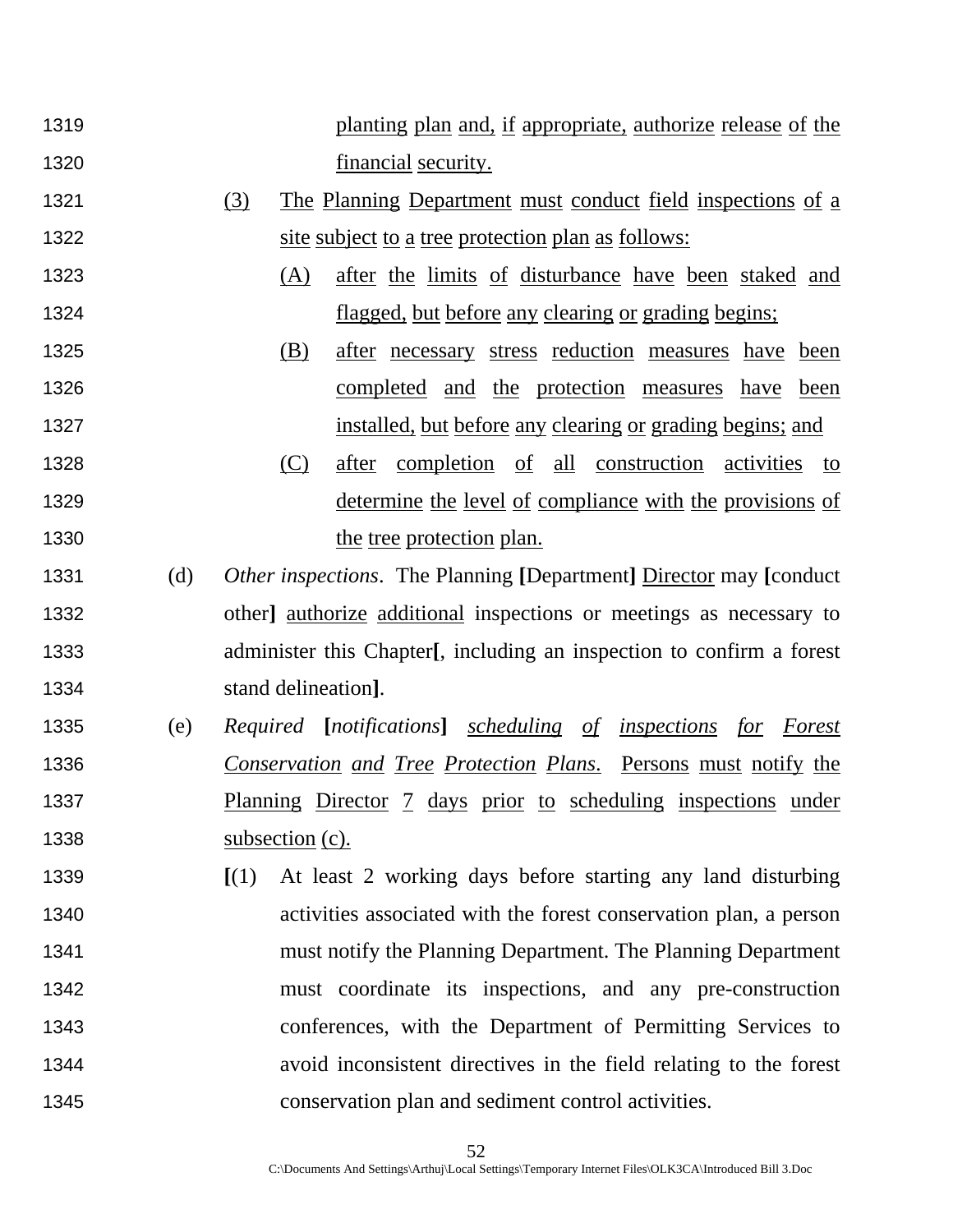| 1346 |           | At least 2 working days before completion of afforestation and<br>(2)   |
|------|-----------|-------------------------------------------------------------------------|
| 1347 |           | reforestation plantings, a person must notify the Planning              |
| 1348 |           | Department so that the Department may schedule the second               |
| 1349 |           | inspection specified under paragraph $(c)(2)$ of this Section.]         |
| 1350 | $22A-16.$ | [Penalties] Violations, penalties, and other remedies.                  |
| 1351 |           |                                                                         |
| 1352 | $22A-17.$ | Corrective [actions] order.                                             |
| 1353 |           | *<br>$\star$                                                            |
| 1354 | $22A-19.$ | [Noncompliance with exemption conditions] Reserved.                     |
| 1355 | (a)       | Determination of noncompliance. A person who receives an                |
| 1356 |           | exemption subject to a declaration of intent or for commercial logging  |
| 1357 |           | and timber harvesting operations is in noncompliance if:                |
| 1358 |           | (1)<br>within 5 years, an application for a development or other        |
| 1359 |           | approval regulated by this Chapter is submitted for the tract or        |
| 1360 |           | lot covered by the exemption; or                                        |
| 1361 |           | the person otherwise violates this Chapter or the declaration of<br>(2) |
| 1362 |           | intent.]                                                                |
| 1363 | [(b)]     | Penalties for noncompliance. In addition to any other remedies under    |
| 1364 |           | Chapter, the Planning Board may require a person<br>this<br>in          |
| 1365 |           | noncompliance to:                                                       |
| 1366 |           | (1)<br>meet the forest conservation threshold as would have been        |
| 1367 |           | required;                                                               |
| 1368 |           | (2)<br>pay an administrative civil penalty under Section 22A-16(d) for  |
| 1369 |           | the area of forest cut or cleared under the exemption; or               |
| 1370 |           | both.<br>(3)                                                            |
| 1371 | $22A-20.$ | [Notice, hearings, and appeals] Appeals.                                |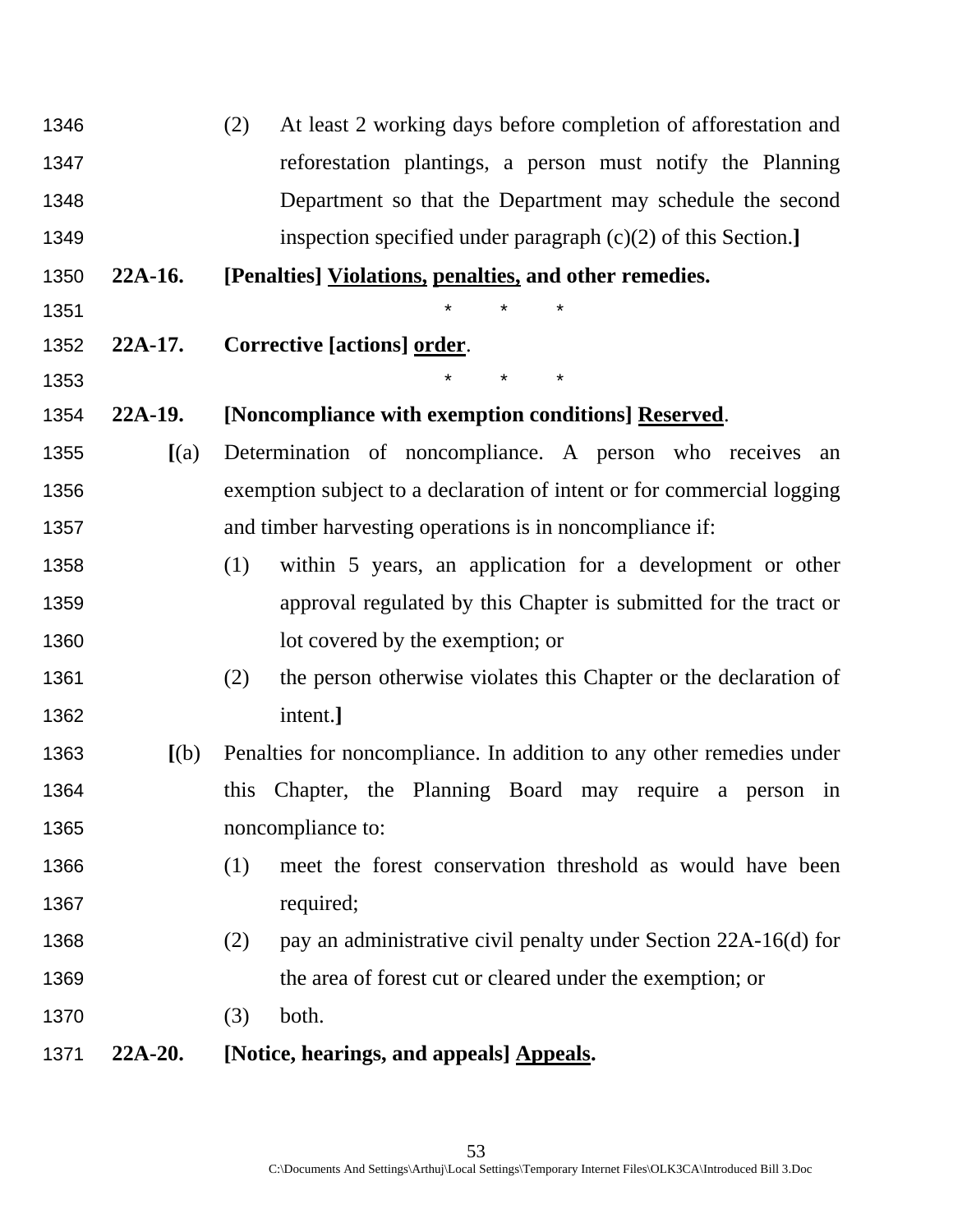- **[**(a) General. Except as provided under subsections (c) and (d) of this Section, the requirements for notice, public hearing, and administrative decision-making for the associated development approval must be followed when reviewing a forest stand delineation or forest conservation plan.**]**
- **[**(b) Forest conservation plans and variances approved by the Planning Board or District Council.
- (1) A person aggrieved by the decision of the Planning Board on the approval, denial, or modification of a forest conservation plan (including a request for a variance) may file a judicial appeal of the final administrative action on the development approval in accordance with Subtitle B of the Maryland Rules of Procedure and any other law applicable to the proceeding.
- (2) A person aggrieved by the decision of the District Council on the approval, denial, or modification of a forest conservation plan (including a request for a variance) proposed in conjunction with a development plan may file a judicial appeal of the action on the development plan in accordance with Division 59-H-8.**]**
- **[**(c) Forest stand delineations and forest conservation plans approved by 1392 the Planning Director.
- (1) Appeal to Planning Board. Upon receipt of the Planning Director's written decision on a forest stand delineation or forest conservation plan, an applicant has 30 days in which to appeal 1396 to the Planning Board.
- (2) Hearing; decision. The Planning Board must hold a hearing on the appeal and inform the applicant in writing of its decision.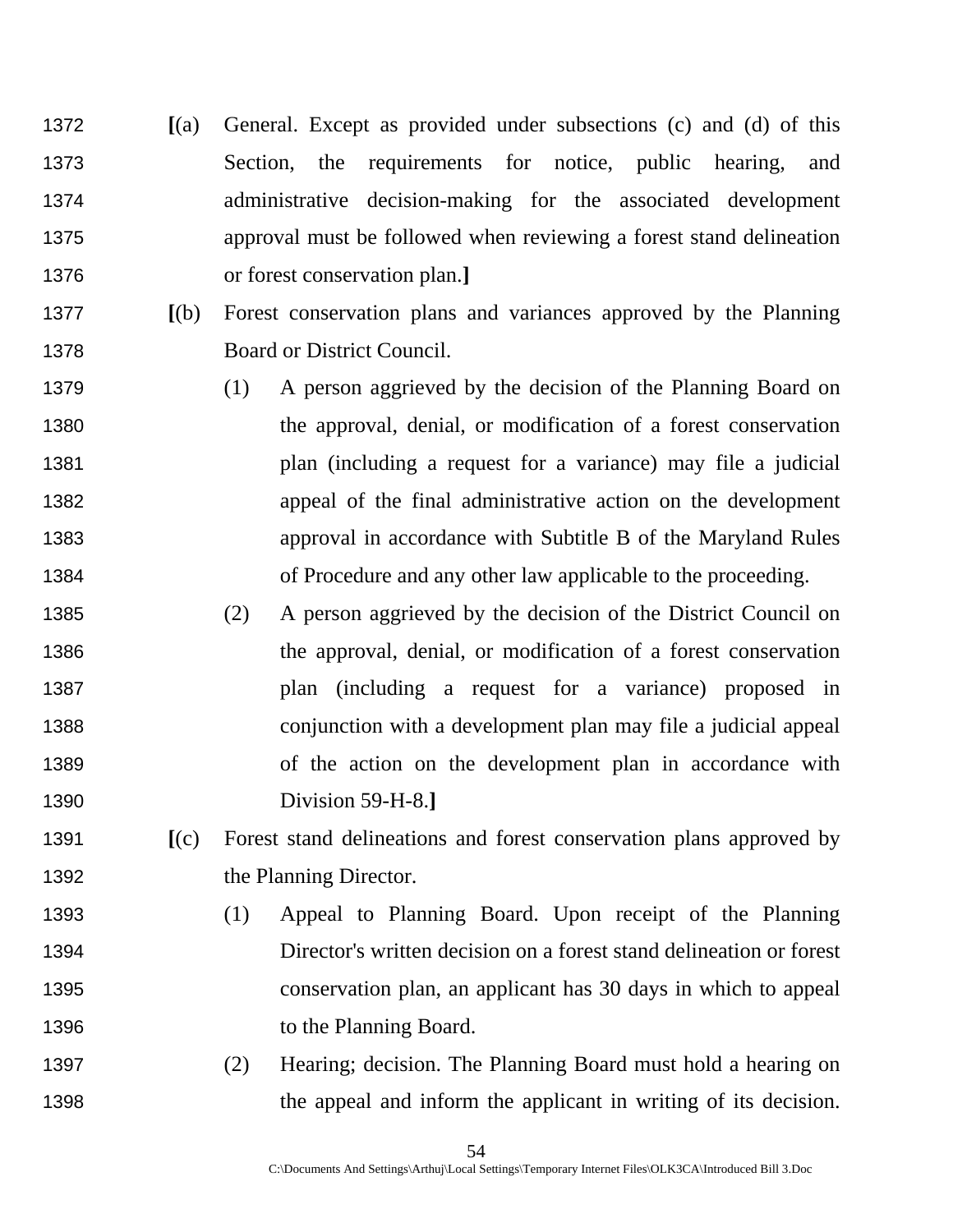- The Board must consider the appeal de novo. For purposes of 1400 iudicial review, the decision of the Planning Board constitutes **final agency action.**
- (3) Appeal. Upon receipt of the Planning Board's decision, an applicant has 30 days in which to appeal the decision in accordance with Subtitle B of the Maryland Rules of Procedure.**]**
- **[**(d) Administrative enforcement actions.
- (1) Notice. A complaint, order, or other administrative notice issued by the Planning Director under this Article must be served on the alleged violator personally, on the violator's agent at the activity site, or by certified mail to the violator's last known address. The notice must identify the alleged violator, the location of the violation, and the specific facts of the violation, and must give the alleged violator the opportunity for a hearing before the Planning Board within 10 working days of receipt of the notice. If an administrative action under this Article can only be taken by the Board, the notice must state the date on which the action is scheduled to be considered by the Board.
- (2) Hearing. If an opportunity for a hearing is requested, the matter must be expeditiously scheduled on a Planning Board agenda unless the alleged violator consents to a delay. The filing of a 1422 request for a hearing does not stay an administrative order to stop work, stabilized a site, or stop a violation.
- (3) Decision. The Planning Board must inform the alleged violator in writing of its decision on an administrative enforcement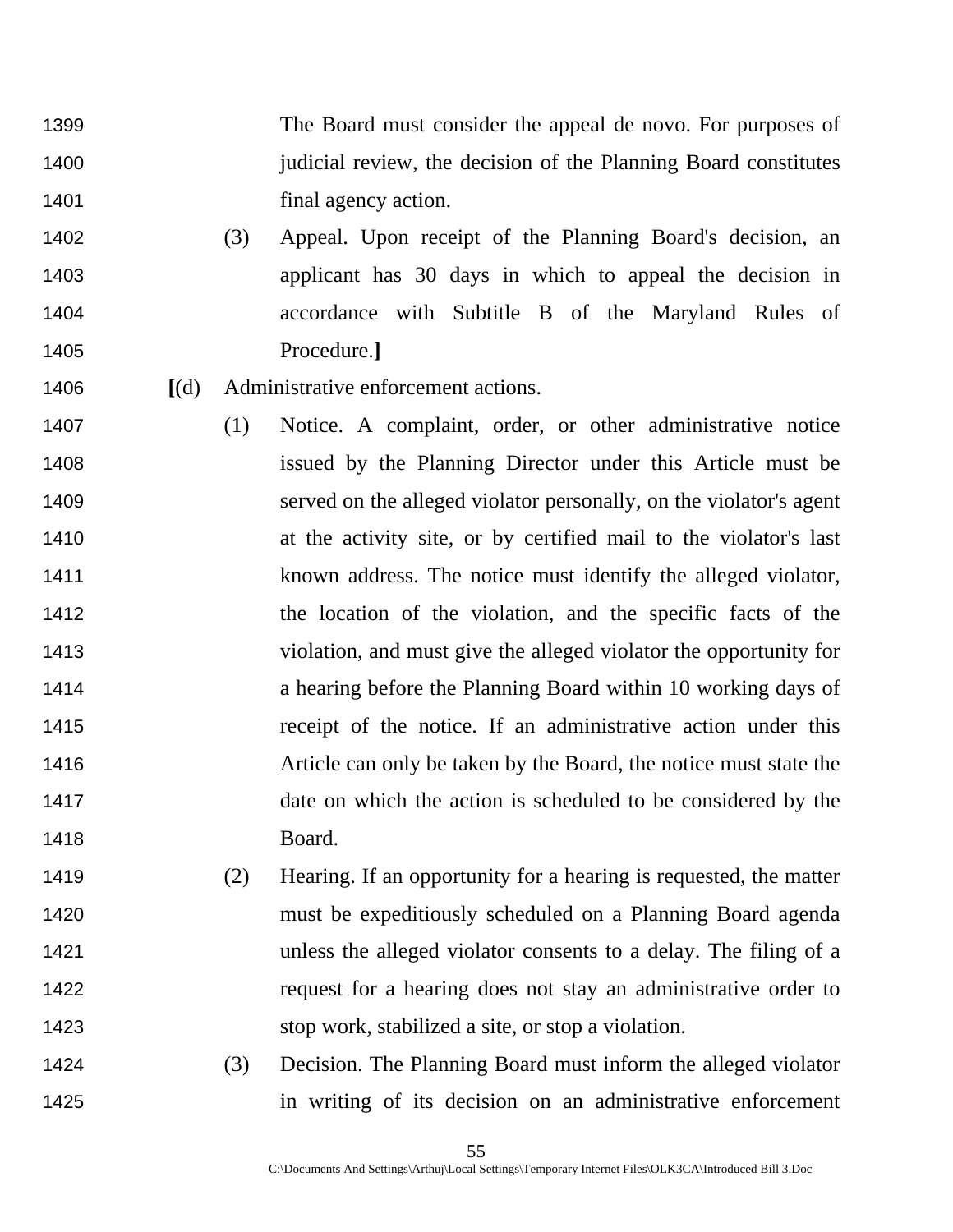| 1426               |           | action. The Board's decision constitutes final agency action for               |
|--------------------|-----------|--------------------------------------------------------------------------------|
| 1427               |           | purposes of judicial review.                                                   |
| 1428               | (4)       | Appeal. Upon receipt of the Planning Board's decision, an                      |
| 1429               |           | aggrieved person has 30 days in which to appeal the Board's                    |
| 1430               |           | action in accordance with Subtitle B of the Maryland Rules of                  |
| 1431               |           | Procedure.]                                                                    |
| 1432<br><u>(a)</u> |           | <u>Natural Resource Inventory/Forest Stand Delineations and Forest</u>         |
| 1433               |           | <u>Conservation or Tree Protection Plans approved by the Planning</u>          |
| 1434               | Director. |                                                                                |
| 1435               | (1)       | Appeal to Planning Board. An applicant has 30 days from the                    |
| 1436               |           | <u>date of the Planning Director's written decision on a Natural</u>           |
| 1437               |           | Inventory/Forest Stand Delineation<br>Resource<br>Forest<br><b>or</b>          |
| 1438               |           | <u>Conservation or Tree Protection Plan to appeal to the Planning</u>          |
| 1439               |           | Board.                                                                         |
| 1440               | (2)       | <i>Hearing; decision.</i> The Planning Board must hold a de novo               |
| 1441               |           | <u>The Board must issue a written resolution to the</u><br>hearing.            |
| 1442               |           | applicant setting forth its decision. For purposes of judicial                 |
| 1443               |           | <u>review, the decision of the Planning Board constitutes final</u>            |
| 1444               |           | agency action. Applicants may petition for judicial review of                  |
| 1445               |           | the Planning Board decision in accordance with Maryland                        |
| 1446               |           | 7-200 Rules.                                                                   |
| 1447<br>(b)        |           | <u>Forest Conservation or Tree Protection Plans and variances</u>              |
| 1448               |           | <i>approved by the Planning Board.</i> A person aggrieved by the decision      |
| 1449               |           | <u>of the Planning Board on the approval, denial, or modification of a</u>     |
| 1450               |           | <u>Forest Conservation or Tree Protection Plan (including a request for a</u>  |
| 1451               |           | <u>variance) may file a petition for judicial review of the administrative</u> |
| 1452               |           | agency decision on the development approval in accordance with the             |

C:\Documents And Settings\Arthuj\Local Settings\Temporary Internet Files\OLK3CA\Introduced Bill 3.Doc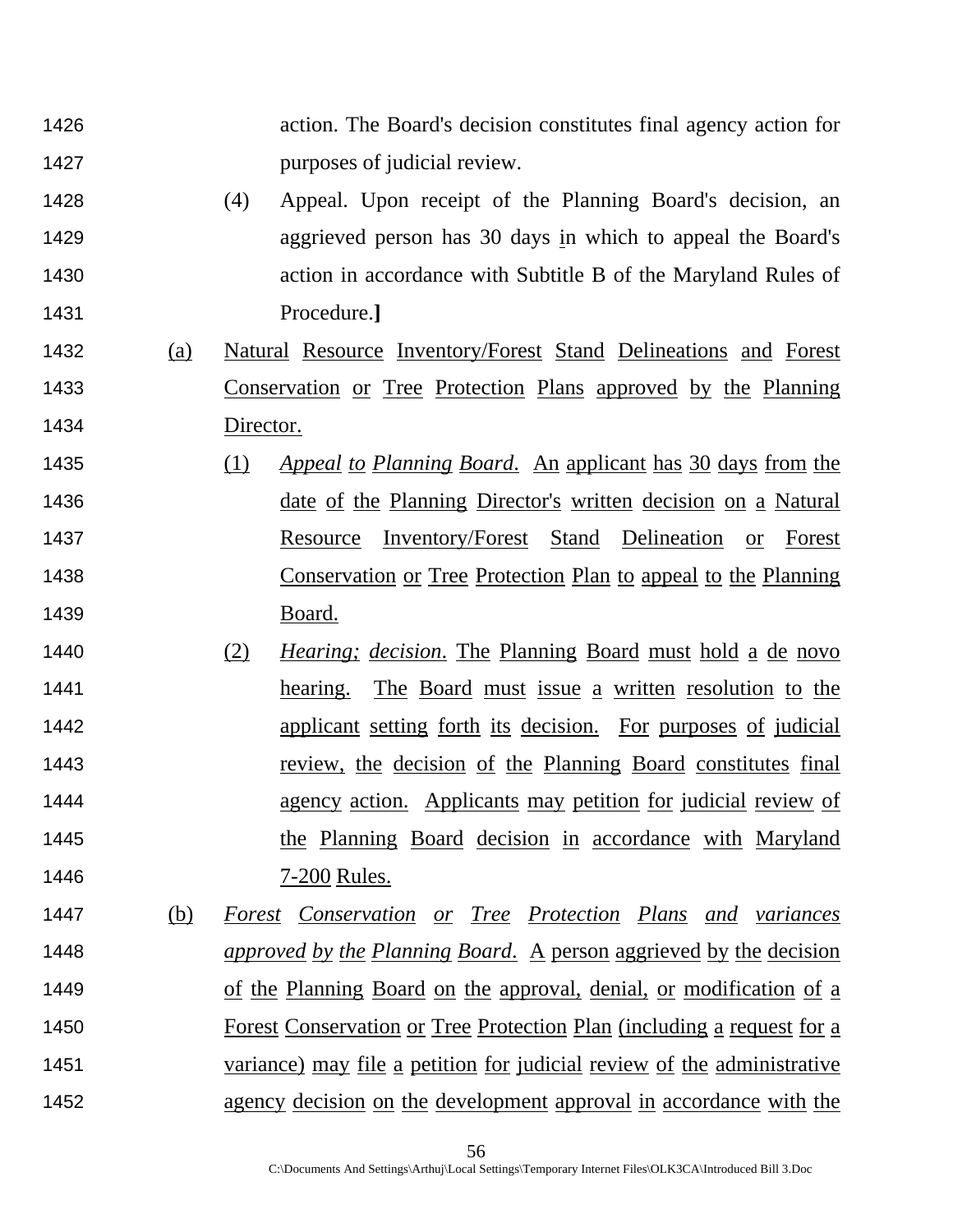- 1453 Maryland Rules of Court and any other law applicable to the proceeding.
- **Sec. 22A-21. Variance provisions.**
- (a) *Written request*. **[**A person**]** An applicant may request in writing a variance from this Chapter or any regulation adopted under it if the person demonstrates that enforcement would result in unwarranted hardship to the person. A request for a variance **[**waives**]** suspends the 1460 time requirements in Section 22A-11 until the Planning Board has **acted upon the request.**
- 1462 \* \* \*
- (c) *Referral to other agencies*. Before considering a variance, the Planning Board must refer a copy of each request to the County Arborist, Planning **[**Department**]** Director, and other appropriate officials or agencies for a written recommendation before acting on the request. Recommendations must be submitted to the Planning Board within 30 days from the receipt **[**by the official or agency**]** of the **[**request**]** referral or the recommendation **[**should**]** must be **presumed to be favorable.**
- (d) *Minimum criteria*. A variance may only be granted if it meets the provisions of subsection (a) and (b) above. A variance must not be granted if granting the request:
- (1) will confer on the applicant a special privilege that would be 1475 denied to other applicants;
- (2) is based on conditions or circumstances which are the result of 1477 the actions by the applicant;
- (3) arises from a condition relating to land or building use, either permitted or nonconforming, on a neighboring property; or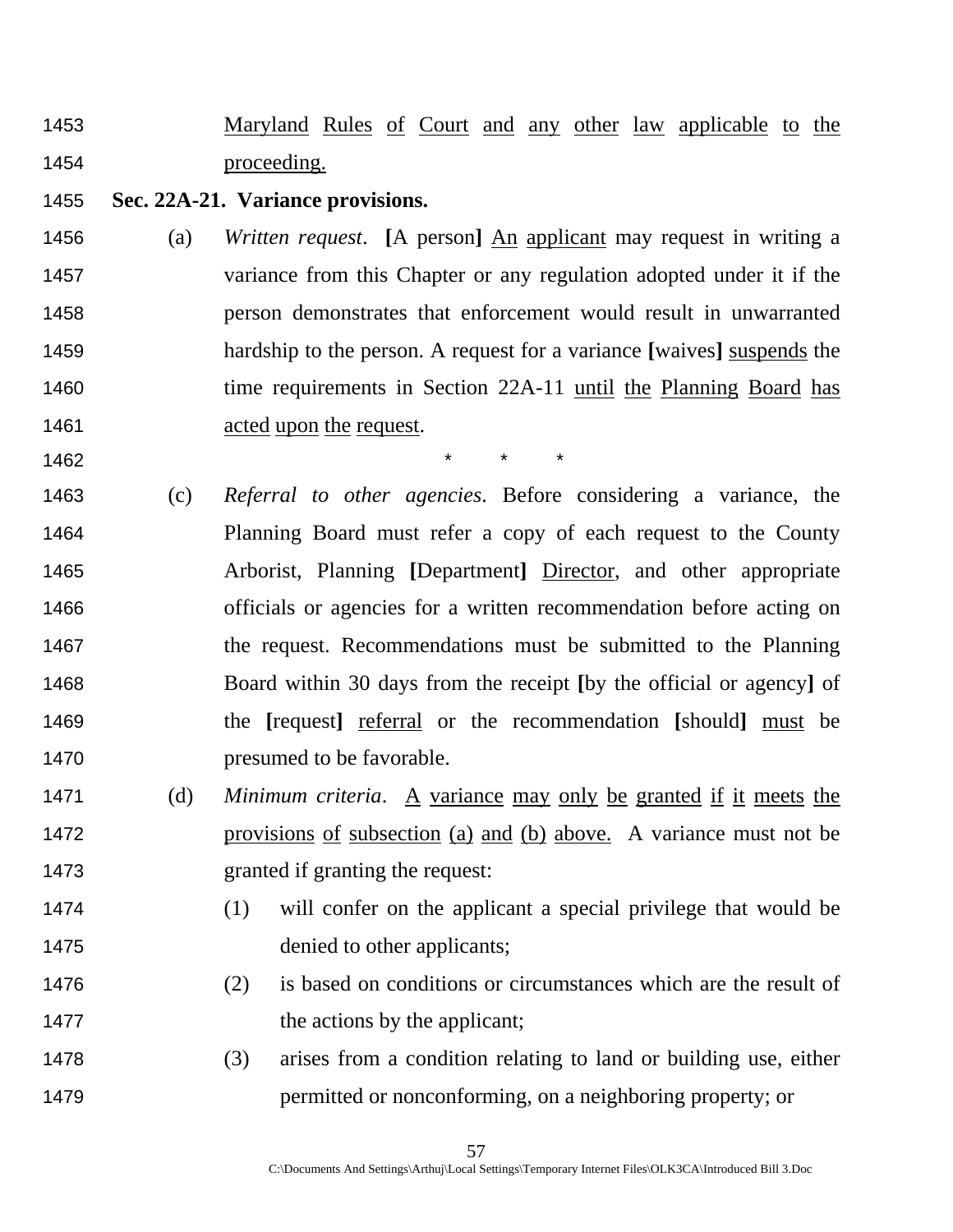- (4) will violate State water quality standards or cause measurable 1481 degradation in water quality.
- (e) *Approval procedures; Conditions*. The Planning Board**[**, or the District Council on a development plan,**]** must **[**make findings**]** find that the applicant has met all requirements of this Section before granting a variance. Appropriate conditions may be imposed to promote the objectives of this Chapter and protect the public interest.
- (f) *Notice to State Department of Natural Resources; Right to initiate or intervene in proceedings.*
- (1) Notice of a pending variance request must be given to the Department of Natural Resources within 15 days of receipt of a 1491 request for a variance.
- (2) The Department of Natural Resources may initiate or intervene in an administrative, judicial or other original proceeding or appeal in the State concerning an approval of a variance.
- **22A-26. [Regulations] General.**
- (a) **[**Adoption**]** *Regulations*. The Planning Board must adopt regulations, including necessary procedures, to administer this Chapter. In adopting the regulations, the Board must follow the adoption procedures for a Method (2) regulation under Section 2A-15 and any requirements applicable under State law. However, a proposed regulation of a procedural nature or that would implement changes in State law or regulation, may be adopted under Method (3) if it is consistent with this Chapter. The regulations must include procedures to amend a forest conservation plan and a declaration of intent.
- (b) *Technical manual*. The Planning Director must prepare a technical manual that must include guidance and methodologies for: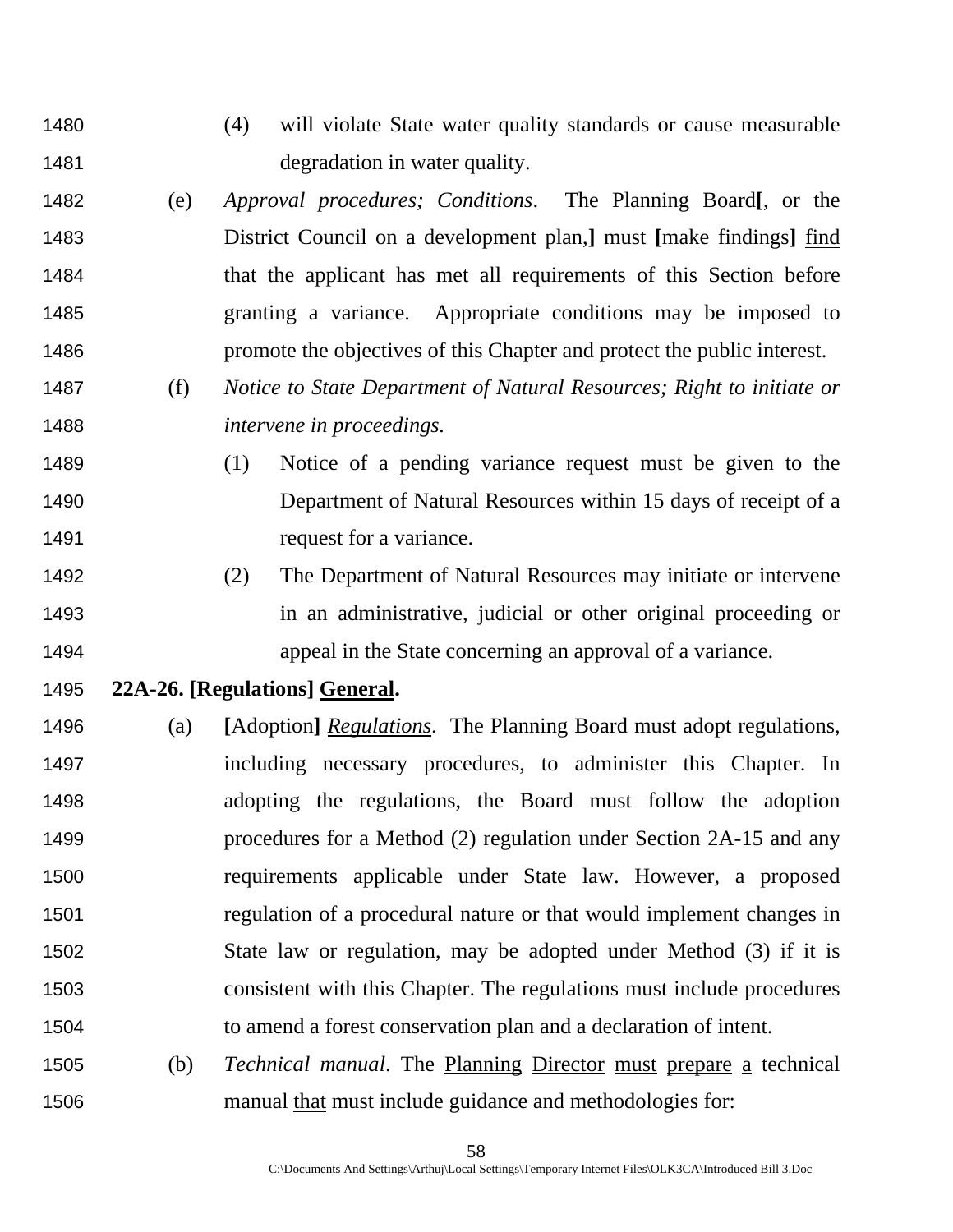- (1) preparing and evaluating a **[**forest stand delineation and natural resource inventory**]** Natural Resource Inventory/Forest Stand Delineation;
- (2) preparing and evaluating a **[**forest conservation plan**]** Forest Conservation Plan, including priorities for forest retention, reforestation, and afforestation, and a recommended tree species list;
- (3) preparing and evaluating a Tree Inventory and Tree Protection Plan;
- **[**(3)**]** (4) providing forest or tree protective measures during and after clearing or construction, including planting, tree relocation, and maintenance;
- **[**(4)**]** (5) inspection and monitoring **[**and enforcement**]** of site for compliance with **[**forest conservation plans**]** Forest Conservation and Tree Protection Plans; and
- (6) other appropriate guidance for program requirements consistent with this Chapter and the regulations.
- **[**(c) *Development agreements; Conservation easements*. The Planning Board may in the regulations require developer agreements, conservation easements, land trusts, covenants, and deed restrictions as part of an approved forest conservation plan.**]**
- **[**(d)**]** (c) *Administrative fee*. The Planning Board must **[**charge**]** establish a fee **[**to cover**]** schedule that at least partially covers the costs of administering this Chapter**[**, including review of submittals and field inspections. The fee schedule must be set by the Planning Board as part of the development application process. Different fees may be set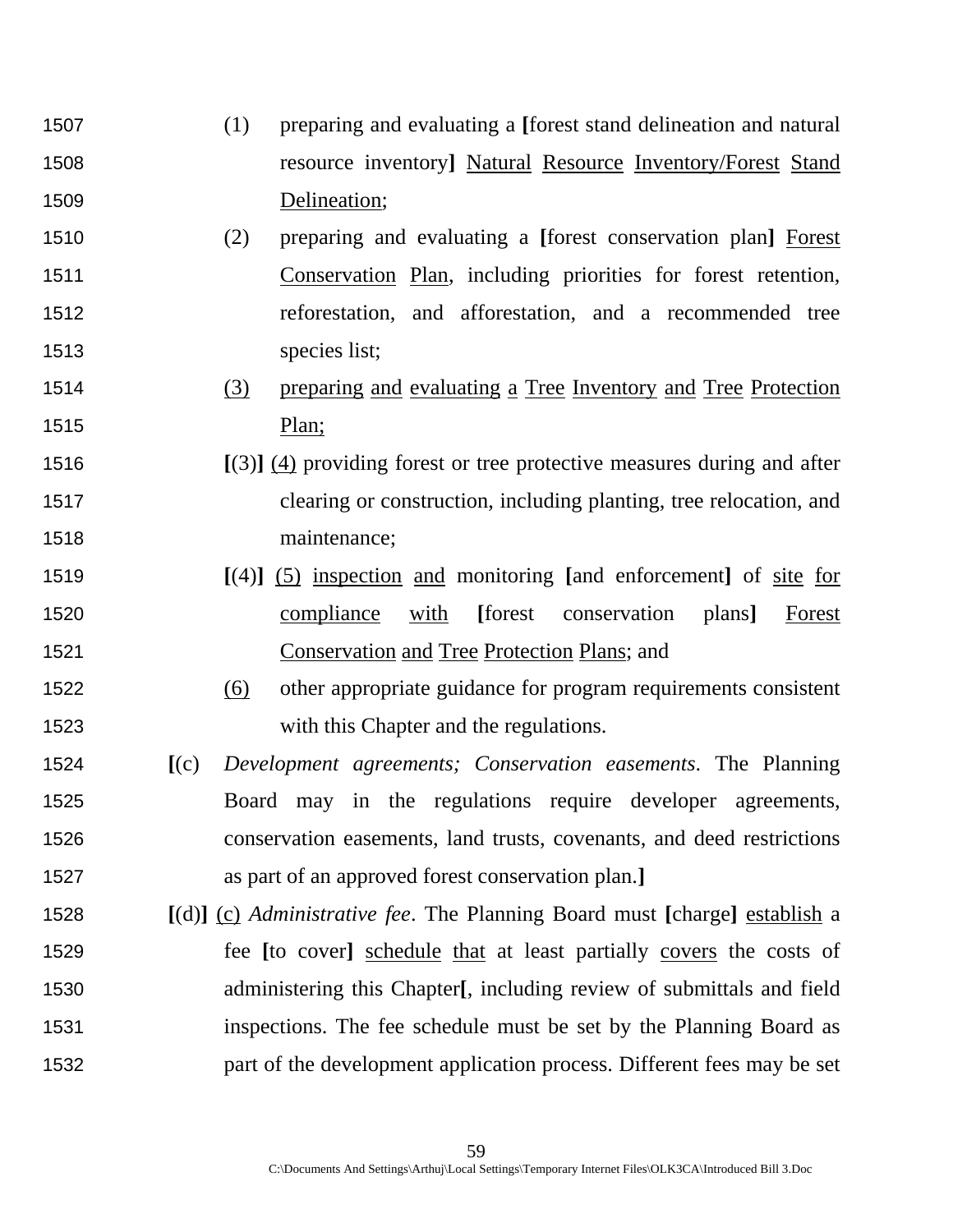- based on the size of the tract or other relevant factors**]**. Fee schedules may be reviewed as needed.
- **[**(e) *Additional regulations*. Notwithstanding any other provision of this Chapter, the Planning Board may, by regulation adopted under Method (3), require preapplication submissions for a forest stand delineation and allow modified application submissions or procedures for development projects of a minor scale or public utility projects.**]**
- **[**(f)**]** (d) *Reports*. The Planning Board must make all reports on the County forest conservation program to the General Assembly and State Department of Natural Resources that are required under State law or regulation. The reports **[**should be reviewed by the County Arborist for comment, and copies of all final reports**]** must be transmitted to the County Council and County Executive.
- **[**(g)**]** (e) *List of Off-Site Property for Mitigation*. The Planning Director **[**should**]** may develop and maintain a list of properties **[**that may be**]**  suitable for off-site mitigation required under **[**forest conservation plans**]** Forest Conservation Plans. **[**The Planning Director should develop the list in coordination with the County Arborist, the Department of Environmental Protection, the Department of Public Works and Transportation, the Department of Economic Development, the Soil Conservation District, and other appropriate agencies.**]**
- **[**(h) *Sediment Control Permit Applications*. The Planning Director and the Director of the Department of Environmental Protection should develop administrative procedures to prevent, to the extent possible, circumvention of this Chapter by a person who obtains a sediment control permit for land disturbing activities on less that 40,000 sq. ft.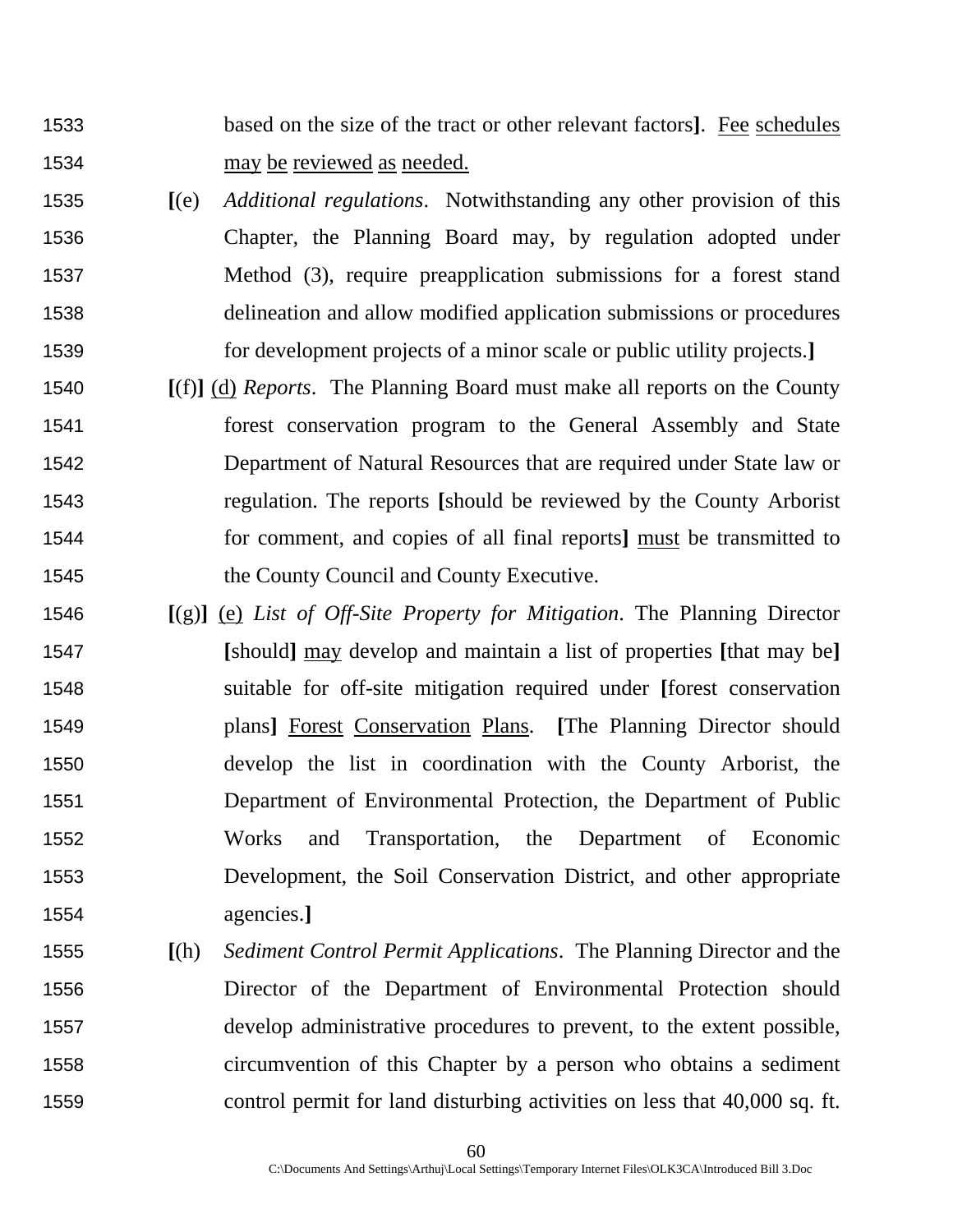of land and who later seeks preliminary plan of subdivision approval for the same land. These procedures may include requiring an applicant for a sediment control permit to submit a declaration of intent enforceable under Section 22A-19.**]**

### **22A-27. Forest conservation fund.**

There is a County forest conservation fund. Money deposited into the **[**fund**]** Fund must be used in accordance with the adopted County budget and in accordance with the following:

- (a) *In lieu fees*. Money deposited in the **[**forest conservation fund instead of planting**]** Forest Conservation Fund must be spent on the reforestation and afforestation for which the money is deposited, including costs directly related to site identification, acquisition, design, and preparation, and must not revert to the **[**general fund**]** General Fund. The permanent preservation of priority forests, including identification and acquisition of a site, may be substituted for reforestation and afforestation at a rate of 2 acres of forest preservation for each acre of planting required. Funds remaining after all reforestation and afforestation requirements are satisfied may be spent on any other tree conservation activity, including street tree planting.
- (b) *Penalties*. Money collected for noncompliance with a **[**forest conservation plan**]** Forest Conservation Plan or the associated **[**2-year**]**  5-year maintenance agreement must be deposited in a separate account in the **[**forest conservation plan**]** Forest Conservation Plan and must not revert to the General Fund. Money deposited in this **[**fund**]** Fund may be used to administer this Chapter or any purpose set forth in the Fund.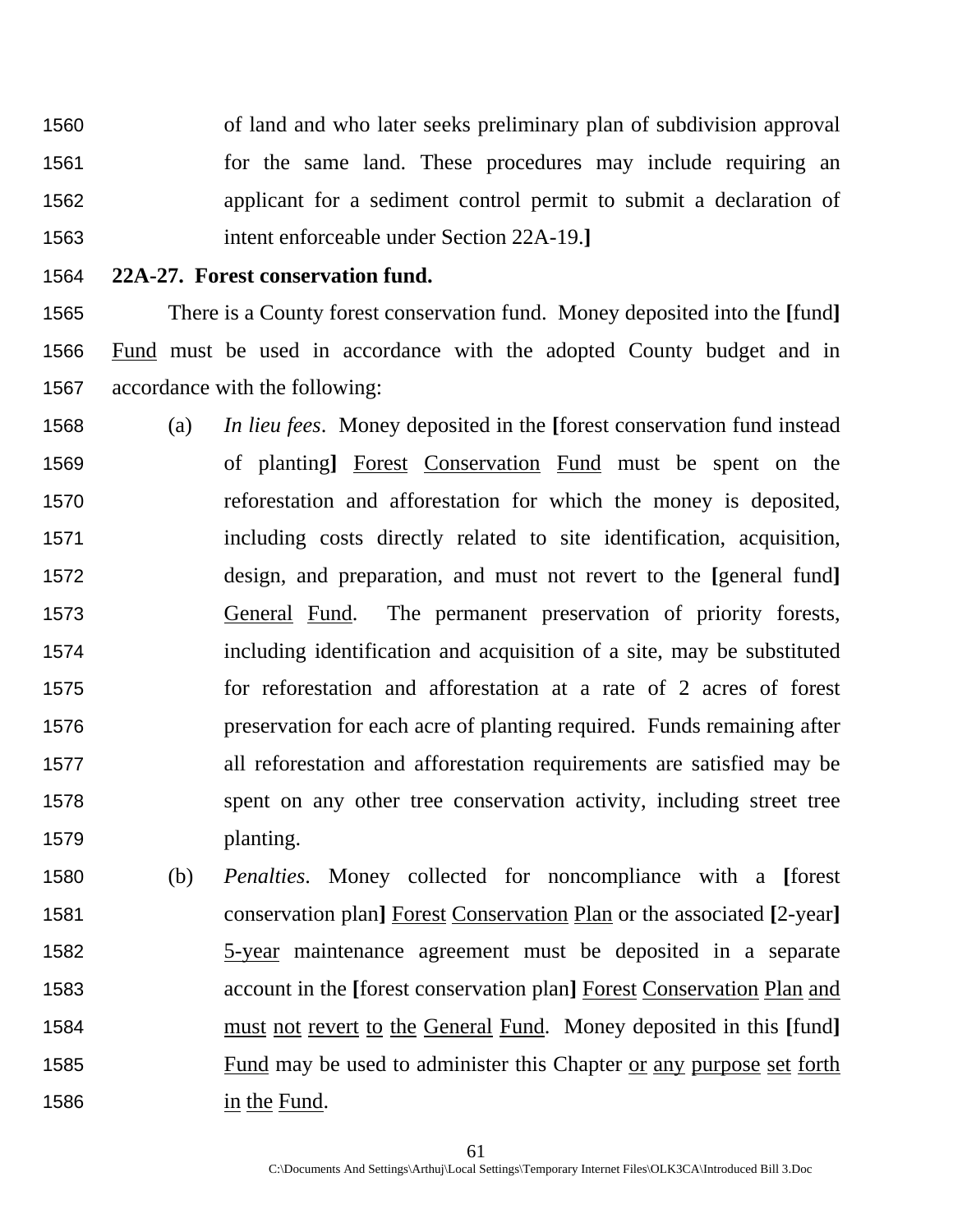#### **[Article V. County Arborist.]**

- **[22A-30. County Arborist.] Reserved.**
- **[**(a) *Appointment*. The Director of the Department of Environmental Protection must appoint a person to serve as County Arborist. The County Arborist functions within the Department of Environmental Protection.**]**
- **[**(b) *Qualifications*. The County Arborist must have relevant experience and an advanced degree in horticulture, forestry, forest ecology, plant pathology, landscape architecture, or other related field, or an equivalent combination of education and experience. The County Arborist should be licensed as a tree expert under State law.**]**
- **[**(c) *Duties*. The County Arborist has the following functions related to resource management and protection of forest and trees in the County:
- (1) develop a comprehensive County conservation and management strategy, including programs designed to promote afforestation and reforestation in the County, and the survival of historic trees and any endangered tree species;
- (2) advise the County Executive and County Council on the effectiveness of County programs for controlling tree pests and diseases;
- (3) review and approve proposed commercial logging and timber harvesting operations under Article II;
- (4) review variance requests and reports under Article II;
- (5) provide liaison with citizens and businesses on forest and tree conservation issues and develop appropriate mechanisms for public input on conservation strategies; and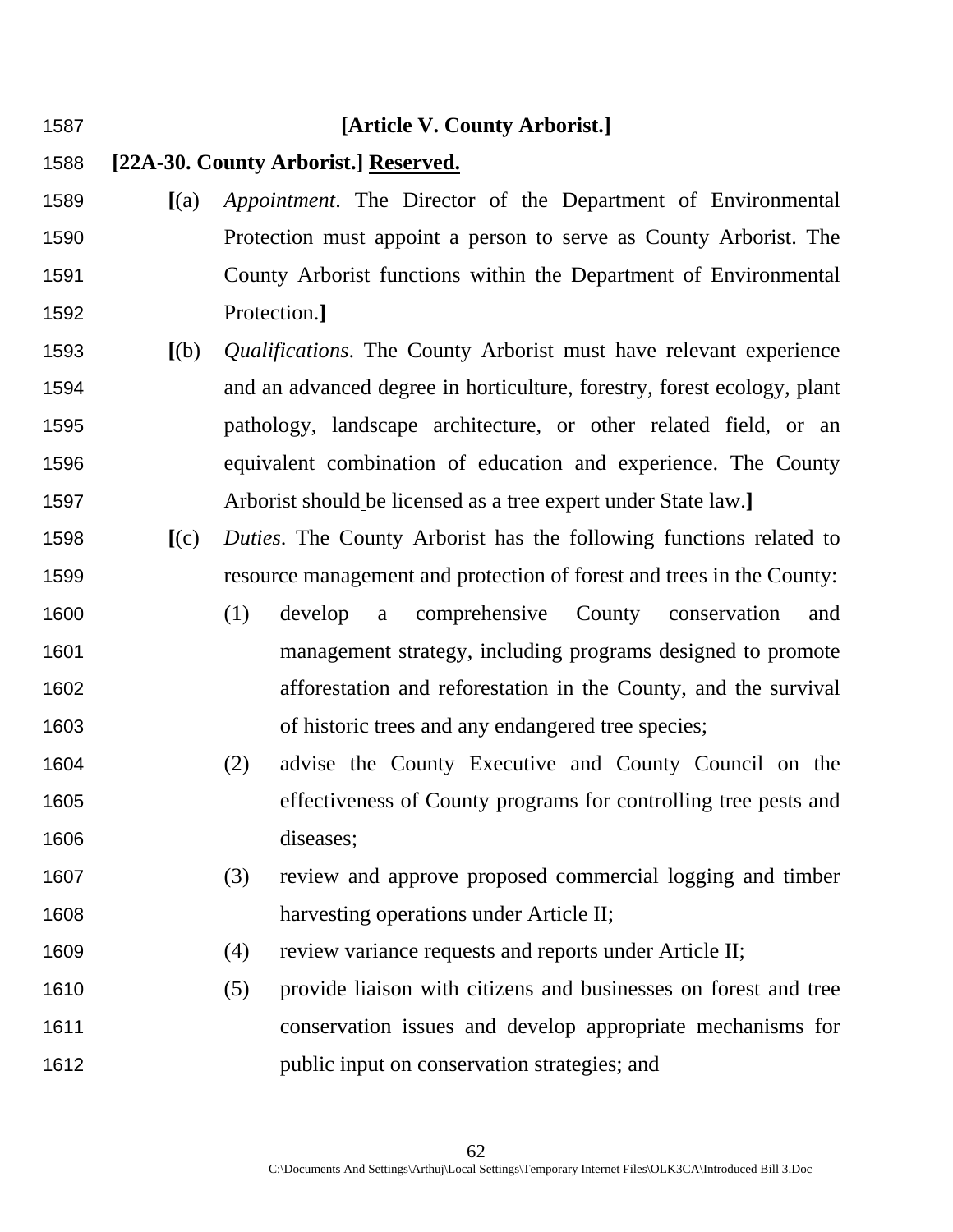(6) any other duties required by law or assigned by the County Executive.**] [22A-31. Forest Conservation Advisory Committee] Reserved. [**(a) *Definition*. In this section "Committee" means the Forest Conservation Advisory Committee.**] [**(b) *Established*. The County Executive must appoint, subject to confirmation by the County Council, a Forest Conservation Advisory Committee.**] [**(c) *Composition and terms of members*. (1) The Committee has 15 public members. The public members should include: 1624 (A) Landscape architects; (B) Arborists and urban foresters; (C) Horticulturists and representatives from the nursery 1627 industry; (D) Persons directly engaged in agriculture; (E) Persons directly involved in the building industry; 1630 (F) Members of citizen groups; (G) Member of environmental an conservation organizations; and (H) Representatives of public utility companies. (2) The Executive must designate a staff member from each of the following departments to serve as an ex officio member; (A) Economic Development; (B) Environmental Protection; and (C) Public Works and Transportation.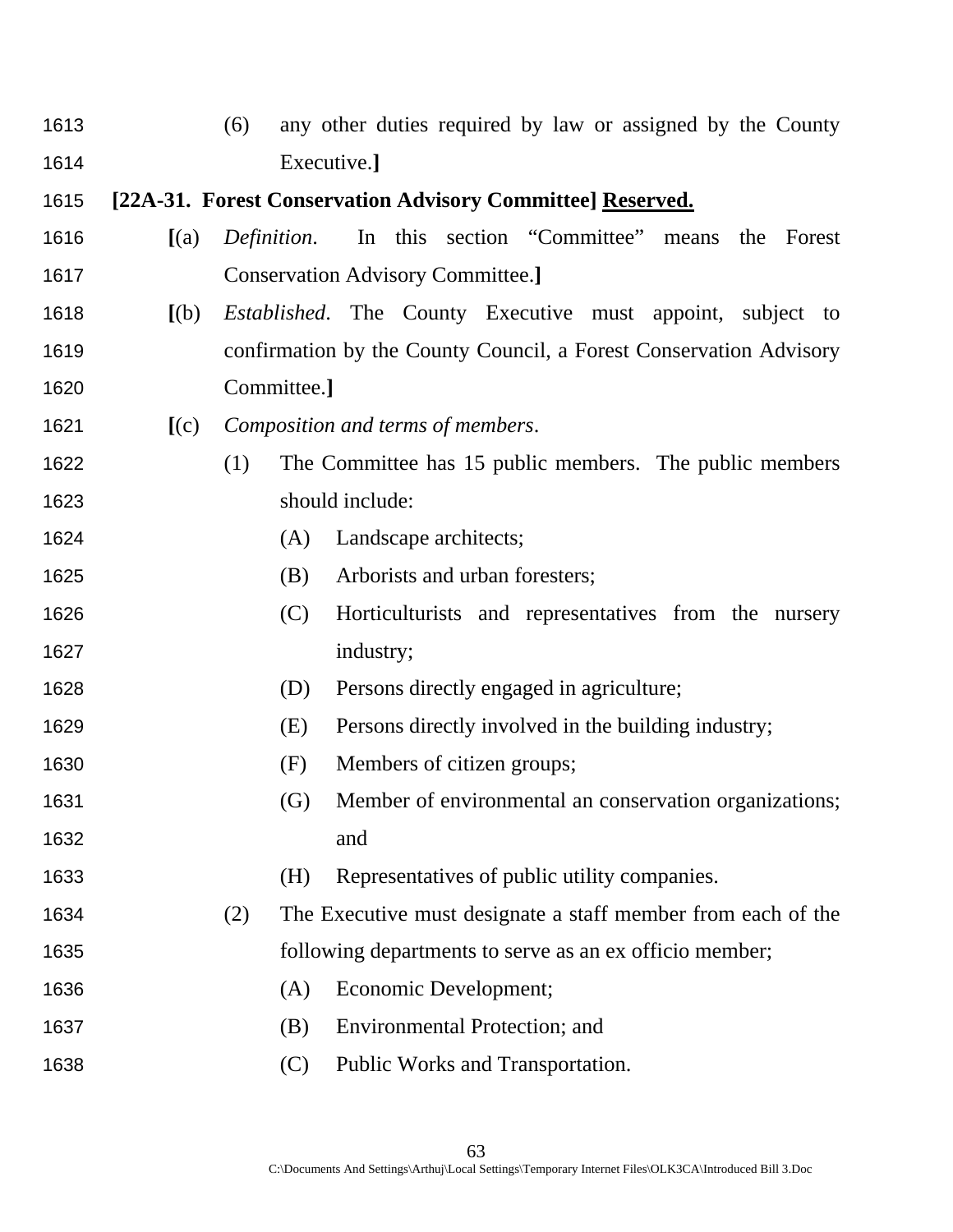(3) The Executive must invite a representative from each of the following agencies to serve as an ex officio member; (A) The County Planning Board; and (B) The Washington Suburban Sanitary Commission. (4) The term of each member is 3 years and expires on December 31. After an appointment to fill a vacancy before a term expires, the successor serves the rest of the unexpired term.**] [**(d) *Voting, officers, meetings, and compensation*. (1) All members of the Committee are voting members. (2) Each January, the Executive may designate a chair and vice-chair from among the Committee's public members to serve a 1-year term. If the County Executive does not designate a chair or vice-chair by February 15, the Committee members must select a chair and vice-chair. (3) The Committee meets at the call of the Chair. The Committee must meet as often as necessary to perform its duties, but not less than 9 times a year. (4) A member must serve without compensation. However, a member may request reimbursement for mileage and dependent care costs at rates established by the County.**] [**(e) *Duties.* (1) Advise the Executive, Council, Planning Board, and any other 1661 relevant agency on forestry policy issues; (2) Propose to the Executive, Council, Planning Board, and any other relevant agency, proactive forestry policies, laws, and 1664 guidelines; (3) Recommend a comprehensive approach to urban forestry;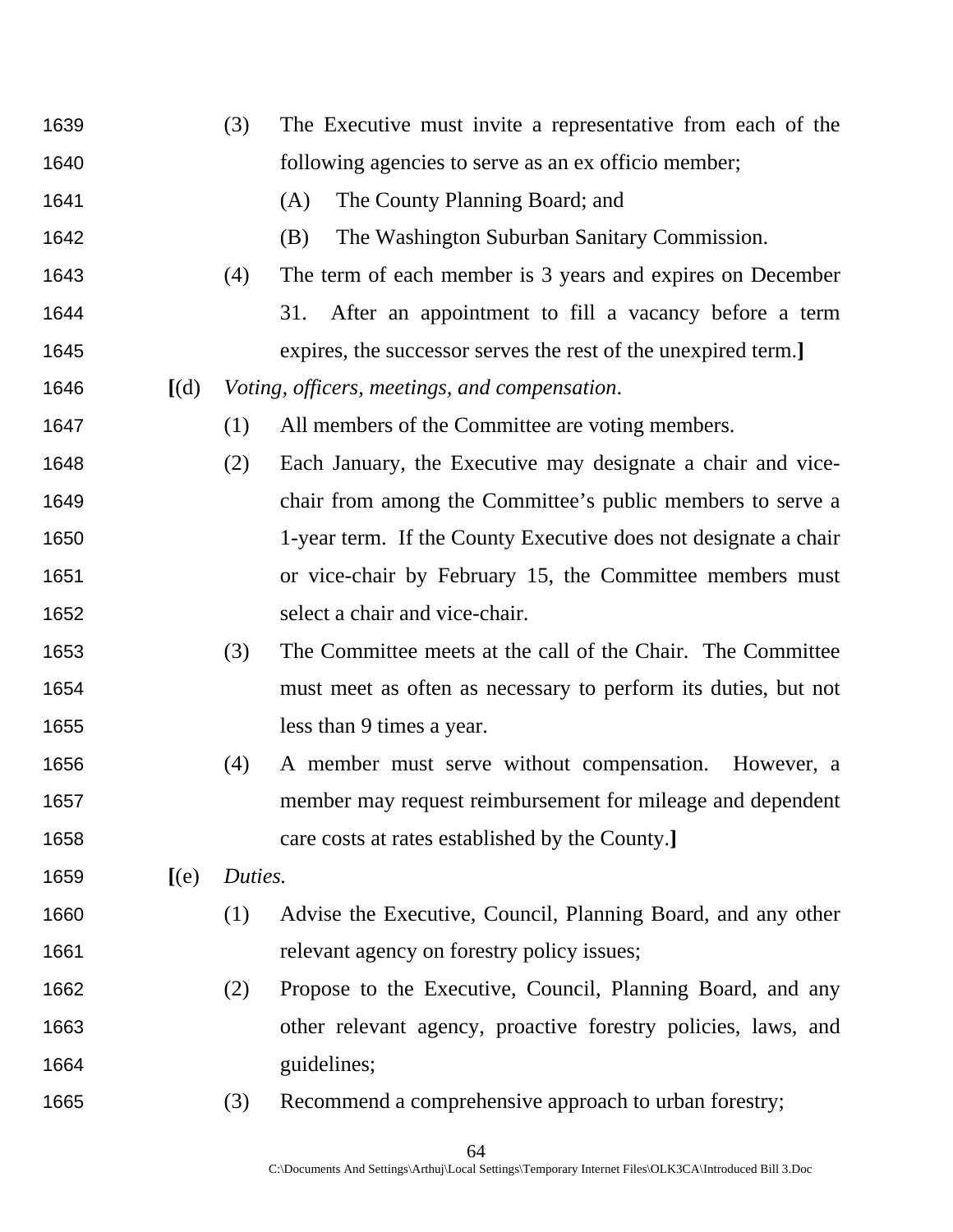| Advise on a tree inventory; |
|-----------------------------|
|                             |

- (5) Review and comment on policies and programs related to forestry;
- (6) Promote and seek funding for a sustained forestry program;
- (7) Promote and foster a strong sense of community through urban 1671 forestry;
- (8) Communicate with other boards, agencies, and community residents about forestry issues; and
- (9) Promote volunteerism and act as a general information source.**]**
- **[**(d) *Annual Report.* By October 1 each year, the Committee must submit to the Executive, Council, Planning Board, and any other relevant agency, an annual report on its functions, activities, accomplishments, and plans and objectives.**]**
- **[**(e) *Advocacy*. The Committee must not engage in any advocacy activity at the State or federal levels unless that activity is approved by the Office of Intergovernmental Relations.**]**
- **[**(f) *Staff*. The Chief Administrative Officer must provide appropriate staff to the Committee.**]**

*Approved:*

# 

Michael Knapp, President, County Council Date Date *Approved:*

## 

**Isiah Leggett, County Executive Community Control Control Control Control Control Control Control Control Control Control Control Control Control Control Control Control Control Control Control Control Control Control Con**